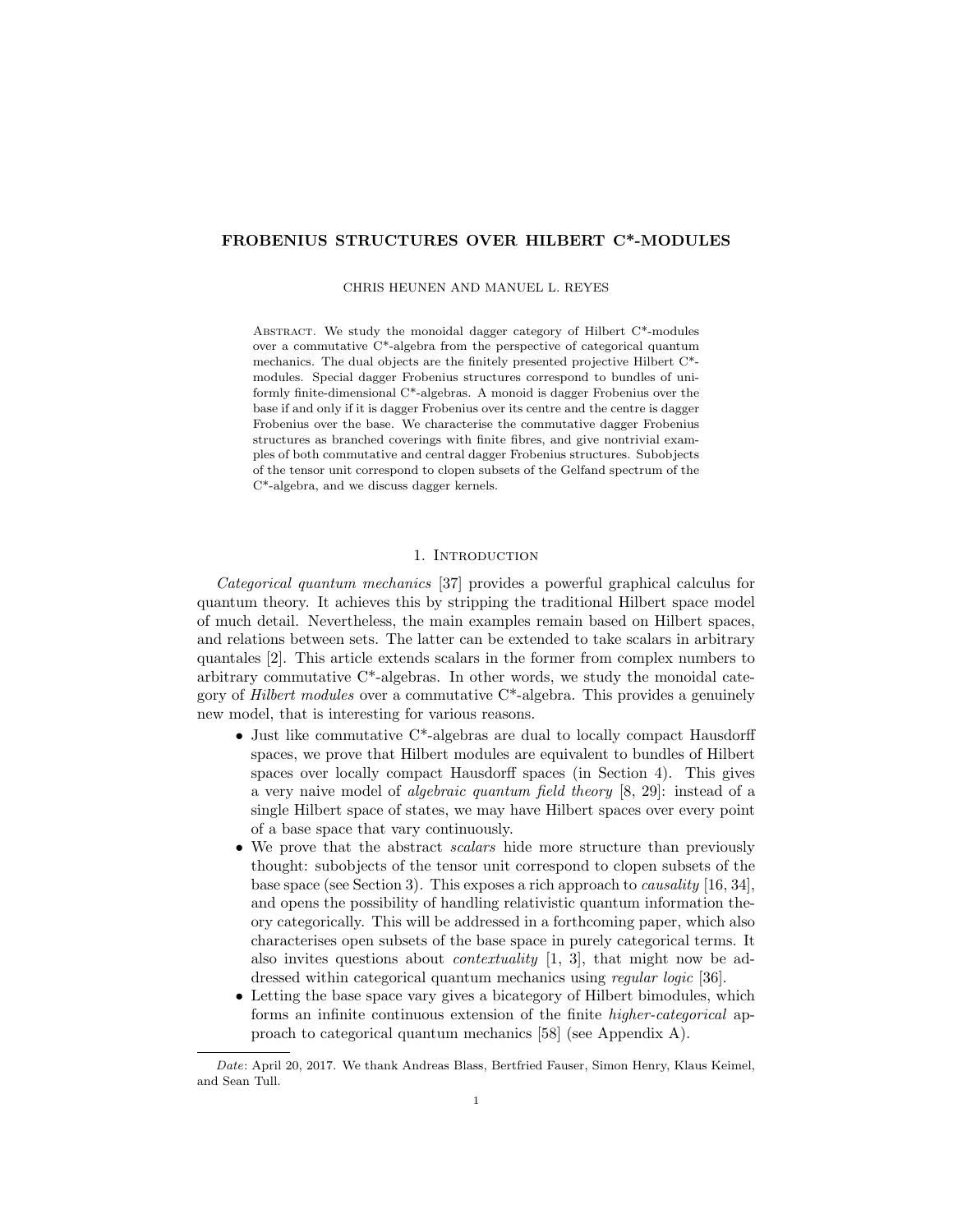We pay particular attention to *Frobenius structures* (see Section 6), which model classical information flow and algebras of observables [37].

• We prove that dagger Frobenius structures correspond to finite-dimensional C\*-algebras that vary continuously over the base space (in Section 7). The base space may be considered as modelling spacetime. Thus spacetime protocols can still be modelled within the setting of categorical quantum mechanics, and alternative models [12] are not needed.

In fact, we show that this correspondence of objects extends to both ∗-homomorphisms and completely positive maps as morphisms. In other words, we identify the result of applying the CP\*-construction [15] to the category of Hilbert modules.

- We reduce studying Frobenius structures to studying *commutative* ones and central ones (in Section 9), and give nontrivial examples of each (in Section 6). In fact, commutative Frobenius structures are equivalent to branched coverings of the base space with uniformly finite fibres (see Section 8). In particular, Frobenius structures in a category like that of Hilbert modules need not copy classical information elementwise as previously thought: there may be no copyable states at all. This more intricate structure should inform notions of classicality [34]. On the other hand, classifying central Frobenius structures might be done using a Brauer group [7, 48], which we leave to future work.
- The category of Hilbert modules category captures infinite dimension, with entirely standard methods [28], and without dropping unitality [2]: although dagger Frobenius structures form local algebras of observables that are finite-dimensional, globally they can form any homogeneous  $C^*$ -algebra [9, IV.1.6].

The article is rounded out by auxiliary results that might be expected: Hilbert modules form a symmetric monoidal dagger category with finite dagger biproducts (see Section 2), and the dagger dual objects are precisely the Hilbert modules that are finitely presented projective (see Section 5). Finally, we prove (in Section 10) that the category of Hilbert modules has dagger kernels only if the base space is totally disconnected, with a view to characterising categories of Hilbert modules.

#### 2. Tensor products of Hilbert modules

We briefly recall the basic definitions; for more information we refer to [41]. Intuitively, a Hilbert module is a Hilbert space where the base field has been replaced with a C<sup>\*</sup>-algebra. In this article C<sup>\*</sup>-algebras are not necessarily unital.

**Definition 2.1.** Let  $A$  be a  $C^*$ -algebra. A (right) Hilbert  $A$ -module is a right A-module E, equipped with a function  $\langle - | - \rangle_E : E \times E \to A$  that is A-linear in the second variable, such that:

- $\langle x | y \rangle^* = \langle y | x \rangle;$
- $\langle x | x \rangle \ge 0$ , and  $\langle x | x \rangle = 0$  if and only if  $x = 0$ ;
- E is complete in the norm  $||x||_E = ||\langle x | x \rangle||_A$ .

A function  $f: E \to F$  between Hilbert A-modules is called bounded by  $||f|| \in \mathbb{R}$ when  $||f(x)||_F \le ||f|| ||x||_E$  for all  $x \in E$ . It is called *adjointable* when there exists a function  $f^{\dagger}$ :  $F \to E$  satisfying  $\langle f(x) | y \rangle_F = \langle x | f^{\dagger}(y) \rangle_E$  for all  $x \in E$  and  $y \in F$ .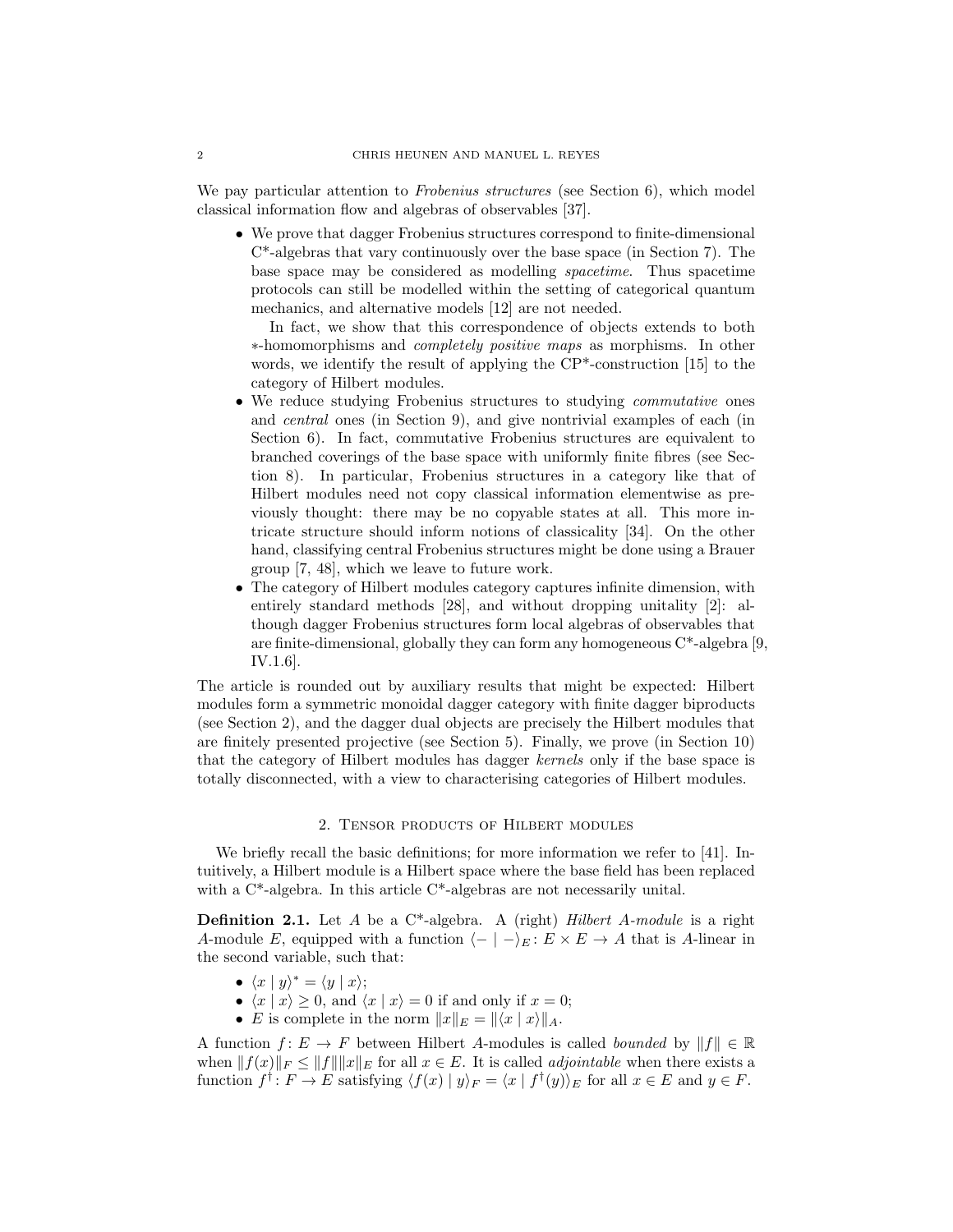Write  $\text{Hilb}^{\text{bd}}_{C}$  for the category of Hilbert C-modules and bounded C-linear functions. A *dagger category* is a category **C** with a functor  $\dagger: \mathbb{C}^{op} \to \mathbb{C}$  satisfying  $X^{\dagger} = X$  on objects and  $f^{\dagger \dagger} = f$  on morphisms. Write  $\textbf{Hilb}_C$  for the dagger category of Hilbert C-modules and adjointable functions.

For so-called *self-dual* Hilbert A-modules  $E, F$ , these two types of morphisms coincide:  $\text{Hilb}_{A}^{\text{bd}}(E, F) = \text{Hilb}_{A}(E, F)$  [43, 3.3-3.4].

If E and F are Hilbert C-modules over a commutative  $C^*$ -algebra C, another Hilbert C-module  $E \otimes F$  is given by completing the algebraic tensor product  $E \otimes_{\mathbb{C}} F$ with the following inner product and (right) C-module structure:

$$
\langle x_1 \otimes y_1 | x_2 \otimes y_2 \rangle = \langle x_1 | x_2 \rangle \langle y_1 | y_2 \rangle,
$$
  

$$
(x \otimes y)c = x \otimes (yc).
$$

For more details, see Appendix A. A *dagger monoidal category* is a monoidal category that is also a dagger category in which  $(f \otimes g)^\dagger = f^\dagger \otimes g^\dagger$  and the coherence isomorphisms are unitary.

**Proposition 2.2.** The category  $\text{Hilb}_{C}^{bd}$  is symmetric monoidal, and  $\text{Hilb}_{C}$  is a symmetric monoidal dagger category.

*Proof.* If  $f: E_1 \rightarrow E_2$  and  $g: F_1 \rightarrow F_2$  are bounded maps between Hilbert Cmodules, we may define  $f \otimes g : E_1 \otimes F_1 \to E_2 \otimes F_2$  as the continuous linear extension of  $x \otimes y \mapsto f(x) \otimes g(y)$ . If f, g were adjointable, then  $f \otimes g$  is adjointable with adjoint  $f^{\dagger} \otimes g^{\dagger}$ :

$$
\langle (f \otimes g)(x_1 \otimes y_1) | x_2 \otimes y_2 \rangle = \langle f(x_1) | y_1 \rangle \langle g(y_1) | y_2 \rangle
$$
  
=  $\langle x_1 | f^{\dagger}(y_1) \rangle \langle y_1 | g^{\dagger}(y_2) \rangle$   
=  $\langle x_1 \otimes x_2 | (f^{\dagger} \otimes g^{\dagger})(x_2 \otimes y_2) \rangle.$ 

Clearly id  $\otimes$  id = id and  $(f \circ g) \otimes (h \circ k) = (f \otimes h) \circ (g \otimes k)$ , making the tensor product into a functor  $\textbf{Hilb}^{\text{bd}}_C \times \textbf{Hilb}^{\text{bd}}_C \to \textbf{Hilb}^{\text{bd}}_C.$ 

There are functions  $\lambda_E \colon C \otimes E \to E$ ,  $\rho_E \colon E \otimes C \to E$ , and  $\alpha_{E,F,G} \colon E \otimes (F \otimes G) \to E$  $(E \otimes F) \otimes G$ , that continuously extend their algebraic counterparts. Thus they satisfy the pentagon and triangle equalities. It is clear that  $\alpha_{E,F,G}$  is unitary, but this is not immediate for  $\lambda_E$  and  $\rho_E$ . Recall the precise description of the tensor product in Appendix A: it involves the ∗-homomorphism  $C \to \mathcal{L}(E)$  that sends f to  $x \mapsto xf$ . This \*-homomorphism is nondegenerate [41, page 5]: if  $f_n$  is an approximate unit for C, and  $x \in E$ , then

$$
\lim_{n} \langle x - xf_n | x - xf_n \rangle = \lim_{n} \langle x | x \rangle - f_n \langle x | x \rangle - \langle x | x \rangle f_n + f_n \langle x | x \rangle f_n = 0,
$$

so EC is dense in E. Now  $\lambda_E : C \otimes E \to E$  is defined by  $f \otimes x \mapsto xf$ . Therefore

$$
\|\lambda_E(\sum f_i \otimes x_i)\|_E^2 = \|\sum x_i f_i\|_E^2
$$
  
=  $\|\sum \langle x_i f_i | x_j f_j \rangle_E\|_C$   
=  $\|\sum \langle x_i | x_j \rangle_E f_i^* f_j\|_C$   
=  $\|\sum \langle f_i \otimes x_i | f_j \otimes x_j \rangle_{C \otimes E}\|_C$   
=  $\|\sum f_i \otimes x_i\|_{C \otimes E}^2$ ,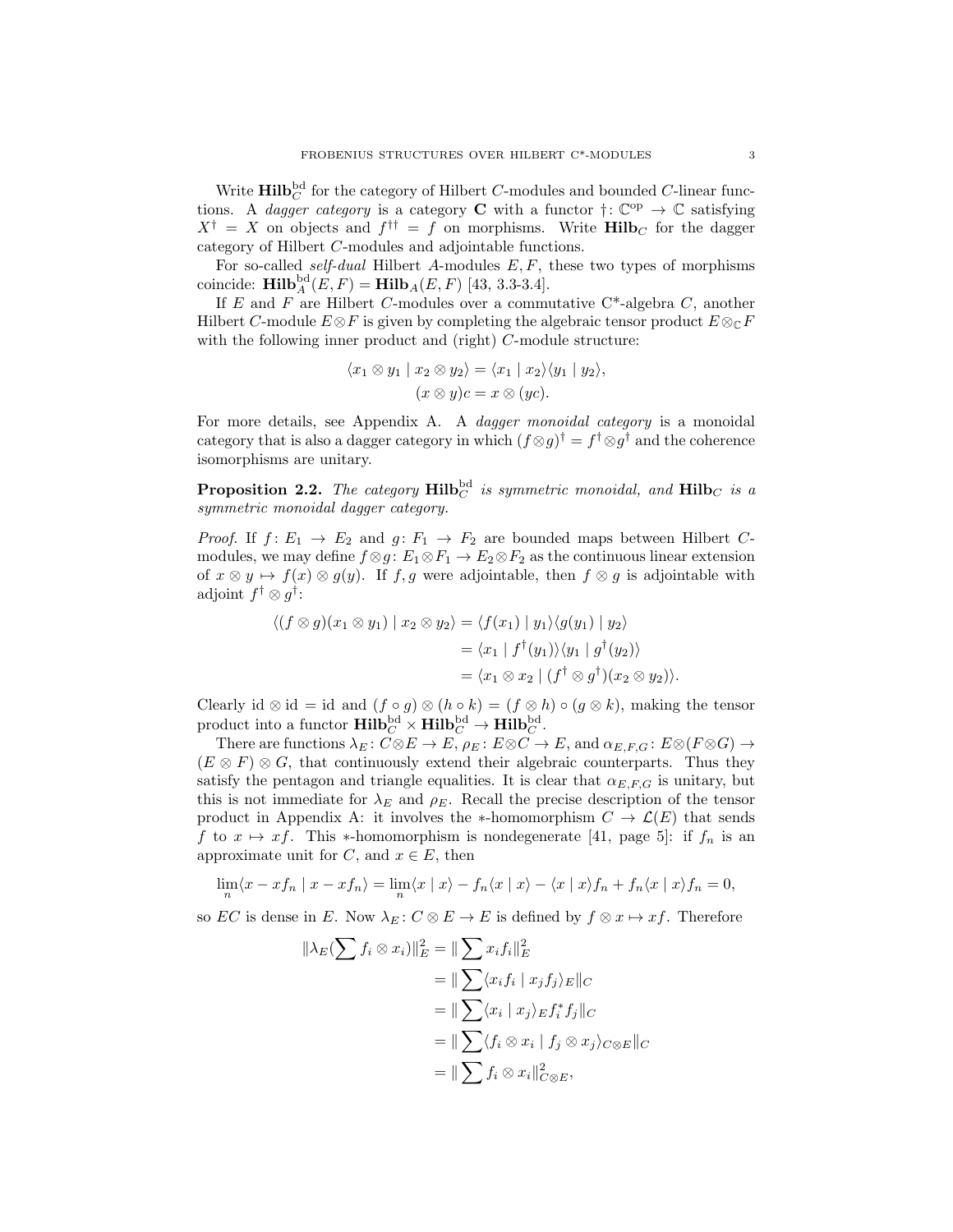so that  $\lambda_E$  is an isometric surjection  $C \otimes E \to E$ , and hence unitary [41, Theorem 3.5]. Similarly, there are unitaries  $\sigma_{E,F}: E \otimes F \to F \otimes E$  satisfying the hexagon equality. Thus  $\text{Hilb}_C^{\text{bd}}$  and  $\text{Hilb}_C$  are symmetric monoidal with unit C.

A zero object is an object that is initial and terminal at the same time. If a category has a zero object, there is a unique map  $0: E \to F$  that factors through the zero object between any two objects. A category has finite biproducts when it has a zero object and any two objects  $E_1, E_2$  have a product and coproduct  $E_1 \oplus E_2$ with projections  $p_n: E_1 \oplus E_2 \to E_n$  and injections  $i_n: E_n \to E_1 \oplus E_2$  satisfying  $p_n \circ i_n = id$  and  $p_m \circ i_n = 0$  for  $m \neq n$ . A dagger category has finite dagger biproducts when it has finite biproducts and  $i_n = p_n^{\dagger}$ .

**Lemma 2.3.** The category  $\textbf{Hilb}^{\text{bd}}_{C}$  has finite biproducts;  $\textbf{Hilb}_{C}$  has finite dagger biproducts.

*Proof.* Clearly the zero-dimensional Hilbert C-module  $\{0\}$  is simultaneously an initial and terminal object. Binary direct sums [41, p5] are well-defined Hilbert C-modules. Since the category Vect of vector space has finite biproducts, the universal property is satisfied via the forgetful functor  $\textbf{Hilb}^{\text{bd}}_{C} \rightarrow \textbf{Vect}$ , and it suffices to show that direct sums are well-defined on morphisms. Clearly, if  $f$  and g are bounded, then so is  $f \oplus g$ . Similarly, f and g are adjointable maps between Hilbert C-modules, so is  $f \oplus g$ :

$$
\langle (f \oplus g)(x_1, y_1) | (x_2, y_2) \rangle = \langle f(x_1) | x_2 \rangle + \langle g(y_1) | y_2 \rangle
$$
  
=  $\langle x_1 | f^{\dagger}(x_2) \rangle + \langle y_1 | g^{\dagger}(y_2) \rangle$   
=  $\langle (x_1, y_1) | (f^{\dagger} \oplus g^{\dagger})(x_2, y_2) \rangle.$ 

Finally, the injections  $E \to E \oplus F$  given by  $x \mapsto (x, 0)$  are clearly adjoint to the projections  $E \oplus F \to E$  given by  $(x, y) \mapsto x$ .

Can we turn a Hilbert C-module into a Hilbert D-module? It turns out that such a change of base needs not just a map  $D \to C$  to alter scalar multiplication, but also a map  $C \to D$  to alter inner products.

**Definition 2.4.** A *conditional expectation* between C<sup>\*</sup>-algebras  $A \rightarrow B$  consists of a ∗-homomorphism  $g: B \rightarrow A$  and a completely positive linear map  $f: A \rightarrow B$ satisfying  $f \circ g = id$ . A conditional expectation is *strict* when  $f(ab) = 0$  implies  $f(a)f(b) = 0$  for all positive  $a, b \in A$ .

See also Appendix B.

**Proposition 2.5** (Localization). Let  $f: C \rightarrow D$  be a conditional expectation of a unital commutative  $C^*$ -algebra  $C$  onto a unital commutative subalgebra  $D \subseteq$ C. There is a functor  $\text{Loc}_f: \text{Hilb}^{\text{bd}}_C \to \text{Hilb}^{\text{bd}}_D$ ; if f is strict then it is (strong) monoidal and restricts to a dagger functor  $Loc_f$ :  $\text{Hilb}_C \rightarrow \text{Hilb}_D$ .

*Proof.* The functor acts on objects E by *localization* [41, p57]:  $Loc_f(E)$  is the completion of  $E/N_f^E$ , where E is an pre-inner product D-module by  $\langle x | y \rangle_D =$  $f(\langle x | y \rangle_C)$ , and  $N_f^E = \{x \in E \mid \langle x | x \rangle_D = 0\}.$ 

On a morphism  $g: E \to F$ , it acts as follows. For  $x \in E$ , notice that  $0 \leq$  $|g(x)|^2 \leq ||f||^2 |x|^2$  by [41, Proposition 1.2]. Hence  $g(N_f^E) \subseteq N_f^F$ , making the function  $E/N_f^E \to F/N_f^F$  given by  $x + N_f^E \to g(x) + N_f^F$  well-defined; define its continuous extension to be  $Loc<sub>f</sub>(q)$ .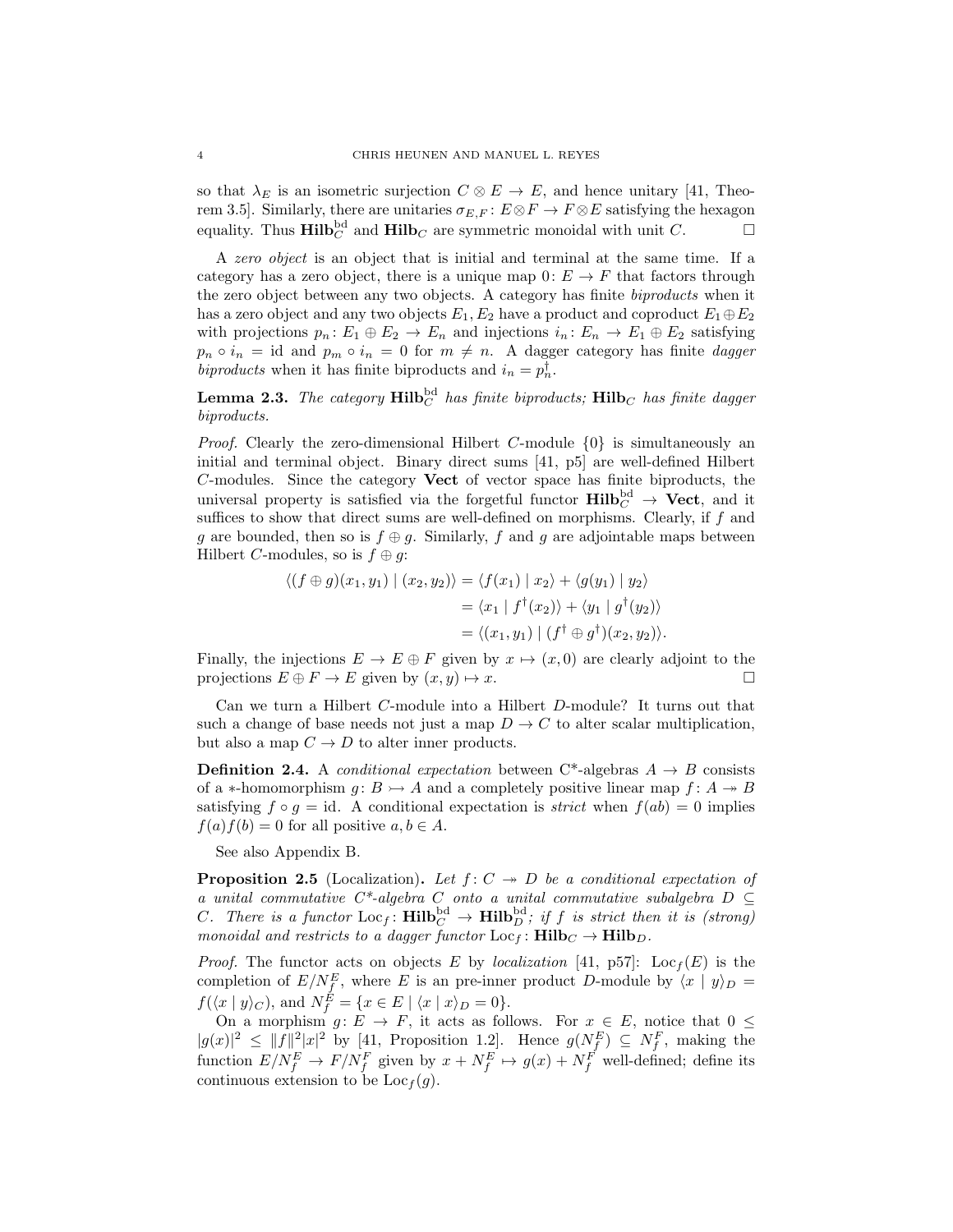This clearly respects identity morphisms and composition, making  $Loc<sub>f</sub>$  a welldefined functor. It also preserves daggers when they are available:

$$
\langle \text{Loc}_f(g)(x + N_f^E) \mid y + N_f^F \rangle_{\text{Loc}_f(F)} = f\left( \langle g(x) + N_f^F \mid y + N_f^F \rangle_F \right)
$$
  
=  $f\left( \langle x + n_f^E \mid g^\dagger(y) + N_f^F \rangle_E \right)$   
=  $\langle x + n_f^E \mid \text{Loc}_f(g^\dagger)(y + N_f^F) \rangle_{\text{Loc}_f(E)}.$ 

To show that Loc<sub>f</sub> is (strong) monoidal, we have to exhibit unitaries  $D \rightarrow$  $\text{Loc}_f(C)$  and  $\text{Loc}_f(E) \otimes \text{Loc}_f(F) \to \text{Loc}_f(E \otimes F)$ . For the latter, take  $(x + N_f^E) \otimes$  $(y + N_f^F) \mapsto x \otimes y + N_f^{E \otimes F}$ . This is well-defined because f is strict: if  $x + N_f^E = 0$ , that is  $f(\langle x | x \rangle_C) = 0$ , then  $f(\langle x \otimes y | x \otimes y \rangle_C) = f(\langle x | x \rangle_C \langle y | y \rangle_C) = f(\langle x |$  $\langle x \rangle_C$   $f(\langle y | y \rangle_C) = 0$  for any  $y \in F$ , and so  $x \otimes y \in N_f^{E \otimes F}$ . The adjoint of this map is given by  $x \otimes y + N_f^{E \otimes F} \mapsto (x + N_f^E) \otimes (y + N_f^F)$ :

$$
\langle (x_1 + N_f^E) \otimes (y_1 + N_f^F) \mid (x_2 + N_f^E) \otimes (y_2 + N_f^F) \rangle_{\text{Loc}_f(E) \otimes \text{Loc}_f(F)}
$$
  
=  $f(\langle x_1 | x_2 \rangle_E) \cdot f(\langle y_1 | y_2 \rangle_F)$   
=  $f(\langle x_1 | x_2 \rangle_E \cdot \langle y_1 | y_2 \rangle_F)$   
=  $\langle x_1 \otimes y_1 + N_f^{E \otimes F} | x_2 \otimes y_2 + N_f^{E \otimes F} \rangle_{\text{Loc}_f(E \otimes F)}.$ 

This is well-defined again because f is strict: if  $x \otimes y \in N_f^{E \otimes F}$ , that is  $f(\langle x | x \rangle_C \langle y |$  $y\rangle_C$  = 0, then also  $\langle (x+N_f^E)\otimes (y+N_f^F) \mid (x+N_f^E)\otimes (y+N_f^F)\rangle = f(\langle x\mid x\rangle_C) f(\langle y\mid x\rangle_C)$  $y|_{C}$  =  $f(\langle x | x \rangle_C \langle y | y \rangle_C) = 0$ . These maps are clearly each others inverse.

For the unitary map  $D \to \text{Loc}_f(C)$ , recall that  $\text{Loc}_f(C)$  is the completion of  $C/N_f^C$  with  $\langle c | c' \rangle = f(c^*c')$  and  $N_f^C = \{c \in C | f(c^*c) = 0\}$ . Consider the map  $D \to \text{Loc}_f(C)$  given by  $d \mapsto d + N_f^C$ , and the map  $\text{Loc}_f(C) \to D$  given by  $c+n_f^C \mapsto f(c)$ . The latter is well-defined as  $c-c' \in N_f^C$  implies  $f(c-c')^*f(c-c') = 0$ and hence  $f(c) = f(c')$ . They are adjoint because f is D-linear:

$$
\langle d \mid f(c) \rangle_D = d^* f(c) = f(d^*c) = \langle d \mid c + N_f^C \rangle_{\text{Loc}_f(C)}.
$$

Finally, they are inverses: on the one hand  $f(d) = d$  for  $d \in D$ ; on the other hand and  $c - f(c) \in N_f^C$  since

$$
f((c - f(c))^*(c - f(c))) = f(c^*c) - f(f(c)^*c) - f(c^*f(c)) + f(f(c)^*f(c))
$$
  
=  $f(c^*c) - f(c)^*f(c) = 0$ 

by the Schwartz inequality for completely positive maps [44, Exercise 3.4] and [56, Theorem 1]. The required coherence diagrams are easily seen to commute. Thus Loc<sub>f</sub> is a (strong) monoidal functor.

**Remark 2.6.** Not every conditional expectation is strict. For example, take  $C =$  $\mathbb{C}^2$ , and regard  $D = \mathbb{C}$  as a subalgebra of C via  $z \mapsto (z, z)$ . Then  $f(u, v) = u + v$ defines a conditional expectation  $f: C \rightarrow D$ . But taking  $a = (1,0)$ , and  $b = (0,1)$ shows that  $f(ab) = f(0, 0) = 0$  but  $f(a)f(b) = 1 \cdot 1 = 1 \neq 0$ . Hence for  $E = F = C$ , the canonical map  $\text{Loc}_f(E) \otimes \text{Loc}_f(F) \to \text{Loc}_f(E \otimes F)$  is not adjointable, that is, not a morphism  $\text{Hilb}_{C(X)}$ .

We will be using Urysohn's lemma for locally compact spaces often [49, 2.12].

**Lemma 2.7** (Urysohn). If X is a locally compact Hausdorff space, and  $K \subseteq V \subseteq X$ with K compact and V open, then there exists a continuous function  $\varphi: X \to [0,1]$ that is 1 on K and is 0 outside a compact subset of V.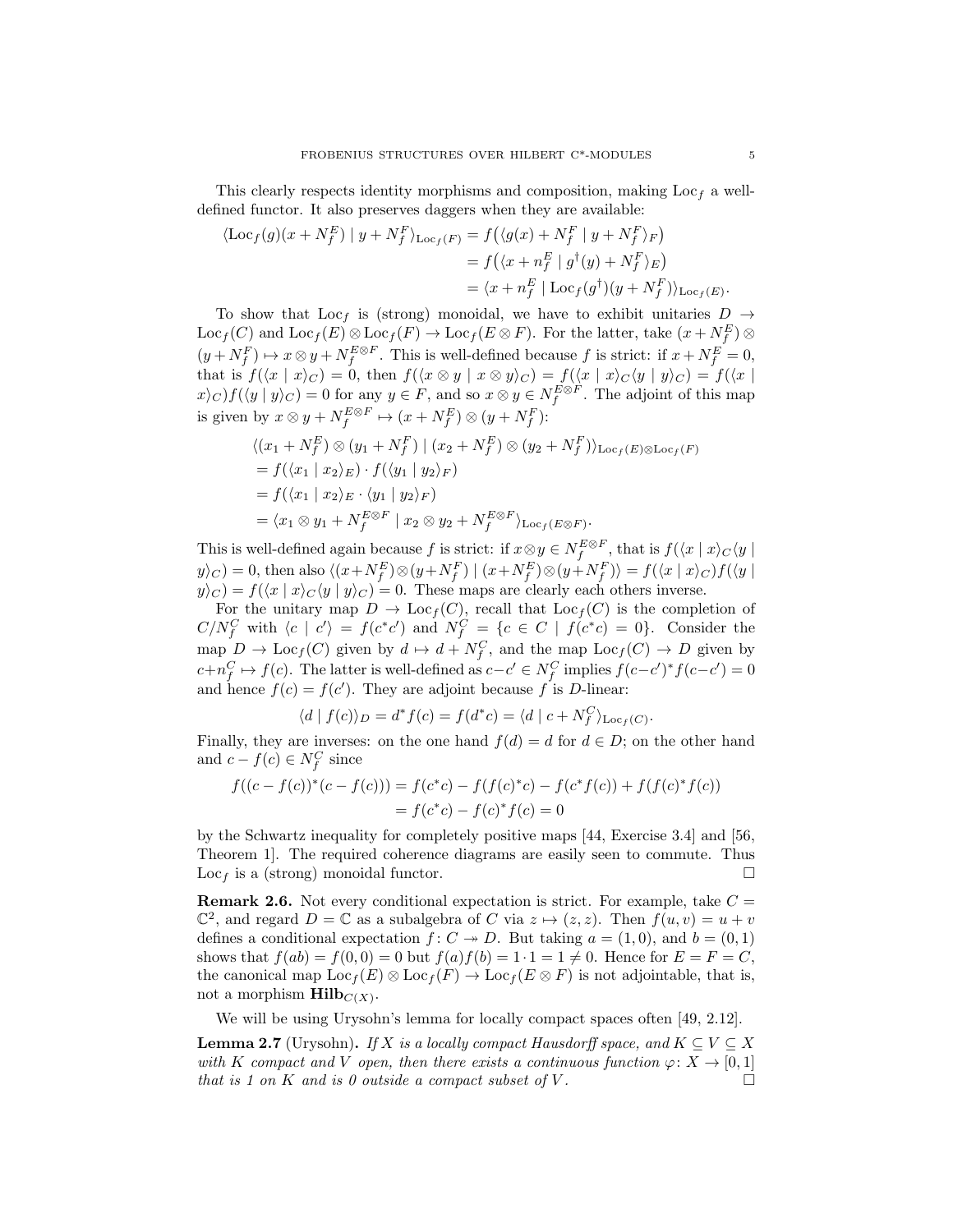**Example 2.8.** Any point  $t$  in a locally compact Hausdorff space  $X$  gives rise to a strict conditional expectation as follows. The completely positive map  $f: C_0(X) \to$ C evaluates at t. By Urysohn's lemma there exists a function  $\varphi \in C_0(X)$  with  $\varphi(t) = 1$ . The \*-homomorphism  $g: \mathbb{C} \to C_0(X)$  is defined by  $z \mapsto z\varphi$ . This clearly satisfies  $f \circ g(z) = z$ , and is strict because f is multiplicative. This localization at  $t \in X$  is the setting Proposition 2.5 will be applied in below.

Remark 2.9. We will also use the previous lemma in the form of Tietze's extension theorem: if X is a locally compact Hausdorff space, and  $K \subseteq X$  compact, then any function in  $C(K)$  extends to a function in  $C_0(X)$ .

## 3. Scalars

Can we get more information about X from  $\text{Hilb}_{C_0(X)}$  by purely categorical means? We first investigate scalars: endomorphisms  $I \rightarrow I$  of the tensor unit in a monoidal category. They form a commutative monoid. In the presence of biproducts, they form a semiring, and in the presence of a dagger, they pick up an involution [37].

**Lemma 3.1.** If X is a locally compact Hausdorff space, there is a  $*$ -isomorphism between scalars of  $\text{Hilb}_{C_0(X)}$  and  $C_b(X)$ , the bounded continuous complex-valued functions on X. The same holds for  $\mathrm{Hilb}^{\mathrm{bd}}_{C_0(X)}$ .

*Proof.* Recall that a closed ideal  $I \subseteq A$  of a C<sup>\*</sup>-algebra is *essential* when  $aI =$  ${0}$  implies  $a = 0$  for all  $a \in A$ . We claim that  $C_0(X)$  is an essential ideal of the C<sup>\*</sup>-algebra  $\mathcal{L}(C_0(X))$  of scalars of  $\text{Hilb}_{C_0(X)}$ . Seeing that  $C_0(X)$  is an ideal in  $\mathcal{L}(C_0(X))$  comes down to showing that for each  $f \in C_0(X)$  and scalar  $s \in$  $\mathcal{L}(C_0(X))$ , there exists  $g \in C_0(X)$  such that for all  $h \in C_0(X)$  we have  $hg = s(h)f$ ; choose  $g = s(f)$ . Seeing that the ideal is essential comes down to showing that for each scalar  $s \in \mathcal{L}(C_0(X))$ , if  $s(f)g = 0$  for all  $f, g \in C_0(X)$ , then  $s = 0$ ; given  $f \in C_0(X)$ , choosing  $g = s(f)^*$  shows that  $s(f)^*s(f) = 0$  implies  $||s(f)||^2 = 0$  and hence  $s(f) = 0$ . It follows that the scalars of  $\text{Hilb}_{C_0(X)}$  are precisely the multiplier algebra of  $C_0(X)$ , which is  $C_b(X)$ , see [41, page 14–15]. algebra of  $C_0(X)$ , which is  $C_b(X)$ , see [41, page 14–15].

It follows that for compact X, the scalars in  $\text{Hilb}_{C(X)}$  simply form  $C(X)$  itself: any  $f \in C(X)$  gives a scalar by multiplication, and all scalars arise that way.

**Remark 3.2.** If A is a noncommutative C\*-algebra, then  $\textbf{Hilb}_A$  is a perfectly well-defined dagger category. However, it cannot be monoidal with A as monoidal unit. That is, Proposition 2.2 does not generalise to noncommutative A. After all, there is an injective monoid homomorphism  $A \hookrightarrow \textbf{Hilb}_A(A, A)$  that sends a to  $b \mapsto ba$ , which contradicts commutativity of the latter monoid [40, Proposition 6.1].

Next we investigate subobjects. A *(dagger) subobject* of  $E$  is a monomorphism  $u: U \to E$  (satisfying  $u^{\dagger} \circ u = id$ ) considered up to isomorphism of U.

Lemma 3.3. There is an isomorphism of partially ordered sets between clopen subsets of a locally compact Hausdorff space X and (dagger) subobjects of the tensor unit  $C_0(X)$  in  $\text{Hilb}_{C_0(X)}$ .

*Proof.* We will first establish a bijection between clopen subsets of  $X$  and subobjects  $E \rightarrowtail C_0(X)$  such that  $C_0(X) = E \oplus E^{\perp}$ .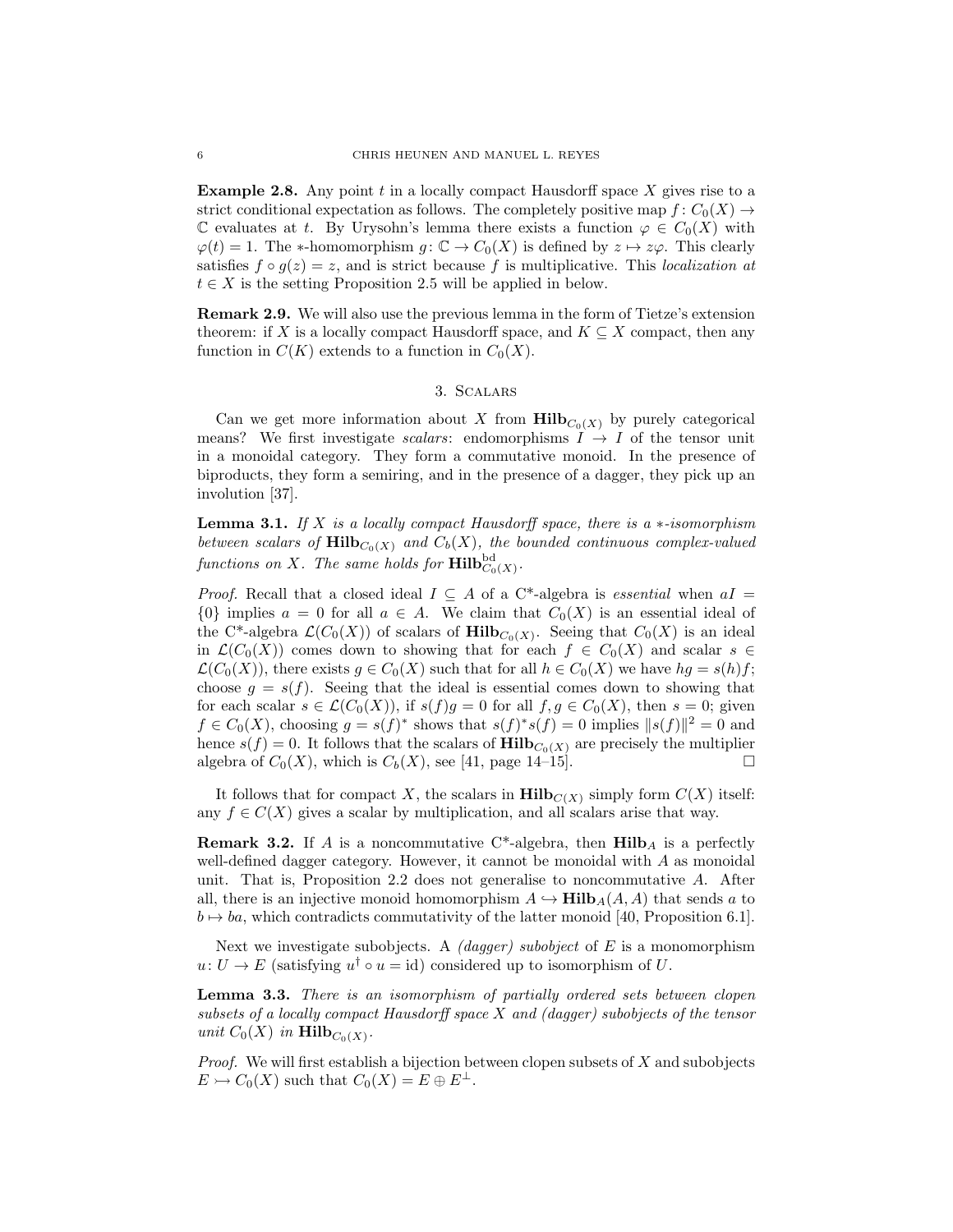Given a clopen subset  $U \subseteq X$ , take  $E = \{f \in C_0(X) \mid f(U) = 0\}$ . This is a well-defined Hilbert  $C_0(X)$ -module under the inherited inner product  $\langle f | g \rangle = f^* g$ . Then  $E^{\perp} = \{f \in C_0(X) \mid f(X \setminus U) = 0\}$ , and indeed  $C_0(X) = E \oplus E^{\perp}$ .

Conversely, the image of a complemented subobject  $E \rightarrowtail C_0(X)$  is a closed ideal of  $C_0(X)$ , and hence is of the form  $E = \{f \in C_0(X) \mid f(U) = 0\}$  for a closed subset  $U \subseteq X$ . Because the same holds for  $E^{\perp}$  and  $C_0(X) = E \oplus E^{\perp}$ , the closed subset U must in fact be clopen. Taking into account that subobjects are defined up to isomorphism, these two constructions are each other's inverse.

Finally, we prove that any subobject of  $C_0(X)$  in  $\text{Hilb}_{C_0(X)}$  is complemented, so that every subobject is a dagger subobject by Lemma 2.3. See also [25, Theorem 3.1]. If  $U \subseteq X$  is arbitrary,  $E = \{f \in C_0(X) \mid f(U) = 0\} = \{f \mid f(\overline{U}) = 0\}$ is a well-defined object in  $\text{Hilb}_{C_0(X)}$ , but the inclusion  $i: E \hookrightarrow C_0(X)$  is not necessarily a well-defined morphism. Suppose *i* were adjointable, so that  $f(t)^*g(t) =$  $f(t)^*i^{\dagger}(g)(t)$  for all  $t \in X$  and  $f, g \in C_0(X)$  with  $f(U) = 0$ . If  $t \notin \overline{U}$ , Urysohn's lemma provides a continuous function  $f: X \to [0,1]$  such that  $f(\overline{U}) = 0$  and  $f(t) = 1$ . Hence  $i^{\dagger}(g)(t) = g(t)$  for  $t \in X \setminus \overline{U}$ . But to make  $i^{\dagger}$  well-defined,  $i^{\dagger}(g)(t) = 0$  for  $t \in \overline{U}$ , and  $i^{\dagger}(g)$  must be continuous. Letting g range over an approximate unit for  $C_0(X)$  shows that  $\overline{U}$  must be clopen.

It follows that there is a bijection between the clopen subsets of a locally compact Hausdorff space X and self-adjoint idempotent scalars in  $\text{Hilb}_{C_0(X)}$ .

**Lemma 3.4.** The monoidal categories  $\text{Hilb}_{C_0(X)}$  and  $\text{Hilb}_{C_0(X)}^{bd}$  are monoidally well-pointed: if  $f, g \colon E_1 \otimes E_2 \to F_1 \otimes F_2$  satisfy  $f \circ (x \otimes y) = g \circ (x \otimes y)$  for all morphisms  $x: C_0(X) \to E_1$  and  $y: C_0(X) \to E_2$ , then  $f = g$ .

*Proof.* Any element  $x \in E$  gives rise to a morphism  $C_0(X) \to E$  given by  $\varphi \mapsto x\varphi$ with adjoint  $\langle x | - \rangle_E$ .

#### 4. Hilbert Bundles

Hilbert modules are principally algebraic structures. This section discusses a geometric description, in terms of bundles of Hilbert spaces. We will use the following definition of vector bundle in a Hilbert setting.

**Definition 4.1.** A *Hilbert bundle* is a bundle  $p: E \to X$  such that:

- (a) all fibres  $E_t$  for  $t \in X$  are Hilbert spaces;
- (b) any  $t_0 \in X$  has an open neighbourhood  $U \subseteq X$ , a natural number n, and sections  $s_1, \ldots, s_n : U \to E$  such that:
	- (i)  $\{s_1(t), \ldots, s_n(t)\}\$ is an orthonormal basis of  $E_t$  for each  $t \in U$ ;
	- (ii) the map  $(t, \lambda) \mapsto \sum \lambda_i s_i(t)$  is a homeomorphism  $U \times \mathbb{C}^n \simeq E_U$ .

The dimension of the Hilbert bundle is the function that assigns to each  $t \in X$  the cardinal number dim( $E_t$ ). The Hilbert bundle is *finite* when its dimension function is bounded:  $\sup_{t\in X} \dim(E_t) < \infty$ .

Notice that a Hilbert bundle is a vector bundle. Notice also that any Hilbert bundle over a compact space  $X$  is necessarily finite: because  $X$  is covered by the open neighbourhoods of each  $t_0 \in X$  given by (b), there is a finite subcover, and the supremum of  $\dim(E_t)$  is a maximum ranging over that finite index set and is therefore always finite.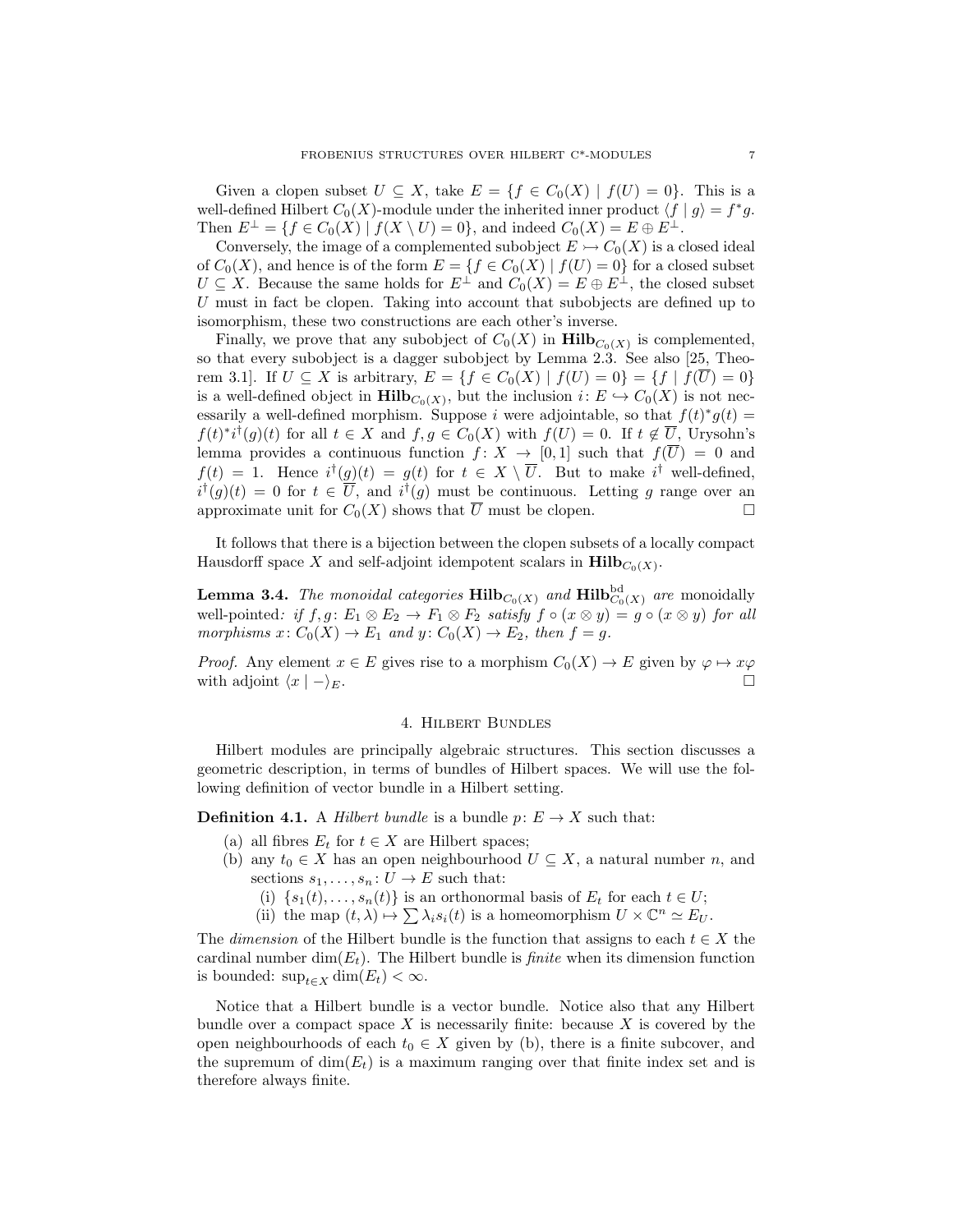Definition 4.1 is a simplification of a few variations in the literature, that we now compare. The  $\varepsilon$ -tube around a local section s of a bundle  $p: E \to X$  whose fibres are normed vector spaces is defined as

$$
T_{\varepsilon}(s) = \{ x \in E \mid \forall t \in U : \|x - s(p(x))\|_{E_t} < \varepsilon \}.
$$

A bounded section s is a section whose norm  $||s|| = \sup_{t \in X} ||s(t)||$  is bounded.

**Definition 4.2.** A field of Banach (Hilbert) spaces is a bundle  $p: E \to X$  with:

- (1) all fibres  $E_t$  for  $t \in X$  are Banach (Hilbert) spaces;
- (2) addition is a continuous function  $\{(x, y) \in E^2 \mid p(x) = p(y)\} \to E;$
- (3) scalar multiplication is a continuous function  $\mathbb{C} \times E \to E$ ;
- (4) the norm is a continuous function  $E \to \mathbb{C}$ ;
- (5) each  $x_0 \in E$  has a local section s with  $s(p(x_0)) = x_0$ , and  $x_0$  has a neighbourhood basis  $T_{\varepsilon}(s) \cap E_U$  for some neighbourhood  $U \subseteq X$  of  $p(x_0)$ .

We say  $p$  has *locally finite rank* when:

(6) any  $t_0 \in X$  has a neighbourhood  $U \subseteq X$  and  $n \in \mathbb{N}$  such that  $\dim(E_t) = n$ for all  $t \in U$ .

Finally, a field of Hilbert spaces is finite when the dimension of its fibres is bounded.

Remark 4.3. Definition 4.2 occurs in various places in the literature:

- [20, Definition 2.1]: using the polarization identity we may replace  $(4)$  with inner product being a continuous function  $\{(x, y) \in E^2 \mid p(x) = p(y)\}\to \mathbb{C}$ .
- [19, Definition 1] and [9, IV.1.6.11] replace (5) with existence of  $\Delta \subseteq$  $\prod_{t\in X} E_t$  satisfying:
	- $\{s(t) \mid s \in \Delta\} \subseteq E_t$  is dense for all  $t \in X$ ;
	- for every  $s, s' \in \Delta$  the map  $x \mapsto \langle s(x) | s'(x) \rangle_{E_t}$  is in  $C(X)$ ;
	- $-$  Δ is locally uniformly closed: if  $s \in \prod_{t \in X} E_t$  and for each  $\varepsilon > 0$  and each  $t \in X$ , there is an  $s' \in \Delta$  such that  $||s(t') - s'(t')|| < \varepsilon$  on a neighbourhood of t, then  $s \in \Delta$ ;

this is equivalent because we can recover E as  $\prod_{t \in X} E_t$  with the topology generated by the basic open sets  $T_{\varepsilon}(s) \cap E_U$  for  $\varepsilon > 0$ , and  $U \subseteq X$  open, and  $s \in \Delta$ ; this topology makes  $\Delta$  into the set of bounded sections;

- [20, Definition 2.1] takes  $p$  to be open;
- [52, Definition 3.4] takes s in  $(5)$  to be a global section;
- finite fields of Hilbert spaces are usually called *uniformly finite-dimensional*, and automatically have locally finite rank.

None of these variations matter for the material below.

Lemma 4.4. A (finite) Hilbert bundle is the same thing as a (finite) field of Hilbert spaces of locally finite rank.

*Proof.* First assume that  $p: E \to X$  is a field of Hilbert spaces of locally finite rank. Condition (a) of Definition 4.1 is precisely condition (1) of Definition 4.2. For condition (b), let  $t_0 \in X$ . Then (6) yields  $n \in \mathbb{N}$  with  $\dim(E_{t_0}) = n$ . Pick an orthonormal basis  $x_1, \ldots, x_n \in E_{t_0}$ . Then (5) gives continuous sections  $s'_1, \ldots, s'_n$  of p over  $U_1, \ldots, U_n \subseteq X$ . Take  $U = U_1 \cap \cdots \cap U_n \cap \{t \in X \mid$  ${s_1(t), \ldots, s_n(t)}$  linearly independent); this is an open subset of X by (6) and [20, Proposition 1.6]. Now, as in [20, Proposition 2.3], applying Gram-Schmidt for each  $t \in U$  gives continuous sections  $s_1, \ldots, s_n$  of p over U because of (2), (3) and (4). Moreover, these sections  $s_i$  satisfy (i), (ii), and (iii) of condition (b).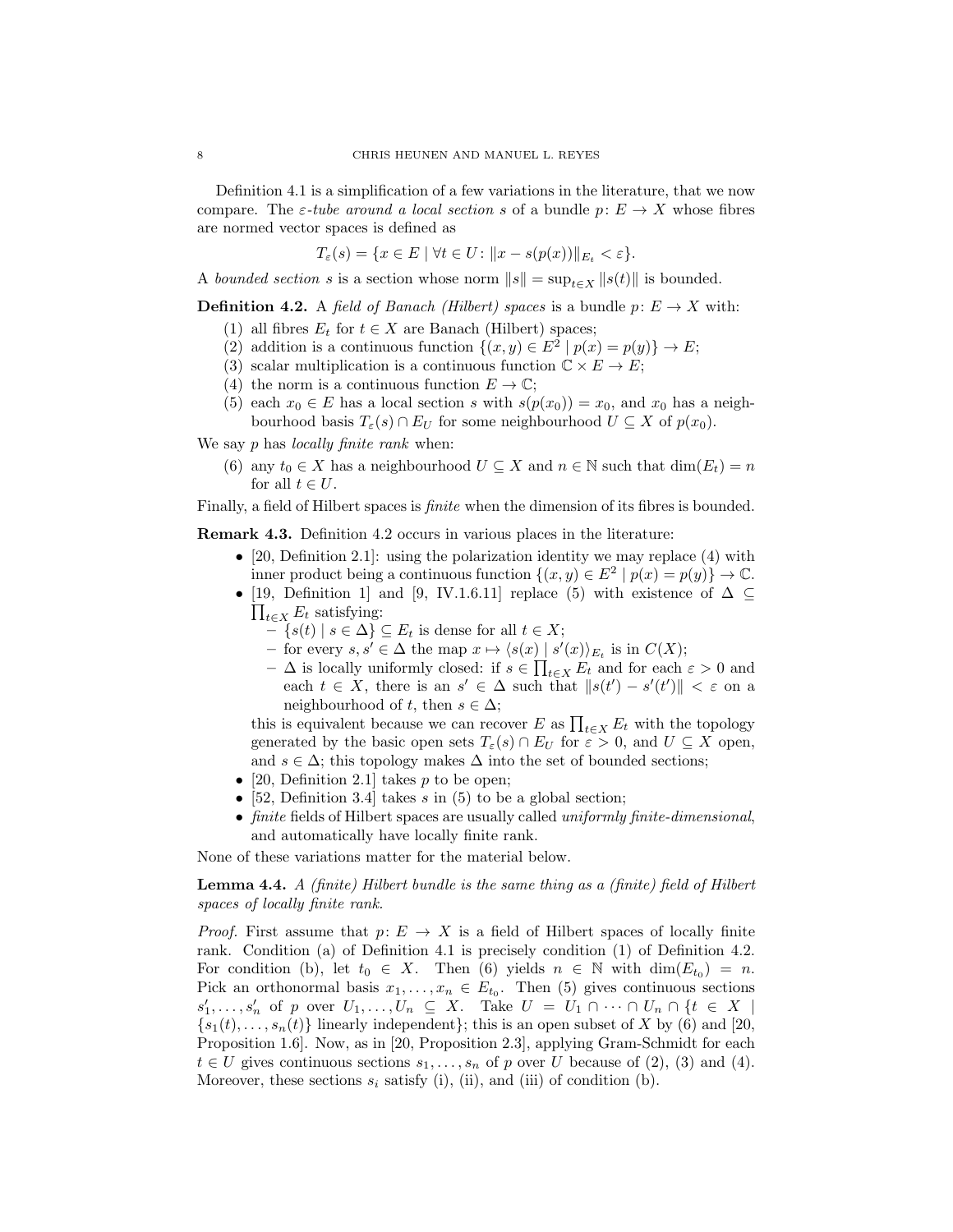Now assume  $p: E \to X$  is a Hilbert bundle. Condition (1) is still precisely condition (a). For condition (2), define addition  $\coprod_{t_0 \in X} E^2_{t_0} \to E_{t_0} \subseteq E$  as the cotuple of the additions  $E_{t_0}^2 \to E_{t_0}$  over all  $t_0 \in X$ . Since the forgetful functor  $\text{Top} \rightarrow \text{Set}$  uniquely lifts colimits, the former is continuous because the latter are continuous by (a). For condition (3), define scalar multiplication  $\mathbb{C} \times E \simeq$  $\mathbb{C} \times \coprod_{t_0 \in X} E_{t_0} \simeq \coprod_{t_0 \in X} \mathbb{C} \times E_{t_0} \to E$  as the cotuple of scalar multiplications  $\mathbb{C}\times E_{t_0}\to E_{t_0}$  over all  $t_0\in X$ . Again, this is continuous by condition (a). Condition (4) is satisfied exactly like (2). For condition (5), let  $x_0 \in E$ . Condition (b) gives a neighbourhood  $U \subseteq X$  of  $t_0 = p(x_0)$  and  $s_1, \ldots, s_n : U \to E$ . Define  $s: U \to E_U \subseteq E$  by  $s(t) = \sum_i \lambda_i s_i(t)$ . Then  $s(p(x_0)) = x_0$  by (b.ii), and s is continuous on U. Let  $V \subseteq E$  be a neighbourhood of  $x_0$ . Find a neighbourhood  $U_0 \subseteq X$  of  $t_0$  with  $p(V) \subseteq U_0$ . Write  $\varphi$  for the homeomorphism of (b.ii). Take  $\varepsilon = 1$ , and  $V_0 = \varphi(U_0 \times \mathbb{C}^n)$ . Then  $x_0 \in V_0 \subseteq V$  by construction, and moreover  $V_0$ is contained in

$$
T_{\varepsilon}(s) \cap E_U = \{x \in E_U \mid \forall t \in U : ||x - s(p(x))||_{E_t} < 1\}
$$
\n
$$
= \varphi(\{(t, \lambda_1, \dots, \lambda_n) \in U \times \mathbb{C}^n \mid ||\sum_{i=1}^n \lambda_i s_i(t) - s(p(\sum_{i=1}^n \lambda_i s_i(t)))|| < 1\})
$$
\n
$$
= \varphi(U \times \mathbb{C}^n)
$$

because  $s(t) \in E_t$  by (b.ii) and hence  $p(s(t)) = t$  by (b.i). Finally, condition (6) follows directly from (b).  $\Box$ 

**Definition 4.5.** A bundle map from  $p: E \rightarrow X$  to  $p': E' \rightarrow X$  is a continuous function  $f: E \to E'$  satisfying  $p' \circ f = p$ . Write **FieldHilb**<sub>X</sub><sup>bd</sup> for the category of fields of Hilbert spaces and fibrewise linear bundle maps,  $\textbf{HilbBundle}^{\text{bd}}_{X}$  for the full subcategory of Hilbert bundles, and  $\mathbf{FHilbBundle}^{\mathrm{bd}}_{X}$  for the full subcategory of finite Hilbert bundles.

A bundle map  $f: p \to p'$  between fields of Hilbert spaces is *adjointable* when it is adjointable on each fibre, and the map  $E'_t \ni y \mapsto f^{\dagger}(y) \in E_t$  is continuous. Write FieldHilb<sub>X</sub>, HilbBundle<sub>X</sub>, and FHilbBundle<sub>X</sub> for the wide dagger subcategories of adjointable maps.

There is a version of the Serre-Swan theorem for Hilbert bundles, that we now embark on proving. If  $p: E \rightarrow X$  is a field of Hilbert spaces, we say a function s:  $X \to E$  vanishes at infinity when for each  $\varepsilon > 0$  there is a compact  $U \subseteq X$  such that  $||s(t)||_{E_t} < \varepsilon$  for  $t \in X \setminus U$ .

**Proposition 4.6.** Let X be a locally compact Hausdorff space. There is a functor  $\Gamma_0\colon \mathbf{FieldHilb}^{\mathrm{bd}}_X\to \mathbf{Hilb}^{\mathrm{bd}}_{C_0(X)}, \textit{ defined by}$ 

 $\Gamma_0(p) = \{s \colon X \to E \mid p \circ s = 1_X, s \text{ continuous}, s \text{ vanishes at infinity}\},\$  $\Gamma_0(f) = f \circ (-).$ 

It restricts to a functor  $\Gamma_0$ : **FieldHilb**<sub>X</sub>  $\rightarrow$  **Hilb**<sub>C<sub>0</sub>(X)</sub> that preserves daggers.

*Proof.* Pointwise multiplication makes  $\Gamma_0(p)$  into a right  $C_0(X)$ -module. For  $s, s' \in$  $\Gamma_0(p)$  and  $t \in X$ , the nondegenerate inner product  $\langle s | s' \rangle(t) = \langle s(t) | s'(t) \rangle_{E_t}$  takes values in  $C_0(X)$  by the Cauchy-Schwarz inequality. Finally,  $\Gamma_0(p)$  is complete: if  $s_n$  is a Cauchy sequence in  $\Gamma_0(p)$ , then  $s_n(t)$  is a Cauchy sequence in  $E_t$  for each  $t \in X$ , and hence converges to some  $s(t)$ ; since the convergence is uniform this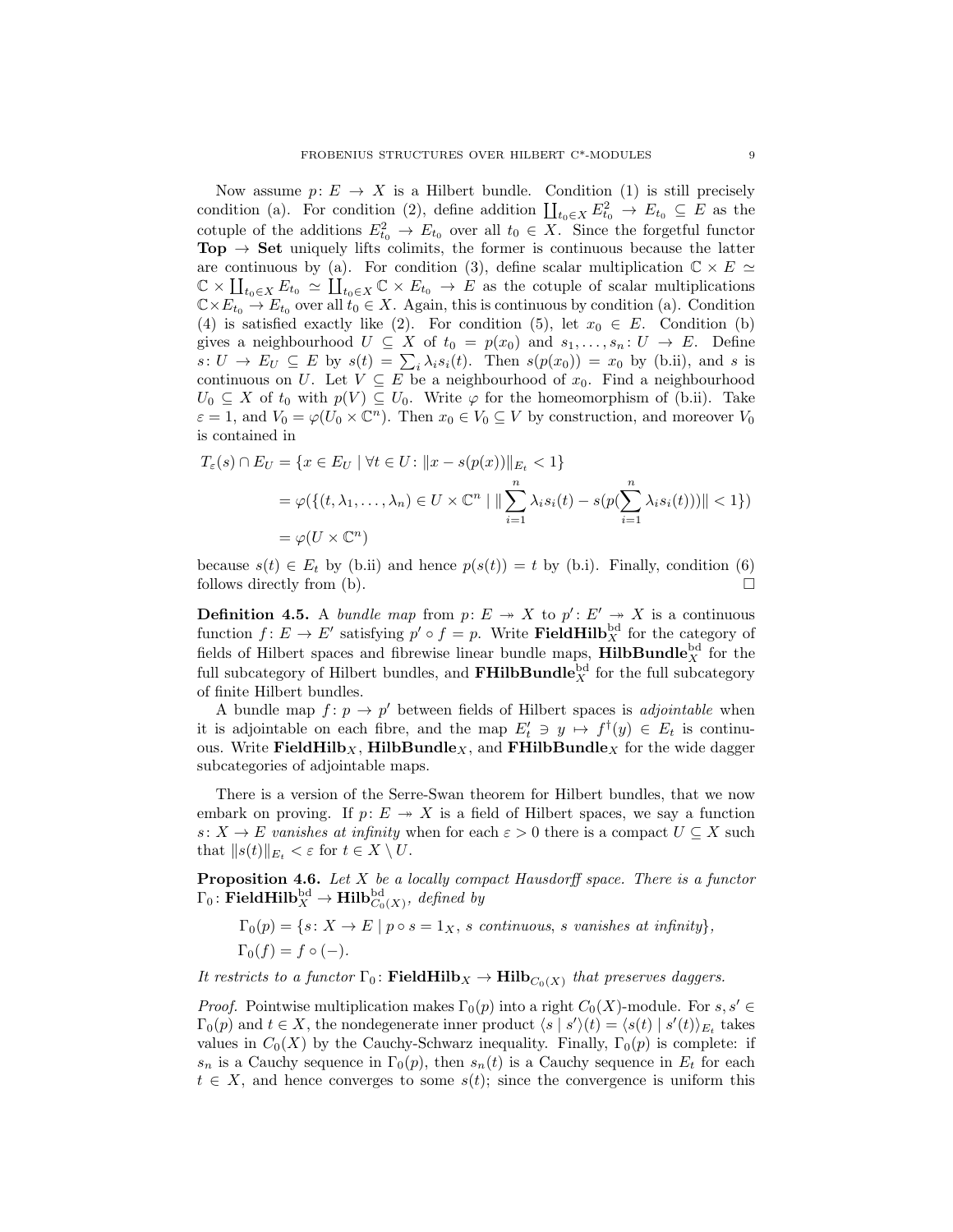defines a continuous function  $s: X \to E$ , that satisfies  $p \circ s = 1_X$  and vanishes at infinity by construction. Thus  $\Gamma_0(p)$  is a well-defined Hilbert  $C_0(X)$ -module.

Let  $f: p \to p'$  be a morphism of fields of Hilbert spaces. Define  $\Gamma_0(f) = f \circ$  $(-): \Gamma_0(p) \to \Gamma_0(p')$ . This is clearly  $C_0(X)$ -linear, bounded, and functorial. It is also well-defined: if  $s \in \Gamma_0(p)$ , then  $||f \circ s|| \le ||f|| ||s||$  vanishes at infinity too.

A morphism  $f: p \to p'$  in **FieldHilb**<sub>X</sub> is adjointable precisely when there is a bounded bundle map  $f^{\dagger}$ :  $p' \rightarrow p$  that provides fibrewise adjoints:

$$
\langle f(s(t)) | s'(t) \rangle_{E_t} = \langle s(t) | f^{\dagger}(s'(t)) \rangle_{E'_t}
$$

for all  $t \in X$ ,  $s \in \Gamma_0(p)$ , and  $s' \in \Gamma_0(p')$ . That is, f is adjointable if and only if  $\Gamma(f)$  is. Thus the functor  $\Gamma_0$  preserves daggers.

# **Theorem 4.7.** The functors  $\Gamma_0$  from Proposition 4.6 are equivalences.

*Proof.* We first show that the functor  $\Gamma_0$  is faithful. Suppose  $f \neq g$ , say  $f(x) \neq g(x)$ and  $p(x) = t$ . There exists a local continuous section  $s_U : U \to E$  of p over some open set  $U \subseteq X$  because p is a field of Hilbert spaces. Local compactness of X ensures there is a compact neighbourhood of  $t$  within  $U$ , which in turn contains an open neighbourhood  $V \subseteq X$  of t. Urysohn's lemma provides a continuous function  $r: X \to [0,1]$  that vanishes on  $X \setminus V$  and satisfies  $r(t) = 1$ . Now define  $s_x: X \to E$ by  $s_x(t) = 0$  for  $t \in X \setminus U$  and  $s_x(t) = r(t)s_U(t)$  for  $t \in U$ . Then  $s_x \in \Gamma_0(p)$  and  $s_x(t) = x$ . Hence  $f \circ s_x(t) \neq g \circ s_x(t)$ , and so  $\Gamma_0(f) \neq \Gamma_0(g)$ .

Next we show that the functor  $\Gamma_0$  is also full. Suppose  $f: \Gamma_0(p) \to \Gamma_0(p')$  is bounded and  $C_0(X)$ -linear. For  $x \in E$ , set  $g(x) = f(s_x)(p(x))$ . This gives a welldefined function  $g: E \to E'$  satisfying  $p' \circ g = p$ . It is also fibrewise linear because if  $p(x) = p(y)$  then  $f(s_x + s_y)(p(x)) = f(s_{x+y})(p(y))$ . Moreover g is continuous by the definition of the topology on the field of Hilbert spaces  $E$ . Hence  $g$  is a well-defined morphism of fields of Hilbert spaces. Finally, if  $s \in \Gamma_0(p)$  and  $t \in X$ , then  $g(s(t)) = f(s_{s(t)})(p(s(t))) = f(s_{s(t)})(t) = f(s)(t)$ . So  $f(s) = g \circ s$ , whence  $f = \Gamma_0(g)$ , and  $\Gamma_0$  is full.

Finally, we show that  $\Gamma_0$  is essentially surjective. Let H be a  $C_0(X)$ -Hilbert module. Set  $E = \coprod_{t \in X} \text{Loc}_{t}(H)$ , and let p be the canonical projection  $E \to X$ . Because X is locally compact Hausdorff, it is compactly generated: a subset  $U \subseteq X$ is open if and only if  $U \cap K$  is open in K for all compact subsets  $K \subseteq X$ . Hence the topology on  $X$  is determined by the topology of its compact subspaces. It follows from  $[17, 11.1.15]$  and  $[52, Lemma 3.01(iv), Lemma 3.09, and Proposition 3.10]$  that there is a unique weakest topology on  $E$  making  $p$  into a field of Hilbert spaces.

As in Lemma 3.4, we may regard elements of H as adjointable maps  $C_0(X) \to H$ . For  $x \in H$ , define  $s_x \colon X \to E$  by  $s_x(t) = \text{Loc}_t(x)$ , so that  $p \circ s_x = 1_X$  by construction. Moreover,  $s_x$  vanishes at infinity, because the inner product in  $H$  takes values in  $C_0(X)$ : if  $\varepsilon > 0$ , there is a compact  $U \subseteq X$  such that  $||s_x(t)||_{\text{Loc}_t(H)} =$  $||x||_H(t) < \varepsilon$  for  $t \in X \setminus U$ . Finally,  $s_x$  is continuous by construction of the topology on E. Thus  $\{s_x \mid x \in X\} \subseteq \Gamma_0(p)$ .

To complete the proof that  $\Gamma_0$  is essentially surjective, it now suffices to show that  $\{s_x \mid x \in X\} \subseteq \Gamma_0(p)$  is dense. Let  $s \in \Gamma_0(p)$  and  $\varepsilon$ . Then there exists a compact subset  $K \subseteq X$  such that  $||s(t)|| < \varepsilon$  for  $t \in X \setminus K$ . Urysohn's lemma provides a function  $X \to [0, 1]$  that vanishes at infinity such that  $f(t) = 1$  for  $t \in K$ . By multiplying with this function it suffices to find  $x \in H$  so that the continuous local section  $s_x: K \to X$  satisfies  $||s_x(t) - s(t)|| < \varepsilon$  for  $t \in K$ . This can be done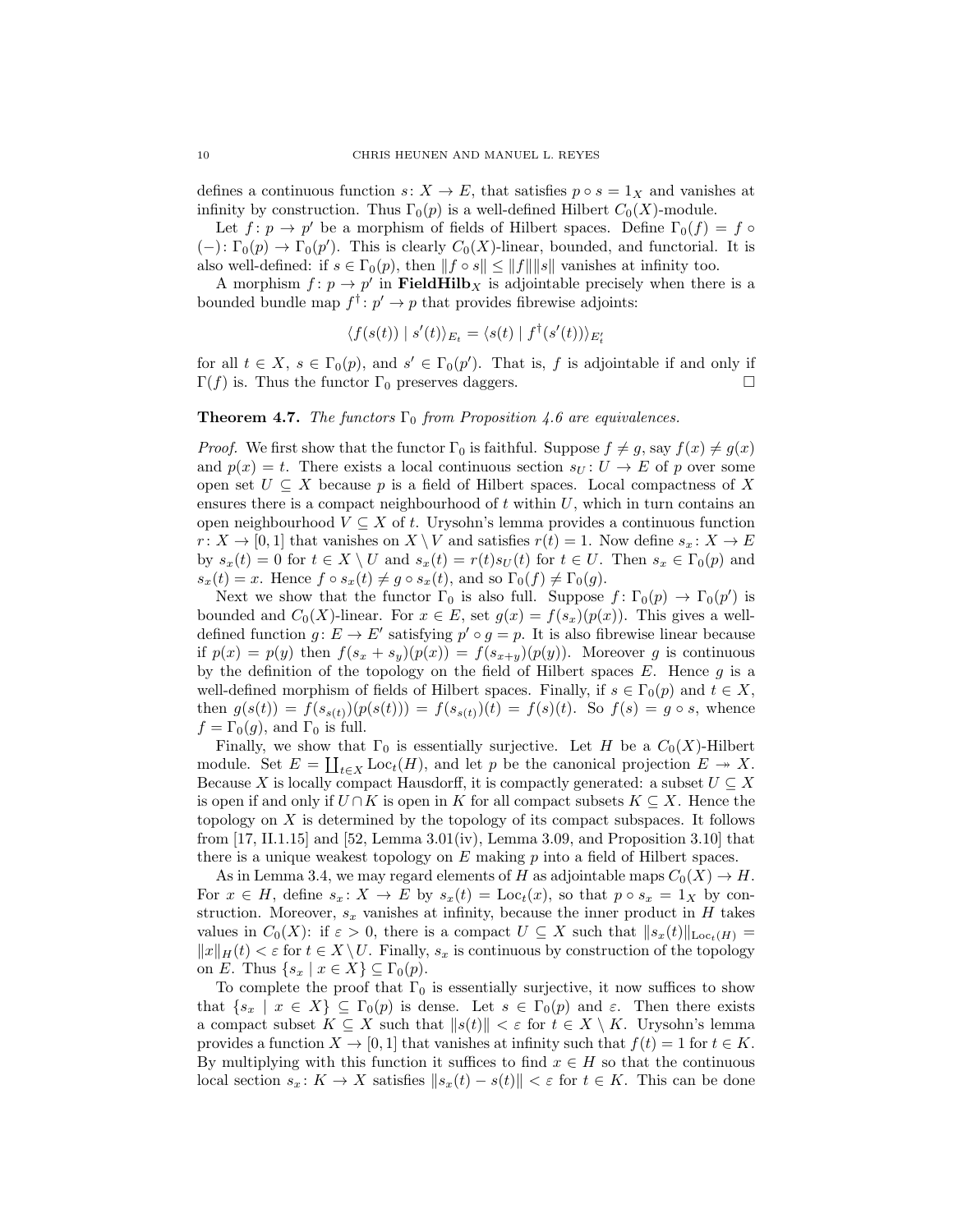by the method of the proof of [52, Theorem 3.12]. Therefore  $||s_x(t) - s(t)|| < \varepsilon$  for all  $t \in X$ . Thus  $\Gamma_0(p) \simeq H$ , and  $\Gamma_0$  is essentially surjective.

**Corollary 4.8.** The category FieldHilb<sup>bd</sup> is a symmetric monoidal category for any topological space X, where the tensor product of  $E \rightarrow X$  and  $F \rightarrow X$  is  $E \otimes F = \coprod_{t \in X} E_t \otimes F_t$  (with canonical topology provided by [17, II.1.15] as in the proof of the previous lemma.) The category  $\mathbf{FieldHilb}_X$  is a symmetric monoidal dagger subcategory. The functors  $\Gamma_0$  are (strong) monoidal.

*Proof.* The tensor product  $E \otimes E'$  becomes a well-defined object by letting  $\Delta_{E \otimes F}$  be the closure of the pre-Hilbert  $C_0(X)$ -module of all finite sums of bounded sections vanishing at infinity  $\sum_{i=1}^n s_i \otimes s'_i$  of  $s_i \in \Gamma_0(E)$  and  $s'_i \in \Gamma_0(E')$ ; see [19, Section 18] or [13, Definition 15.3]. Via Lemma 4.4, this restricts to the monoidal product on **FHilbBundle** $_X$  as in the statement. Defining tensor products of morphisms is straightforward, as are associators and unitors, and checking the pentagon and triangle equations. The dagger is also clearly well-defined in  $\mathbf{FHilbBundle}_{X}$ , making it a symmetric monoidal dagger category. By construction of Proposition 2.2, the functors  $\Gamma_0$  are (strong) monoidal.

## 5. Dual objects

In this section we investigate dual objects in the category  $\text{Hilb}_{C_0(X)}$ . From now on we will restrict ourselves to locally compact Hausdorff spaces  $X$  that are paracompact.

**Definition 5.1.** A Hilbert C-module  $E$  is *finitely presented projective* when there is an adjointable map  $i: E \to C^n$  for some  $n \in \mathbb{N}$  with  $i^{\dagger} \circ i = id_E$ .

In other words, finitely presented projective Hilbert C-modules are orthogonal direct summands of  $C<sup>n</sup>$ . Any (algebraically) finitely generated projective Hilbert C-module is an example. When X is compact, a Hilbert  $C(X)$ -module is finitely presented projective if and only if it is finitely generated as a  $C(X)$ -module and a projective object in the category of  $C(X)$ -modules.

**Lemma 5.2.** Any bounded C-linear map between finitely presented projective Hilbert C-modules is adjointable.

*Proof.* Let  $i: E \to C^m$  and  $j: F \to C^n$  satisfy  $i^{\dagger} \circ i = id_E$  and  $j^{\dagger} \circ j = id_F$ . Let  $f: E \to F$  be a bounded C-linear map. Then  $g = j \circ f \circ i^{\dagger}: C^m \to C^n$  is a bounded C-linear map, and hence an  $m$ -by- $n$  matrix of bounded C-linear maps  $C \rightarrow C$ . But the latter are adjointable by Lemma 3.1. So, by Lemma 2.3, also g is adjointable. But then  $f^{\dagger} = i^{\dagger} \circ g \circ j$  is an adjoint for f, because  $\langle f^{\dagger}(y) | x \rangle_E = \langle y |$  $j^{\dagger} \circ g \circ i(x) \rangle_F = \langle y \mid j^{\dagger} \circ j \circ f \circ i^{\dagger} \circ i(x) \rangle_F = \langle y \mid f(x) \rangle_F.$ 

It follows that the full subcategories of  $\text{Hilb}_C$  and  $\text{Hilb}_C^{\text{bd}}$  of finitely presented projective Hilbert C-modules coincide. We write  $\mathbf{FHilb}_C$  for this category.

**Lemma 5.3.** If X is a locally compact Hausdorff space, and E is a finitely presented projective Hilbert  $C_0(X)$ -module, then  $E^*$  =  $\text{Hilb}_{C_0(X)}(E, C_0(X))$  is a Hilbert  $C_0(X)$ -module where  $\langle f | g \rangle_{E^*}$  is the element of  $C_0(X)$  that  $f \circ g^{\dagger}$  multiplies with according to Lemma 3.1. If X is compact,  $\langle f | g \rangle_{E^*} = f \circ g^{\dagger}(1_{C(X)})$ .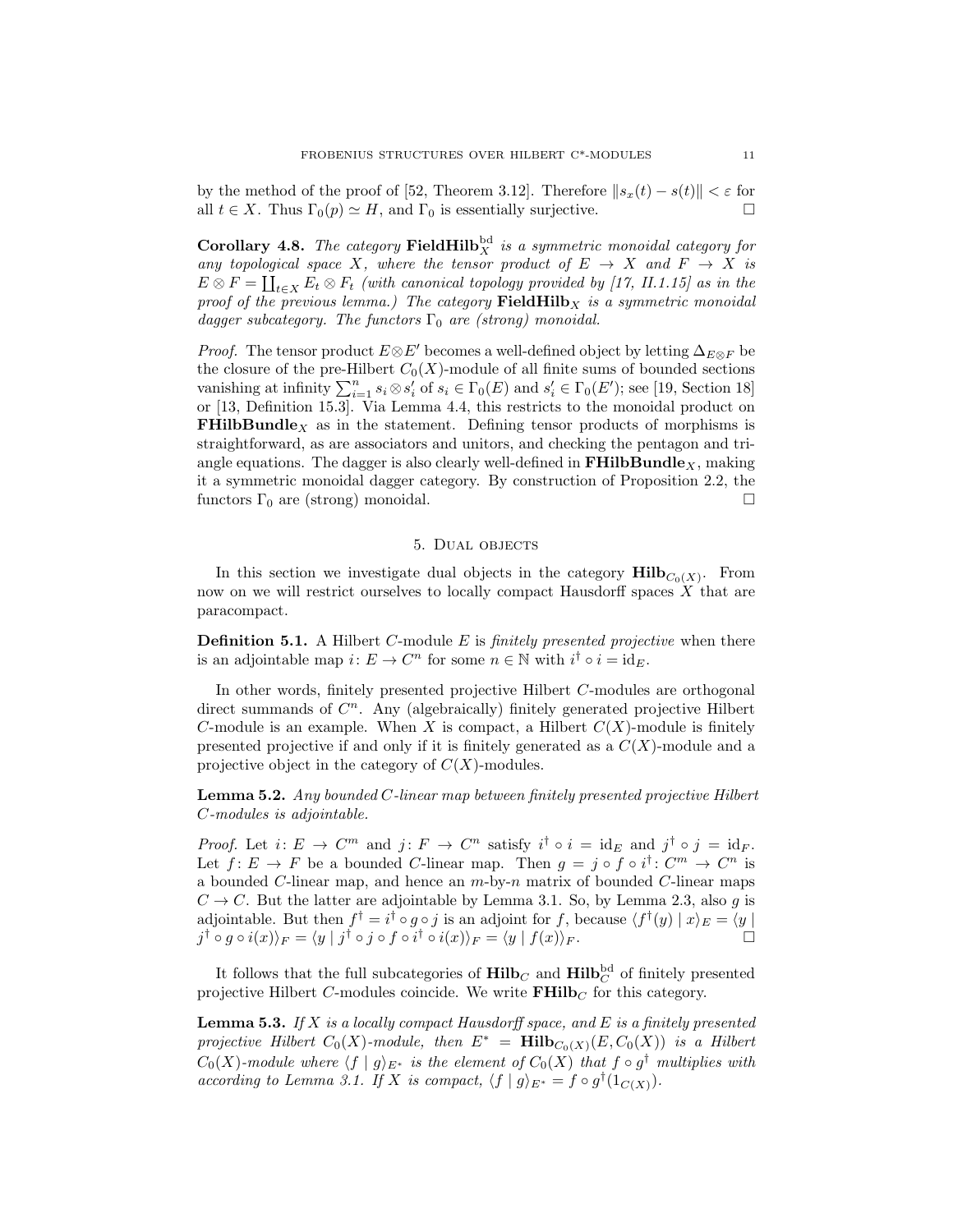*Proof.* It is clear that  $E^*$  is a  $C_0(X)$ -module with pointwise operations. Any  $f, g \in$  $E^*$  are adjointable by Lemma 5.2, and hence of the form  $f = \langle x | -\rangle_E$  and  $g =$  $\langle y | - \rangle_E$  for  $x, y \in E$ . Hence  $f^{\dagger}(\varphi) = x\varphi$  and  $g^{\dagger}(\varphi) = y\varphi$ , and  $f \circ g^{\dagger}$  is the scalar that multiplies with  $\langle x | y \rangle_E \in C_0(X) \subseteq C_b(X)$ . Hence the inner product  $\langle f |$  $g \nvert_{E^*} = \langle x \mid y \rangle_E$  is well-defined. It is clearly sesquilinear and positive semidefinite by Lemma 3.1. It is also nondegenerate: if  $\langle f | f \rangle_{E^*} = 0$  for  $f = \langle x | - \rangle_E$ , then  $\langle x | x \rangle = 0$ , so  $x = 0$  and hence  $f = 0$ . If  $f_n$  is a Cauchy sequence in  $E^*$ , say  $f_n = \langle x_n | -\rangle_E$ , then  $x_n$  is a Cauchy sequence in E which converges to some  $x \in E$ , so  $f_n$  converges to  $f = \langle x | - \rangle_E$  in  $E^*$ . . В последните последните последните последните последните последните последните последните последните последн<br>В последните последните последните последните последните последните последните последните последните последнит

We call  $E^*$  the *dual* Hilbert C-module of  $E$ . There is also a categorical notion of dual object.

**Definition 5.4.** Objects  $E, E^*$  in a monoidal category are called *dual objects* when there are morphisms  $\eta: I \to E^* \otimes E$  and  $\varepsilon: E \otimes E^* \to I$  making the following diagrams commute:

(1) E E ⊗ I E ⊗ (E<sup>∗</sup> ⊗ E) (E ⊗ E<sup>∗</sup> E I ⊗ E ) ⊗ E ρ −1 <sup>E</sup> id<sup>E</sup> ⊗ η αE,E∗,E λ<sup>E</sup> ε ⊗ id<sup>E</sup> E<sup>∗</sup> I ⊗ E<sup>∗</sup> (E<sup>∗</sup> ⊗ E) ⊗ E<sup>∗</sup> E<sup>∗</sup> ⊗ (E ⊗ E<sup>∗</sup> E ) E <sup>∗</sup> ⊗ I ∗ λ −1 <sup>E</sup><sup>∗</sup> η ⊗ idE<sup>∗</sup> α −1 E∗,E,E<sup>∗</sup> idE<sup>∗</sup> ⊗ ε ρE<sup>∗</sup>

In a symmetric monoidal dagger category, dual objects are dagger dual objects when  $\eta = \sigma \circ \varepsilon^{\dagger}$ , where  $\sigma \colon E \otimes E^* \to E^* \otimes E$  is the swap map.

If an object has a (dagger) dual, then that dual is unique up to unique (unitary) isomorphism. We now show that dual Hilbert C-modules are dual objects in the finitely presented projective case over a paracompact space X.

**Theorem 5.5.** Let X be a paracompact locally compact Hausdorff space X. For a Hilbert  $C_0(X)$ -module E, the following are equivalent:

- (a) E has a dagger dual object in  $\text{Hilb}_{C_0(X)}$ ;
- (b)  $E \simeq \Gamma_0(p)$  for a finite Hilbert bundle p;
- $(c)$  E is finitely presented projective.

Only the implication (b)⇒(c) requires paracompactness; (a)⇒(b) and (c)⇒(b) hold for arbitrary locally compact Hausdorff spaces X.

*Proof.* (a)⇒(b): Assume that E has a dagger dual object  $E^*$ . Then also all its localisations  $E_t = \text{Loc}_t(E)$  are dagger dualisable, and so [3, Corollary 19] each  $E_t$ is a finite-dimensional Hilbert space. Now regard  $E$  as a field of Hilbert spaces over X as in Theorem 4.7. Then  $\eta: C_0(X) \to E^* \otimes E$  and  $\varepsilon: E \otimes E^* \to C_0(X)$  are bundle maps and hence bounded. But then  $\dim(E_t) = ||\varepsilon \circ \sigma \circ \eta(t)|| \leq ||\varepsilon|| ||\eta||$  is bounded, so  $E$  is a finite Hilbert bundle.

(b)⇒(c): Let  $p: E \to X$  be a finite Hilbert bundle. Then every  $t \in X$  has a neighbourhood  $U_t$  and a homeomorphism  $g_t: \mathbb{C}^{n_t} \times U_t \to p^{-1}(U_t)$  that is fibrewise unitary. This forms a cover  ${U<sub>t</sub>}$  of X. Because X is paracompact, we may pick a locally finite refinement  $U_j$ , and a partition of unity  $f_j : X \to [0,1]$  subordinate to it:  $f_j$  vanishes outside  $U_j$  and  $\sum_j f_j(t) = 1$  for all  $t \in X$ . Because p is finite, the numbers  $n_t$  are bounded by some  $n \in \mathbb{N}$ , and the functions  $g_t$  extend to continuous maps  $\mathbb{C}^n \times U_t \to p^{-1}(U_t)$  that fibrewise satisfy  $g_t \circ g_t^{\dagger} = id$ . Write  $g_j$  for the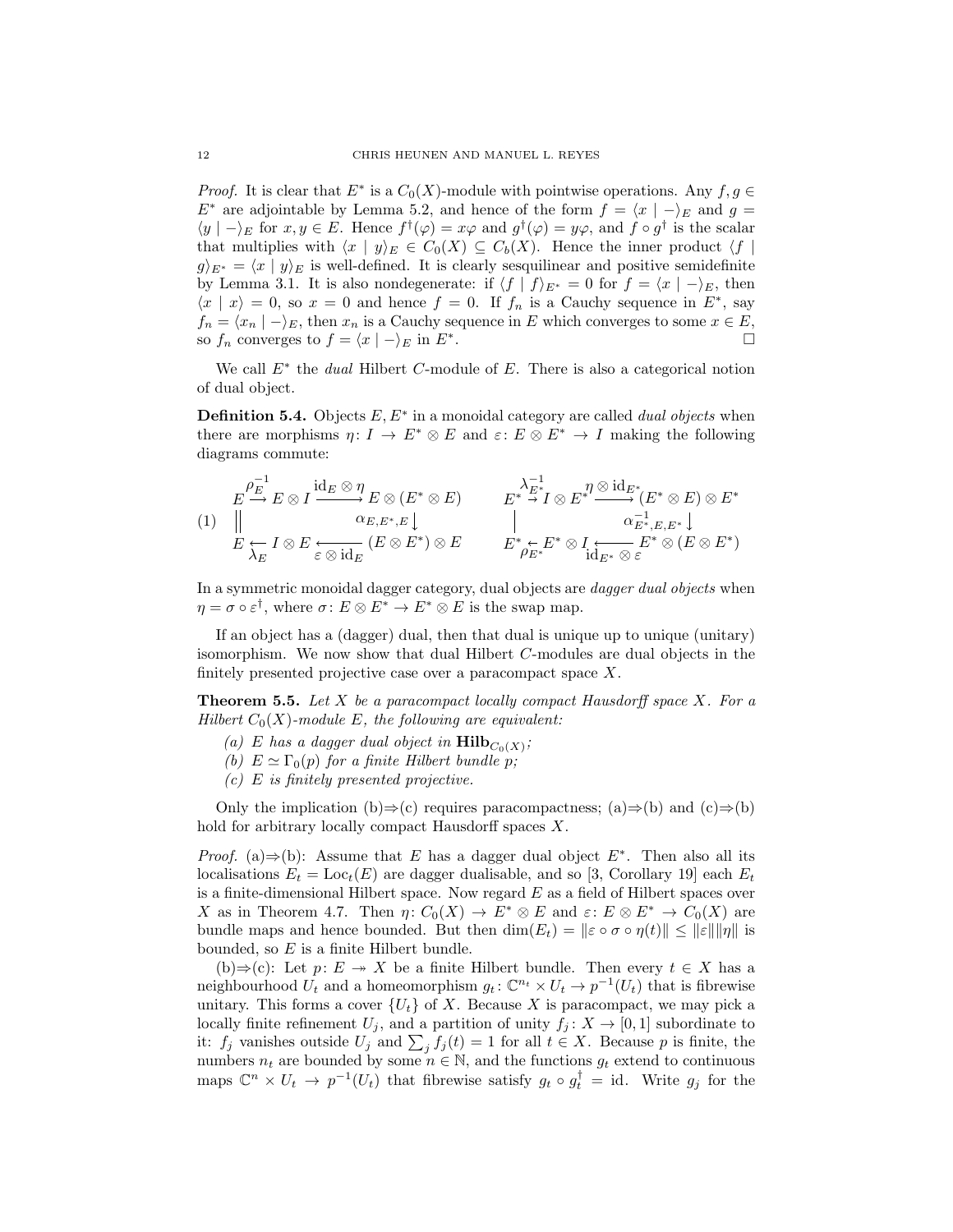restrictions  $\mathbb{C}^n \times U_j \to p^{-1}(U_j)$ ; these are still continuous and fibrewise coisometric. Now  $(e, t) \mapsto \sum_j g_j(e, t) f_j(t)$  defines a continuous bundle map  $\mathbb{C}^n \times X \to E$  that is (fibrewise) coisometric. Thus  $\Gamma_0(E)$  is finitely presented projective by Theorem 4.7.

(c)⇒(a): Assume that  $i: E \to C_0(X)^n$  satisfies  $i^{\dagger} \circ i = id_E$ . First, notice that  $C_0(X)$  is its own dagger dual object, and therefore so is  $C_0(X)^n$ . Explicitly,

$$
\eta\colon C_0(X)\to\big(\bigoplus_{i=1}^n C_0(X)\big)\otimes\big(\bigoplus_{j=1}^n C_0(X)\big)\simeq\bigoplus_{i,j=1}^n C_0(X)
$$

sends  $f \in C_0(X)$  to  $(\delta_{i,j} f)_{i,j} \in \bigoplus_{i,j=1}^n C_0(X)$ . Thus  $(\text{id}\otimes(\text{id})\circ\eta = ((\text{id})\otimes\text{id})\circ\eta$ because it holds at each  $t \in X$  and therefore globally by Theorem 4.7. It follows that the idempotent  $(id \otimes \varepsilon) \circ (id \otimes (i \circ i^{\dagger}) \circ id) \otimes (\eta \otimes id) : C_0(X)^n \to C_0(X)^n$  is split by  $i: E \to C_0(X)^n$ . The unit  $(i^{\dagger} \otimes i^{\dagger}) \circ \eta: C_0(X) \to E \otimes E$  now witnesses that  $E$  is a dagger dual object of  $E$ .

**Theorem 5.6.** There is a monoidal equivalence of compact (dagger) categories

# $\mathbf{FHilbBundle}_X \overset{\Gamma_0}{\longrightarrow} \mathbf{FHilb}_{C_0(X)}$

for any paracompact locally compact Hausdorff space X.

*Proof.* By Theorem 5.5, the monoidal subcategory  $\mathbf{FHilb}_{C_0(X)}$  of  $\mathbf{Hilb}_{C_0(X)}$  is compact. Because (strong) monoidal functors preserve dual objects, the image under  $\Gamma_0$  in **FieldHilb**<sup>(bd)</sup> is also compact by Corollary 4.8. The dual of  $E \to X$ is given by  $(E^*)_t = (E_t^{\dagger})^*$  (with topology given by [17, II.1.15]). By Lemma 4.4 the functor  $\Gamma_0$  therefore restricts as in the statement, and is an equivalence by Theorem 4.7.  $\Box$ 

It follows that  $\mathbf{FHilb}_{C_0(X)}$  is a symmetric monoidal dagger category. It is also easy to see that  $\mathbf{FHilb}_{C_0(X)}$  has finite dagger biproducts.

#### 6. Frobenius structures

We now start the study of dagger Frobenius structures in the category  $\text{Hilb}_{C_0(X)}$ . Many of the results below hold for arbitrary (non-dagger) Frobenius structures, but we focus on dagger Frobenius structures, and leave open the generalisation to purely algebraic proofs.

**Definition 6.1.** A dagger Frobenius structure in  $\text{Hilb}_C$  is a Hilbert C-module E with morphisms  $\eta: C \to E$  and  $\mu: E \otimes E \to E$  satisfying:

$$
\mu \circ (\eta \otimes id) = id = \mu \circ (id \otimes \eta),
$$

$$
\mu \circ (\mu \otimes id) = \mu \circ (id \otimes \mu),
$$

$$
(\mu \otimes id) \circ (id \otimes \mu^{\dagger}) = (id \otimes \mu) \circ (\mu^{\dagger} \otimes id).
$$

A morphism  $d: E \to E$  is called *central* when  $d \circ \mu = \mu \circ (\text{id}_E \otimes d) = \mu \circ (d \otimes \text{id}_E)$ . The dagger Frobenius structure  $(E, \mu, \eta)$  is called:

- commutative when  $\mu \circ \sigma = \mu$ ;
- special when  $\mu \circ \mu^{\dagger} = id_E;$
- specialisable when  $\mu \circ (d \otimes d) \circ \mu^{\dagger} = id_E$  for a central isomorphism  $d = d^{\dagger}$ , called the *specialiser*;
- *nondegenerate* when  $\eta^{\dagger} \circ \eta$  is invertible.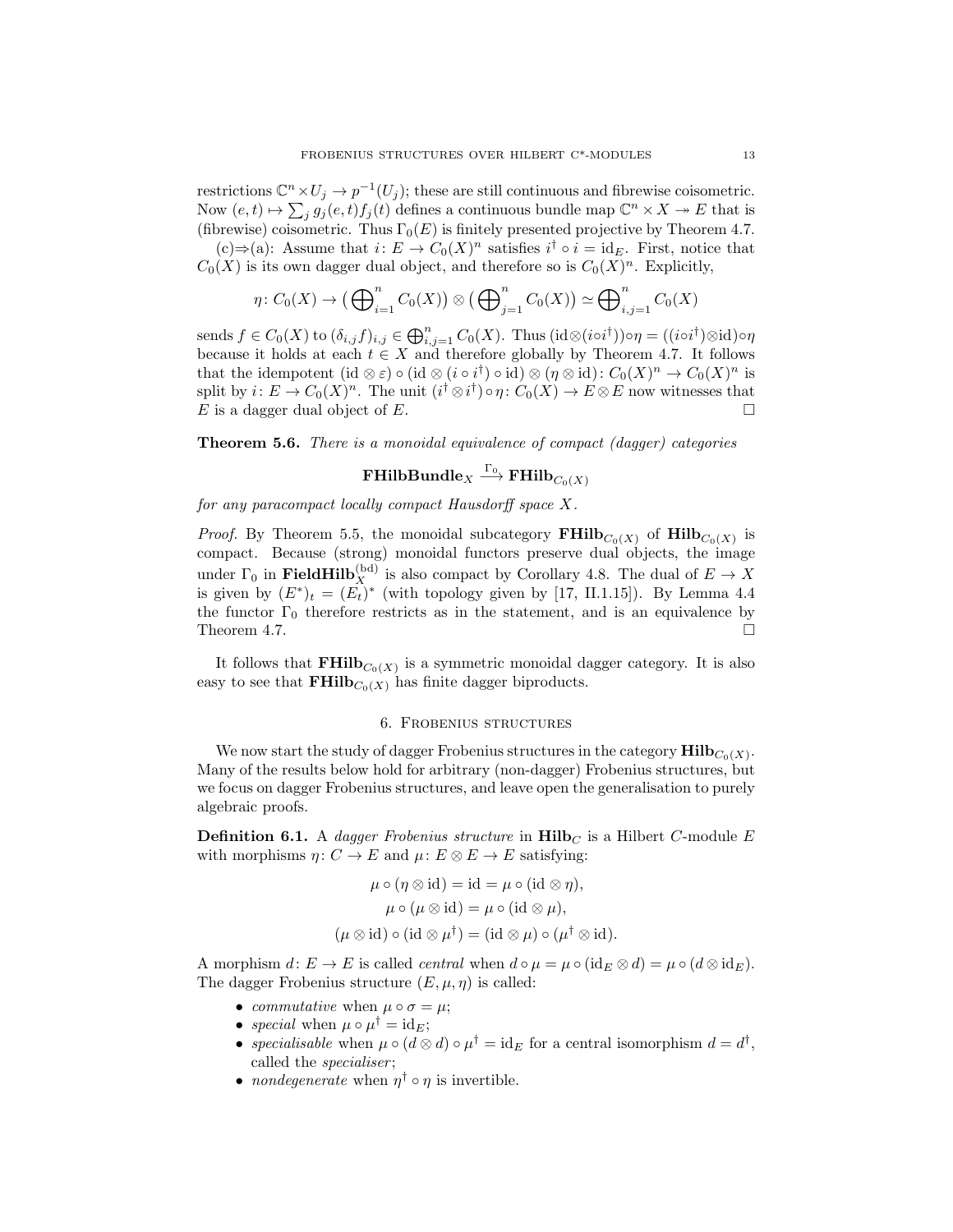Dagger Frobenius structures are their own dagger dual, with unit  $\mu^{\dagger} \circ \eta \colon I \to$  $E \otimes E$ . Hence dagger Frobenius structures in  $\text{Hilb}_{C_0(X)}$  live in  $\text{FHilb}_{C_0(X)}$  for paracompact X.

**Remark 6.2.** For  $C = \mathbb{C}$ , special dagger Frobenius structures correspond to finitedimensional C<sup>\*</sup>-algebras [57]. Any dagger Frobenius structure E in  $\text{Hilb}_C$  has an (anti-linear) involution  $i: E \to E^*$  given by  $(\mathrm{id} \otimes \eta^{\dagger}) \circ (\mathrm{id} \otimes \mu) \circ (\varepsilon^{\dagger} \otimes \mathrm{id})$  [57, 4.4]. We will occassionally use the graphical calculus, where  $\mu$  is drawn as  $\phi_1$ , and  $\eta$  as  $\phi$ , dagger becomes horizontal reflection, tensor product becomes drawing side by side, and composition becomes vertical stacking. For more details we refer to [50]. The involution is thus drawn as follows.

$$
\begin{array}{c}\n\text{(2)} \\
\end{array}
$$

One of our first aims is to generalise this to arbitrary C.

**Definition 6.3.** A *∗-homomorphism* between Frobenius structures in  $\text{Hilb}_C$  is a morphism f that preserves the involution (2) and the multiplication:  $\mu \circ (f \otimes f) =$  $f \circ \mu$ , and  $f_* \circ i = i \circ f$ . Write **Frob**<sub>C</sub> for the category of specialisable dagger Frobenius structures in  $\text{Hilb}_C$  with \*-homomorphisms, and  $\text{SFrob}_C$  for the full subcategory of special dagger Frobenius structures.

**Proposition 6.4.** The categories  $\textbf{Frob}_C$  and  $\textbf{SFrob}_C$  are monoidally equivalent (via the inclusion of the latter into the former).

*Proof.* Any specialisable dagger Frobenius structure  $(E, \mu, \eta)$  is isomorphic to a special one. Namely, let d be the specialiser and define  $\mu' = d \circ \mu$  and  $\eta' = d^{-1} \circ \eta$ . It is easy to check that  $(E, \mu', \eta')$  is then a special dagger Frobenius structure, and that d:  $(E, \mu', \eta') \rightarrow (E, \mu, \eta)$  and  $d^{-1}$ :  $(E, \mu, \eta) \rightarrow (E, \mu', \eta')$  are \*-homomorphisms that are each other's inverse. See also [35, Lemma 1.2].  $\Box$ 

**Corollary 6.5.** If E is a special dagger Frobenius structure in  $\text{Hilb}_{C_0(X)}$ , then all its localizations at  $t \in X$  are dagger Frobenius structures in **Hilb**, and hence finite-dimensional  $C^*$ -algebras.

Proof. It follows from Proposition 2.5 that there is a (strong) monoidal dagger functor  $\text{Hilb}_{C_0(X)} \to \text{Hilb}$  for each  $t \in X$ . Such functors preserve dagger Frobenius structures, as well as speciality and specialisability.  $\Box$ 

**Example 6.6.** Any finite-dimensional  $C^*$ -algebra A is a special dagger Frobenius structure in **FHilb**, and gives rise to a special dagger Frobenius structure  $C_0(X, A)$ in  $\text{Hilb}_{C_0(X)}$  over a locally compact Hausdorff space X. Frobenius structures isomorphic to one of this form are called *trivial*.

In particular,  $\mathbb{M}_n(C_0(X)) \simeq C_0(X, \mathbb{M}_n)$  is a special dagger Frobenius structures in  $\text{Hilb}_{C_0(X)}$ . It follows from Lemma 2.3 that direct sums of such matrix algebras are special dagger Frobenius structures in  $\text{Hilb}_{C_0(X)}$ , too, and up to isomorphism this accounts for all trivial Frobenius structures.

**Example 6.7.** If  $X$  is a paracompact locally compact Hausdorff space, and  $E$  is a finitely presented projective Hilbert  $C_0(X)$ -module, then  $\mathcal{L}(E) = E^* \otimes E$  is a specialisable dagger Frobenius structure.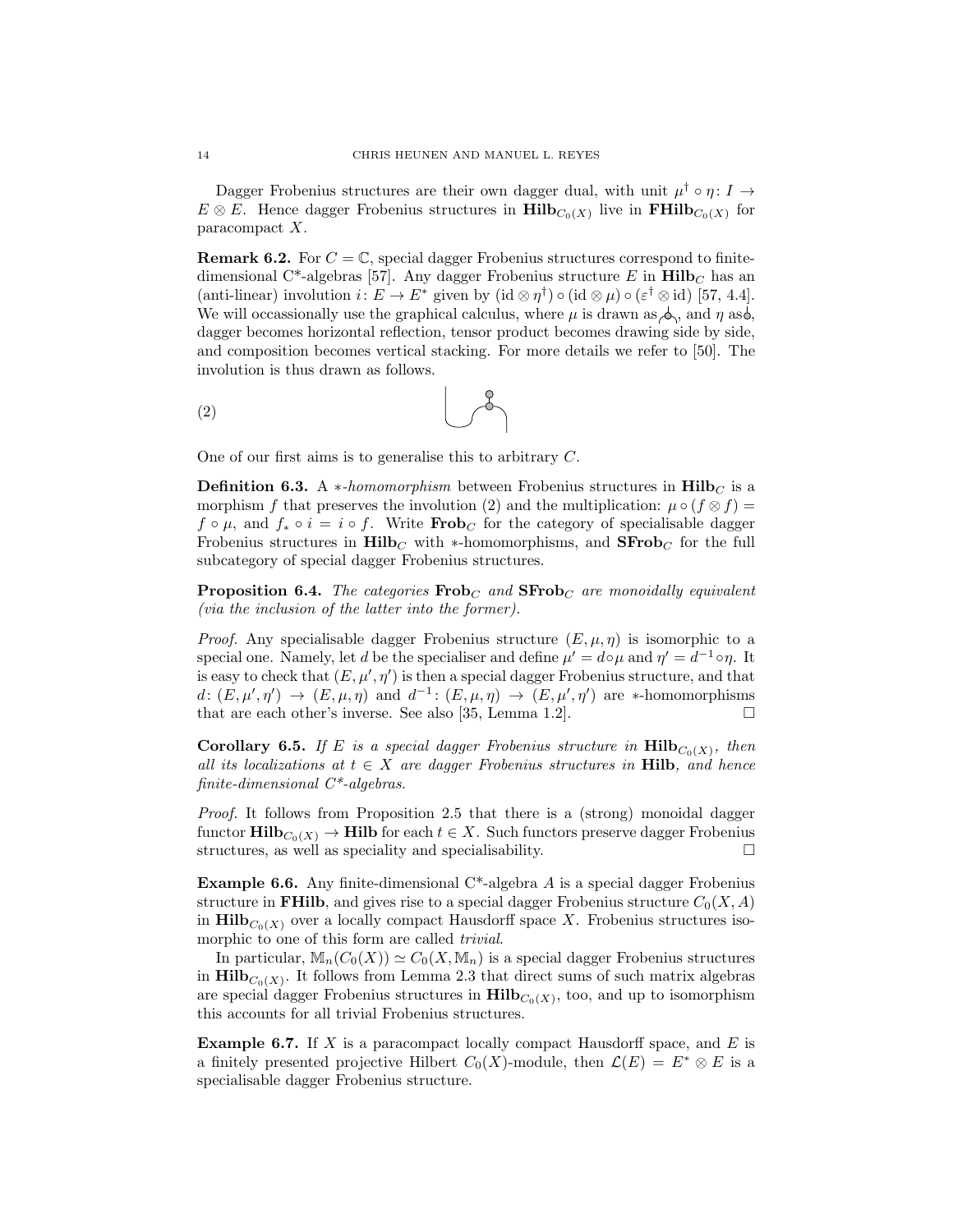Proof. This follows from Theorem 5.5 and [15, Proposition 2.11]; take multiplication  $id_{E^*} \otimes \varepsilon \otimes id_E : E^* \otimes E \otimes E^* \otimes E \to E^* \otimes E$  and unit  $\eta : C_0(X) \to E^* \otimes E$ .  $\Box$ 

Notice that trivial Frobenius structures in  $\text{Hilb}_{C_0(X)}$  in general need not be direct summands of  $C_0(X)^n$ . There are endomorphism algebras that are not direct sums of matrix algebras in  $\text{Hilb}_{C(X)}$ . For example, take  $X = 2$ . Then  $\mathbb{M}_n(\mathbb{C})$  is a corner algebra of  $\mathbb{M}_n(\mathbb{C}^2)$ , but it is not isomorphic to a direct summand of the latter. It is nevertheless the endomorphism algebra of the Hilbert  $C(X)$ -module  $\mathbb{C}^n$ , but still trivial as a Frobenius structure.

The rest of this section develops nontrivial examples of commutative and central dagger Frobenius structures in  $\mathbf{Hilb}_{C_0(X)}$ . We need some topological preliminaries.

**Definition 6.8.** A *bundle* is a continuous surjection  $p: Y \rightarrow X$  between topological spaces. Write  $Y_U = p^{-1}(U)$  for  $U \subseteq X$ , and  $Y_t = p^{-1}(t)$  for the *fibre* over  $t \in X$ . The bundle is *finite* when there is a natural number  $n$  such that all fibres have cardinality at most  $n$ ; if all fibres have the same cardinality, this is called the *rank*. A (local) section over U is a continuous function  $s: U \to Y$  satisfying  $p \circ s = id_{U}$ ; a global section is a section over X. A bundle is a covering when every  $t \in X$  has an open neighbourhood  $U \subseteq X$  such that  $Y_U$  is a union of disjoint open sets that are each mapped homeomorphically onto  $U$  by  $p$ . A bundle is a *branched covering* when it is an open map.

**Example 6.9.** Write  $S^1 = \{z \in \mathbb{C} \mid |z| = 1\}$  for the unit circle. For any natural number *n*, the map  $p: S^1 \to S^1$  given by  $p(z) = z^n$  is a finite covering.



The map  $z \mapsto z^n$  is also a finite covering on the unit disc  $\{z \in \mathbb{C} \mid |z| \leq 1\}.$ 

**Example 6.10.** Let  $X = [-1, 1]$ , and let Y be the quotient of  $[-1, 0] \sqcup [-1, 0] \sqcup [0, 1]$ that identifies the three points 0.



The map  $p: Y \to X$  given by  $[t] \mapsto t$  is a finite branched covering.

Remark 6.11. The previous two examples exhaust finite branched coverings in the following sense. Call a point  $t \in X$  of a branched covering regular when it has an open neighbourhood, restricted to which the bundle is a covering; otherwise it is a *branch* point. The regular points are dense in  $X$ . Hence a (finite) branched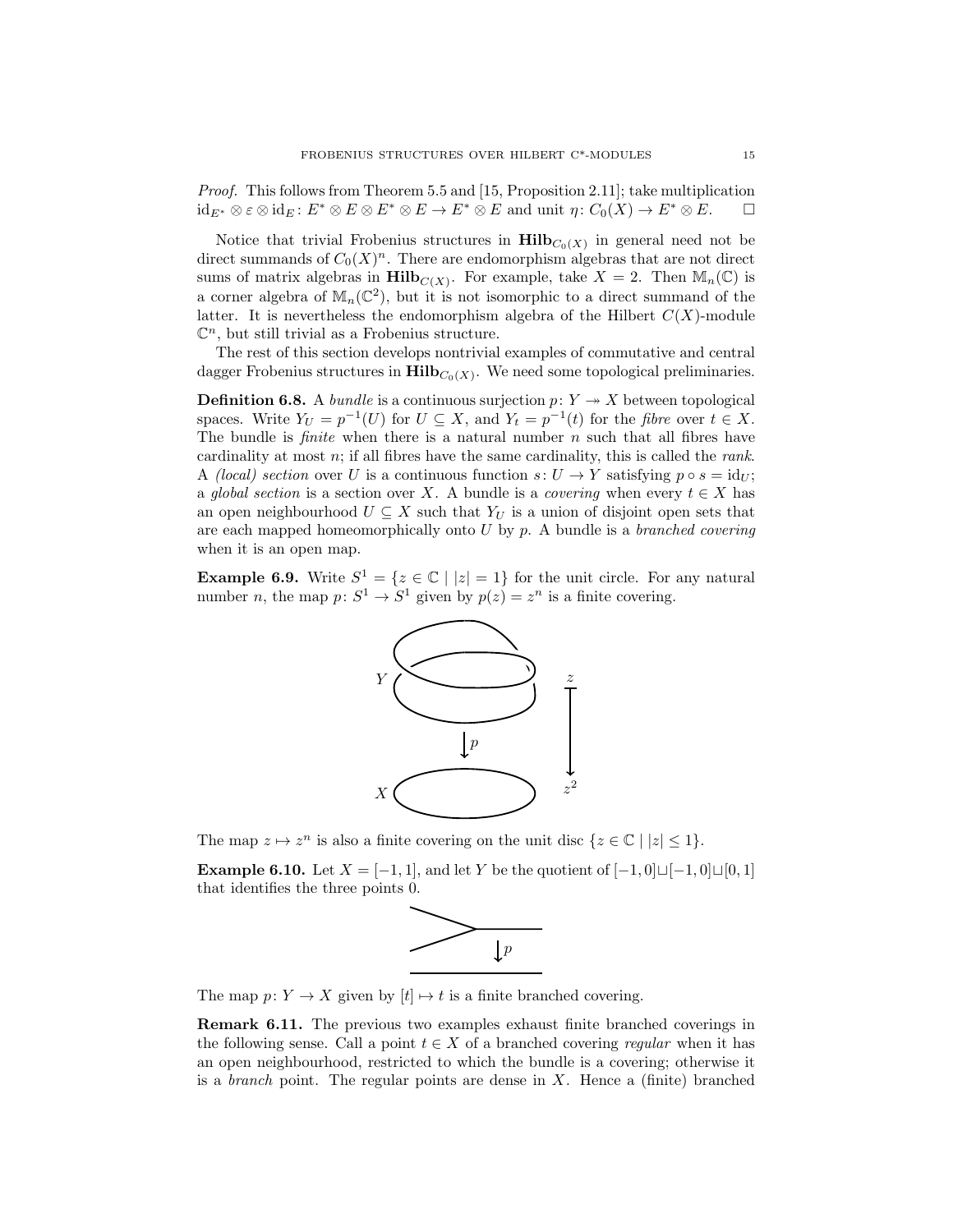covering is a union (of a dense set of) of (finite) coverings as in Example 6.9 and (an isolated set of) branch points as in Example 6.10. See also [42, 46].

**Lemma 6.12.** If  $p: Y \to X$  is a finite branched covering between Hausdorff spaces, then the diagonal  $\Delta_Y = \{(y, y) | y \in Y\}$  is a closed and open subset of the pullback  $Y \times_X Y = \{(y, y') \in Y \times Y \mid p(y) = p(y')\}$  of p along itself.

*Proof.* Because Y is Hausdorff, the diagonal  $\Delta_Y$  is closed in  $Y \times Y$ , and hence also in its closed subspace  $Y \times_X Y$ . To see that  $\Delta_Y$  is also open, let  $y \in Y$ , say  $p(y) = t$ . Then the points  $p^{-1}(t) = \{y_1, \ldots, y_n\}$  are distinguished by disjoint open neighbourhoods  $V_1, \ldots, V_n \subseteq Y$ . Now  $U = \bigcap p(V_i)$  is an open neighbourhood of t because p is open. Hence  $p^{-1}(U)$  is open. Therefore  $V = \{(y, y) | p(y) \in U\}$  is an open subset of  $Y \times Y$  and hence of  $Y \times_X Y$  that lies entirely within  $\Delta_Y$  and contains  $(y, y)$ . Thus  $\Delta_Y$  is open in  $Y \times_X Y$ . See also [45, Lemma 2.2].

**Example 6.13.** If  $p: Y \rightarrow X$  is a covering between locally compact Hausdorff spaces, then  $C_0(Y)$  is a right  $C_0(X)$ -module with scalar multiplication  $C_0(Y)$  ×  $C_0(X) \to C_0(Y)$  given by

$$
g \cdot f \colon y \mapsto g(y) \ f(p(y)).
$$

If p is finite, then  $C_0(Y)$  is a Hilbert  $C_0(X)$ -module under

$$
\langle f\mid g\rangle_{C_0(Y)}\colon t\mapsto \sum_{p(y)=t}\frac{f(y)^*g(y)}{|p^{-1}(t)|}.
$$

*Proof.* The module axioms are clearly satisfied. The inner product  $\langle f | g \rangle$  is welldefined when  $p$  has finite fibres; it is continuous because  $p$  is a covering, and vanishes at infinity because  $f$  and  $g$  do so and  $p$  is finite. It is clearly sesquilinear and positive definite. We need to prove that  $C_0(Y)$  is complete in this inner product. Let  $\{g_n\}$ be a Cauchy sequence in  $C_0(Y)$ . Say that the fibres of p have cardinality at most N. For  $\varepsilon > 0$  and large m, n:

$$
|g_n(y) - g_m(y)|^2 \le \sup_{t \in X} \sum_{p(y)=t} \frac{|g_n(y) - g_m(y)|^2}{|p^{-1}(t)|^2}
$$
  
=  $\| \langle g_n - g_m | g_n - g_m \rangle_{C_0(Y)} \|_{C_0(X)}/N^2 < \varepsilon$ 

for all  $y \in Y$ , so  $\{g_n(y)\}\$ is a Cauchy sequence in  $\mathbb{C}$ . Because this convergence is uniform, we obtain a continuous function  $g \in C_0(Y)$  satisfying  $g(y) = \lim g_n(y)$ pointwise, and hence also  $\lim_{n} g_n = g$  in  $C_0(Y)$ .

**Lemma 6.14.** If  $p: Y \rightarrow X$  is a finite branched covering between locally compact Hausdorff spaces, then the Hilbert  $C(X)$ -module  $C(Y)$  of Example 6.13 is a nondegenerate special dagger Frobenius structure in  $\text{Hilb}_{C(X)}$ .

*Proof.* As multiplication  $\mu: C_0(Y) \otimes C_0(Y) \to C_0(Y)$ , take  $f \otimes g \mapsto fg$ . As unit  $\eta: C_0(X) \to C_0(Y)$ , take  $f \mapsto f \circ p$ . This clearly defines a monoid. Define the counit  $\varepsilon\colon C_0(Y)\to C_0(X)$  by  $\varepsilon(g)(t)=\sum_{p(y)=t}g(y)/|p^{-1}(t)|$ . Then indeed  $\eta^{\dagger}=\varepsilon$ :

$$
\langle \eta(f) | g \rangle_{C_0(Y)}(t) = \sum_{p(y)=t} \frac{\overline{f(p(y))} g(y)}{|p^{-1}(t)|} = \overline{f(t)} \sum_{p(y)=t} \frac{g(y)}{|p^{-1}(t)|} = \langle f | \varepsilon(g) \rangle_{C_0(X)}(t).
$$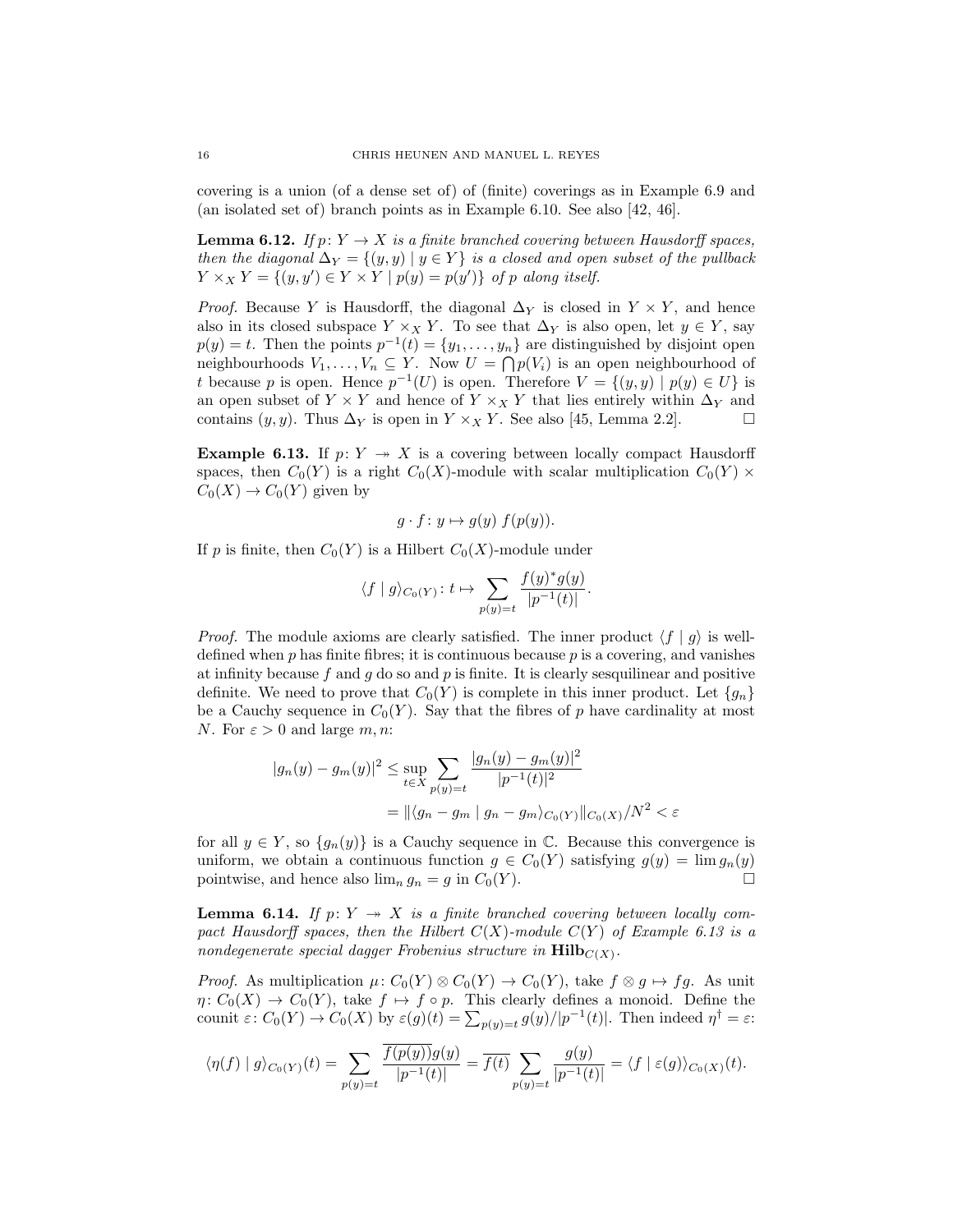Then  $\eta^{\dagger} \circ \eta = id$ . The pushout  $C_0(Y) \otimes_{C_0(X)} C_0(Y)$  of  $-\circ p: C_0(X) \to C_0(Y)$ corresponds by Gelfand duality to  $C_0(Y \times_X Y)$ , where  $Y \times_X Y$  is the pullback of p along itself:

$$
C_0(Y) \otimes_{C_0(X)} C_0(Y) \to C_0(Y \times_X Y)
$$
  

$$
f \otimes g \mapsto ((y_1, y_2) \mapsto f(y_1)g(y_2)).
$$

Define the comultiplication  $\delta\colon C_0(Y) \to C_0(Y) \otimes_{C_0(X)} C_0(Y)$  by

$$
\delta(h)(y_1, y_2) = \begin{cases} h(y)|p^{-1}(p(y))| & \text{if } y_1 = y_2, \\ 0 & \text{otherwise}; \end{cases}
$$

this is continuous because the diagonal  $\Delta_Y \subseteq Y \times Y$  is clopen by Lemma 6.12. There are  $h_i^{(1)}, h_i^{(2)} \in C_0(Y)$  with  $\delta = \sum_i h_i^{(1)} \otimes h_i^{(2)}$ . Now we can verify that  $\mu^{\dagger} = \delta$ ; labeling  $p^{-1}(t) = \{y_1, \ldots, y_n\}$ :

$$
\langle f \otimes g | \delta(h) \rangle_{C_0(Y) \otimes C_0(Y)}(t) = \sum_i \langle f | h_i^{(1)} \rangle_{C_0(Y)}(t) \cdot \langle g | h_i^{(2)} \rangle_{C_0(Y)}(t)
$$
  

$$
= \frac{1}{n^2} \sum_{j,l} \overline{f(y_j)g(y_l)} \sum_i h_i^{(1)}(y_j)h_i^{(2)}(y_l)
$$
  

$$
= \frac{1}{n} \sum_j \overline{f(y_j)g(y_j)}h(y_j)
$$
  

$$
= \frac{1}{n} \sum_{p(y)=t} \overline{f(y)g(y)}h(y)
$$
  

$$
= \langle \mu(f \otimes g) | h \rangle_{C_0(Y)}(t).
$$

Speciality  $\mu \circ \mu^{\dagger} = id_{C_0(Y)}$  is established by the following computation:

$$
\mu \circ \mu^{\dagger}(h)(y) = \left(\sum_{i} h_i^{(1)} h_i^{(2)}\right)(y) = \sum_{i} h_i^{(1)}(y)h_i^{(2)}(y) = h(y).
$$

Next, we verify the Frobenius law:

$$
(\mu \otimes 1) \circ (1 \otimes \mu^{\dagger})(f \otimes g) = (\mu \otimes 1)(f \otimes \sum_{i} g_i^{(1)} \otimes g_i^{(2)}) = \sum_{i} f g_i^{(1)} \otimes g_i^{(2)},
$$
  

$$
(1 \otimes \mu) \circ (\mu^{\dagger} \otimes 1)(f \otimes g) = (1 \otimes \mu)(\sum_{i} f_i^{(1)} \otimes f_i^{(2)} \otimes g) = \sum_{i} f_i^{(1)} \otimes f_i^{(2)}g.
$$

Under the identification  $C_0(Y) \otimes_{C_0(X)} C_0(Y) \simeq C_0(Y \times_X Y)$ , the previous two elements of  $C_0(Y) \otimes_{C_0(X)} C_0(Y)$  map  $(y_1, y_2) \in Y \times_X Y$  to, respectively:

$$
\sum_{i} (fg_i^{(1)})(y_1)g_i^{(2)}(y_2) = \sum_{i} f(y_1)g_i^{(1)}(y_1)g_i^{(2)}(y_2) = \delta_{y_1, y_2} f(y_1)g(y_1),
$$
  

$$
\sum_{i} (f_i^{(1)})(y_1)(f_i^{(2)}g)(y_2) = \sum_{i} f_i^{(1)}(y_1)f_i^{(2)}(y_2)g(y_2) = \delta_{y_1, y_2} f(y_2)g(y_2).
$$

These are clearly equal to each other.  $\Box$ 

We will see in Section 8 below that in fact every commutative special dagger Frobenius structure in  $\text{Hilb}_{C_0(X)}$  is of the form of the previous lemma.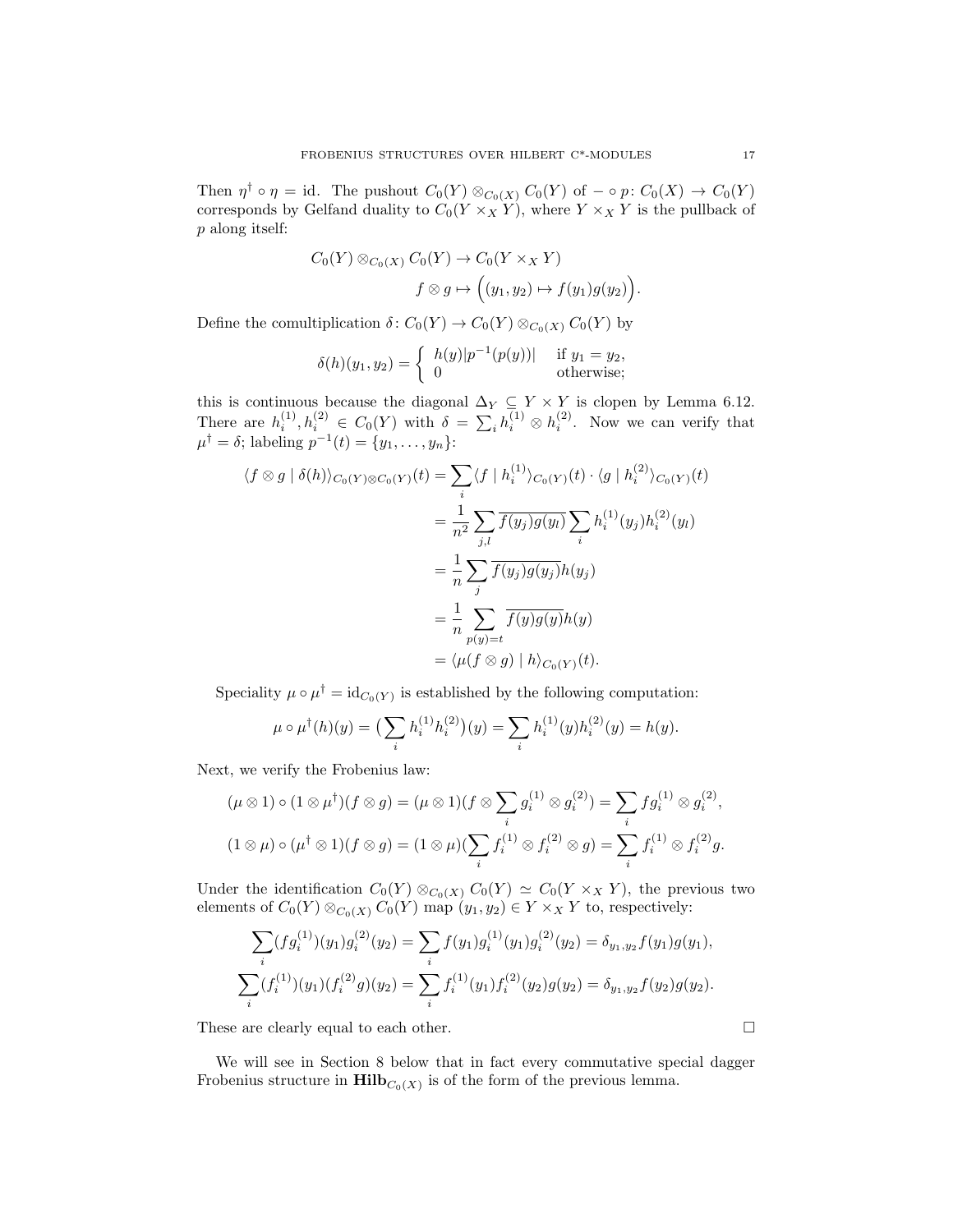Example 6.15. Applying Lemma 6.14 to the double cover of Example 6.9 with  $n = 2$ , the pullback  $Y \times_X Y$  is a subset  $\{(a, b) \in S^1 \times S^1 \mid a^2 = b^2\}$  of the torus.



It clearly consists of two homeomorphic connected components, one of which is the diagonal  $\{(a, a) \in S^1 \times S^1 \mid a \in S^1\}$ , as in Lemma 6.12, and the other one is  $\{(a, -a) \in S^1 \times S^1 \mid a \in S^1\}.$  This enables the definition of the comultiplication  $\mu^{\dagger}$ as a map of  $C(X)$ -modules. However, as the double cover p is not trivial, it has no global sections  $e_i$ . Therefore there cannot be a description of the comultiplication  $\mu^{\dagger}$  in terms of  $e_i \mapsto e_i \otimes e_i$  as in the case  $X = 1$ ; this is only the case over local neighbourhoods of points  $t \in X$ .

Remark 6.16. The previous example shows that not every special dagger Frobenius structure in  $\text{Hilb}_{C_0(X)}$  is of the form  $\bigoplus \text{End}(E_i)$  for projective Hilbert  $C_0(X)$ modules  $E_i$ . If that were the case, since the rank of the previous example can uniquely be written as a sum of squares as  $2 = 1 + 1$ , then it would have to be a direct sum of two Hilbert  $C_0(X)$ -modules of rank 1. But then it would have nontrivial idempotent central global sections, which it does not.

Example 6.17. Applying Lemma 6.14 to the branch point Example 6.10, the pullback  $Y \times_X Y$  in fact equals the diagonal  $\Delta_Y$ .

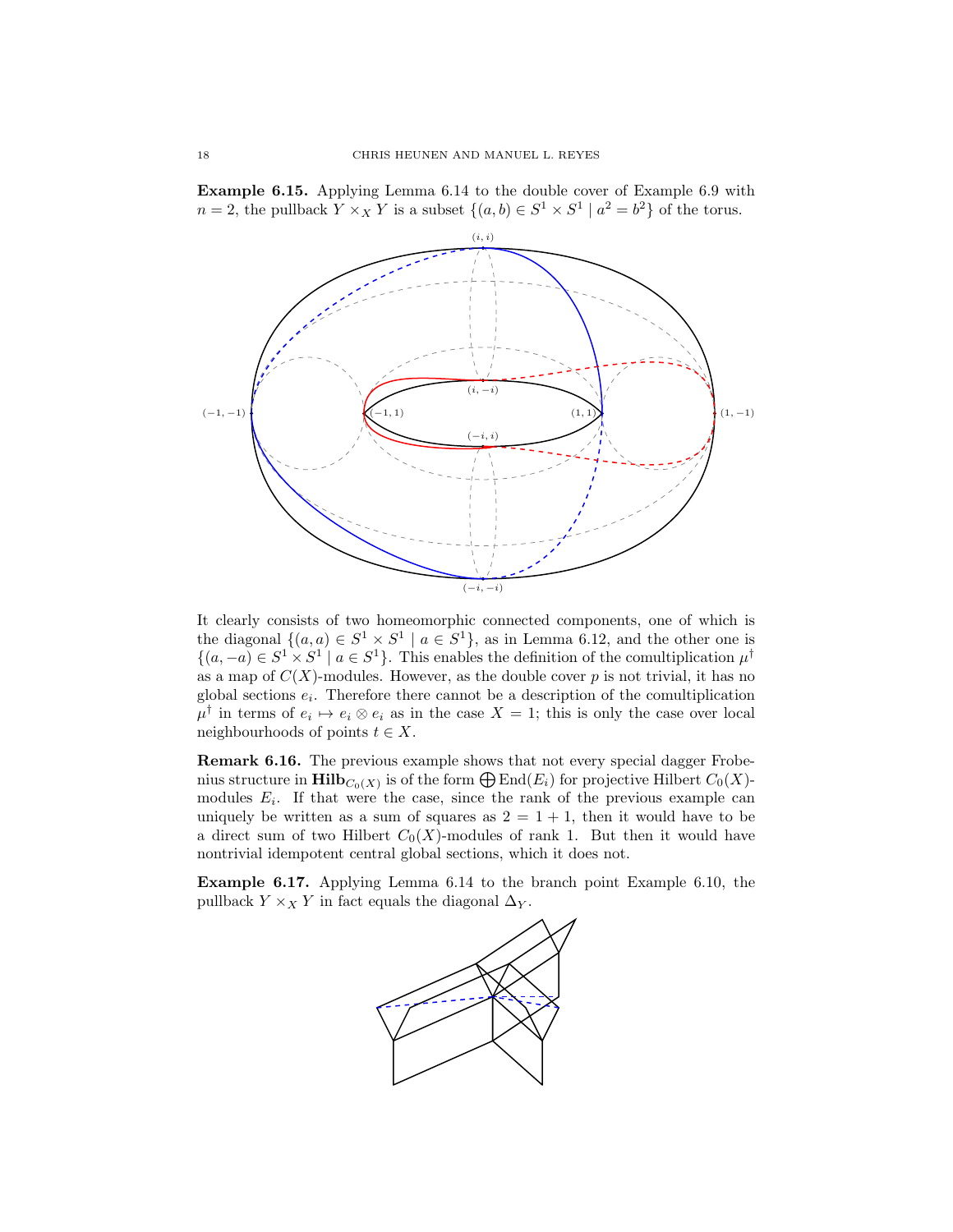We end this section with nontrivial examples of central (noncommutative) special dagger Frobenius structures in  $\text{Hilb}_C$ .

**Definition 6.18.** A dagger Frobenius structure E in  $\text{Hilb}_C$  is central when  $Z(E)$  =  ${x \in E \mid \forall y \in E : xy = yx} = 1_E \cdot C$  and it is faithful as a right C-module:  $f \in C$ vanishes when  $1_E f = 0$  (or equivalently, when  $xf = 0$  for all  $x \in E$ ).

**Example 6.19.** Write  $\mathbb{D} = \{z \in \mathbb{C} \mid |z| \leq 1\}$  for the unit disc,  $S^1 = \{z \in \mathbb{C} \mid |z| = 1\}$ 1} for the unit circle, and  $X = S^2 = \{t \in \mathbb{R}^3 \mid ||t|| = 1\}$  for the 2-sphere. Let  $n \geq 2$ be a natural number, and consider

 $E = \{x \in C(\mathbb{D}, \mathbb{M}_n) \mid x(z) = \text{diag}(\overline{z}, 1, \dots, 1) x(1) \text{diag}(z, 1, \dots, 1) \text{ if } |z| = 1\}.$ 

Then E is a  $C(X)$ -module via the homeomorphism  $X \simeq \mathbb{D}/S^1$ ; more precisely, if  $q: \mathbb{D} \to X$  is the quotient map, then multiplication  $E \times C(X) \to E$  is given by  $(x \cdot f)(z) = x(t) \cdot f(q(t))$ . Moreover, E is a Hilbert  $C(X)$ -module under  $\langle x | y \rangle(t) =$  $tr(x(t)^*y(t))$ . Finally, pointwise multiplication makes E a nontrivial central special dagger Frobenius structure in  $\text{Hilb}_{C(X)}$ .

*Proof.* See [6, Theorem 5.8] for the fact that  $E$  is the Hilbert module of sections of a nontrivial finite C\*-bundle. Use Theorem 7.7 below to see that it is a nontrivial special dagger Frobenius structure.

To see that  $E$  is central, notice that

$$
Z(E) = \{ y \in E \mid \forall x \in E \forall z \in \mathbb{D} \colon x(z)y(z) = y(z)x(z) \}
$$

$$
= E \cap C(\mathbb{D}, Z(\mathbb{M}_n))
$$

$$
= E \cap C(\mathbb{D}) = C(X) \cdot 1_E
$$

because if  $y \in Z(E)$  does not take values in  $Z(\mathbb{M}_n)$  at some  $z \in \mathbb{D}$ , there are three cases: if  $|z| < 1$ , then x does not commute with some  $y \in E$  at z; if  $z = 1$ , then x does not commute with some  $y \in E$  at z; and if  $|z|=1$ , then it also does not take values in  $Z(\mathbb{M}_n)$  at  $z=1$ .

## 7. C\*-bundles

Next we apply the bundle perspective to dagger Frobenius structures. They form C\*-algebras themselves, as the following lemma shows.

**Lemma 7.1.** Special dagger Frobenius structures in  $\text{Hilb}_{C_0(X)}$  are  $C^*$ -algebras.

*Proof.* First of all, E is clearly a Banach space, as an object in  $\text{Hilb}_{C_0(X)}$ . It is also an algebra with multiplication  $\mu: E \otimes E \to E$ . In fact, it becomes a Banach algebra because  $\mu^{\dagger} \mu$  is a projection by speciality [3, Lemma 9]:

$$
||xy||^2 = ||\langle \mu(x \otimes y) | \mu(x \otimes y) \rangle_{E \otimes E}||_{C_0(X)}
$$
  
\n
$$
= ||\langle \mu^{\dagger} \mu(x \otimes y) | x \otimes y \rangle_{E \otimes E}||_{C_0(X)}
$$
  
\n
$$
\leq ||\langle x \otimes y | x \otimes y \rangle_{E \otimes E}||_{C_0(X)}
$$
  
\n
$$
= ||\langle x | x \rangle_E \langle y | y \rangle_E||_{C_0(X)}
$$
  
\n
$$
\leq ||\langle x | x \rangle_E ||_{C_0(X)} ||\langle y | y \rangle_E||_{C_0(X)}
$$
  
\n
$$
= ||x||^2 ||y||^2.
$$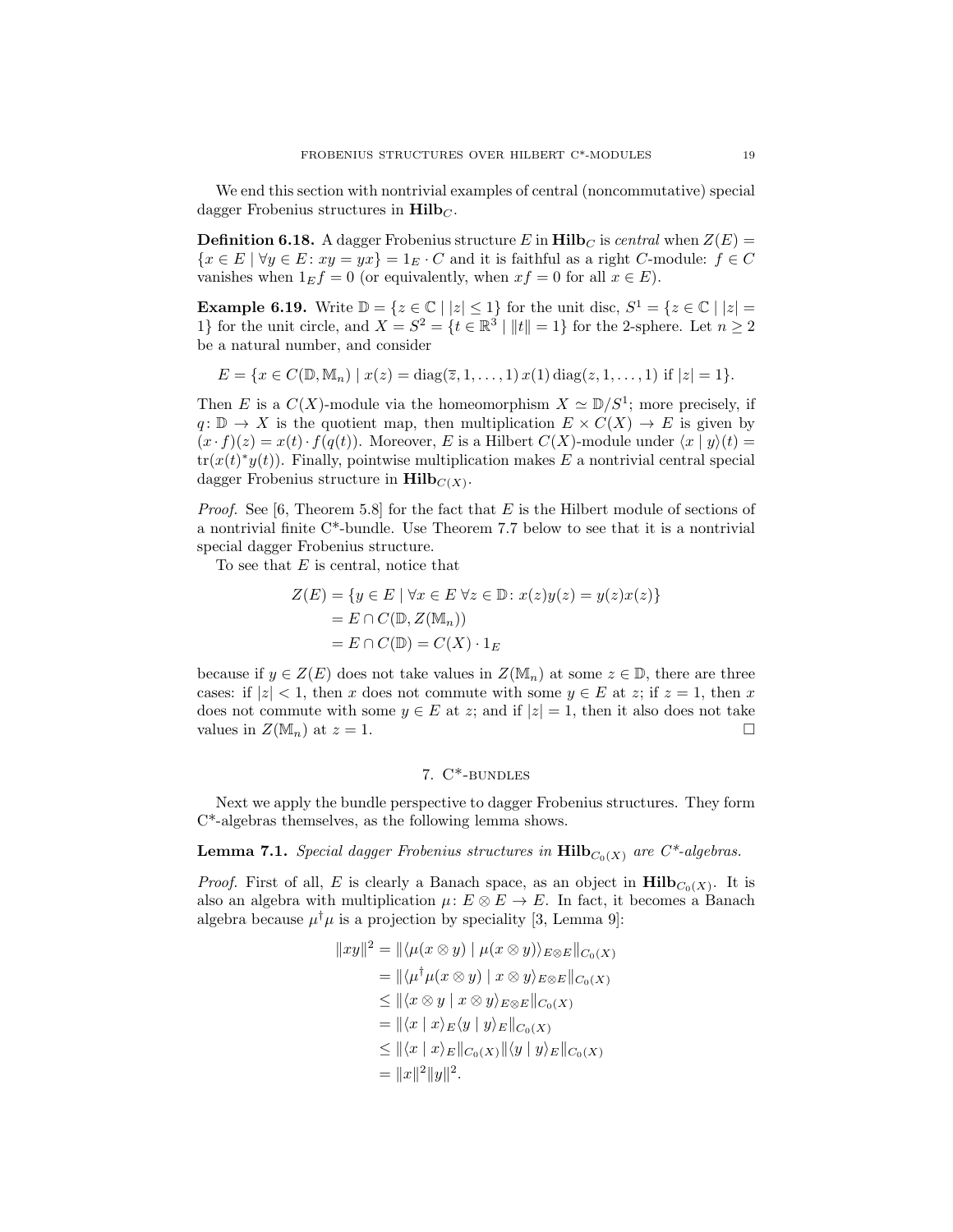Finally, this satisfies the C<sup>\*</sup>-identity because it does so locally at each  $t \in X$  by Corollary 6.5:

$$
||x^*x||_E = \sup_{t \in X} ||x^*x||_{\text{Loc}_t(E)} = \sup_{t \in X} ||x||_{\text{Loc}_t(E)}^2 = ||x||_E^2.
$$

The outer equalities use Theorem 5.6.

The C\*-algebras induced by dagger Frobenius structures have more internal structure: they are in fact a bundle of C\*-algebras, as made precise in the following definition.

**Definition 7.2.** A finite (commutative)  $C^*$ -bundle is a bundle  $p: E \rightarrow X$  where:

- (1) all fibres  $E_t$  for  $t \in X$  are finite-dimensional (commutative) C<sup>\*</sup>-algebras;
- (2) any  $t_0 \in X$  has an open neighbourhood  $U \subseteq X$ , a finite-dimensional C<sup>\*</sup>algebra A, and a homeomorphism  $\varphi: U \times A \to E_U$ , such that the map  $\varphi(t, -) : A \to E_t$  is a  $\ast$ -isomorphism for each  $t \in U$ ;
- (3) the dimension of the fibres is bounded.

If X is compact, then condition  $(3)$  is superfluous.

**Lemma 7.3.** Any finite  $C^*$ -bundle is a finite Hilbert bundle.

*Proof.* Let  $p: E \to X$  be a finite C\*-bundle. The fibre over  $t_0 \in X$  is a finitedimensional C<sup>\*</sup>-algebra, and hence canonically of the form  $\mathbb{M}_{n_1} \oplus \cdots \oplus \mathbb{M}_{n_k}$  up to isomorphism. It is a finite-dimensional Hilbert space under the inner product

$$
\langle (a_1,\ldots,a_k) \mid (b_1,\ldots,b_k) \rangle = \text{tr}(a_1^*b_1) + \cdots + \text{tr}(a_k^*b_k).
$$

Condition (2) also gives an open neighbourhood U of  $t_0$ , a finite-dimensional C<sup>\*</sup>algebra  $A = \mathbb{M}_{n_1} \oplus \cdots \oplus \mathbb{M}_{n_k}$ , and a homeomorphism  $\varphi: U \times A \to E_U$ . Take  $n = \dim(A)$ , and let the standard matrix units constitute an orthonormal basis  $e_1, \ldots, e_n$  of A. Define continuous sections  $s_i: U \to E$  by  $s_i(t) = \varphi(t, e_i)$ . Now  ${s_i(t)}$  forms an orthonormal basis of  $E_t$  for all  $t \in U$  by (2).

Just as Definition 4.1 was a simplification of Definition 4.2, the previous definition is a simplification of the notion of field of  $C^*$ -algebras in the literature [9, 20– 22, 54, 55]: a field  $p: E \rightarrow X$  of Banach spaces where each fibre is a C<sup>\*</sup>-algebra, where multiplication gives a continuous function  $\{(x, y) \in E^2 \mid p(x) = p(y)\} \to E$ , and where involution gives a continuous function  $E \to E$ . A field of C<sup>\*</sup>-algebras is uniformly finite-dimensional when each fibre is finite-dimensional, and the supremum of the dimensions of the fibres is finite.

**Lemma 7.4.** A finite  $C^*$ -bundle is the same thing as a uniformly finite-dimensional field of  $C^*$ -algebras.

*Proof.* By Lemma 7.3, any finite  $C^*$ -bundle is a finite Hilbert bundle, and hence a finite field of Banach spaces of locally finite rank by Lemma 4.4. Similarly, multiplication and involution are continuous functions by the same argument as in the proof of Lemma 4.4.

The converse is similar to Lemma 4.4 for the most part. Let  $p: E \rightarrow X$  be a uniformly finite-dimensional field of C<sup>\*</sup>-algebras. Let  $t_0 \in X$ . Take  $A = E_{t_0}$ , say of the form  $\mathbb{M}_{n_1} \oplus \cdots \oplus \mathbb{M}_{n_k}$ , and let  $x_1, \ldots, x_n$  be the orthonormal basis of A constituted by standard matrix units. Condition (5) gives sections  $s_i: U \to X$  with  $s_i(t_0) = x_i$ . Take  $U = U_1 \cap \cdots \cap U_n \cap \{t \in X \mid \{s_i(t)\}\}$  linearly independent}; this is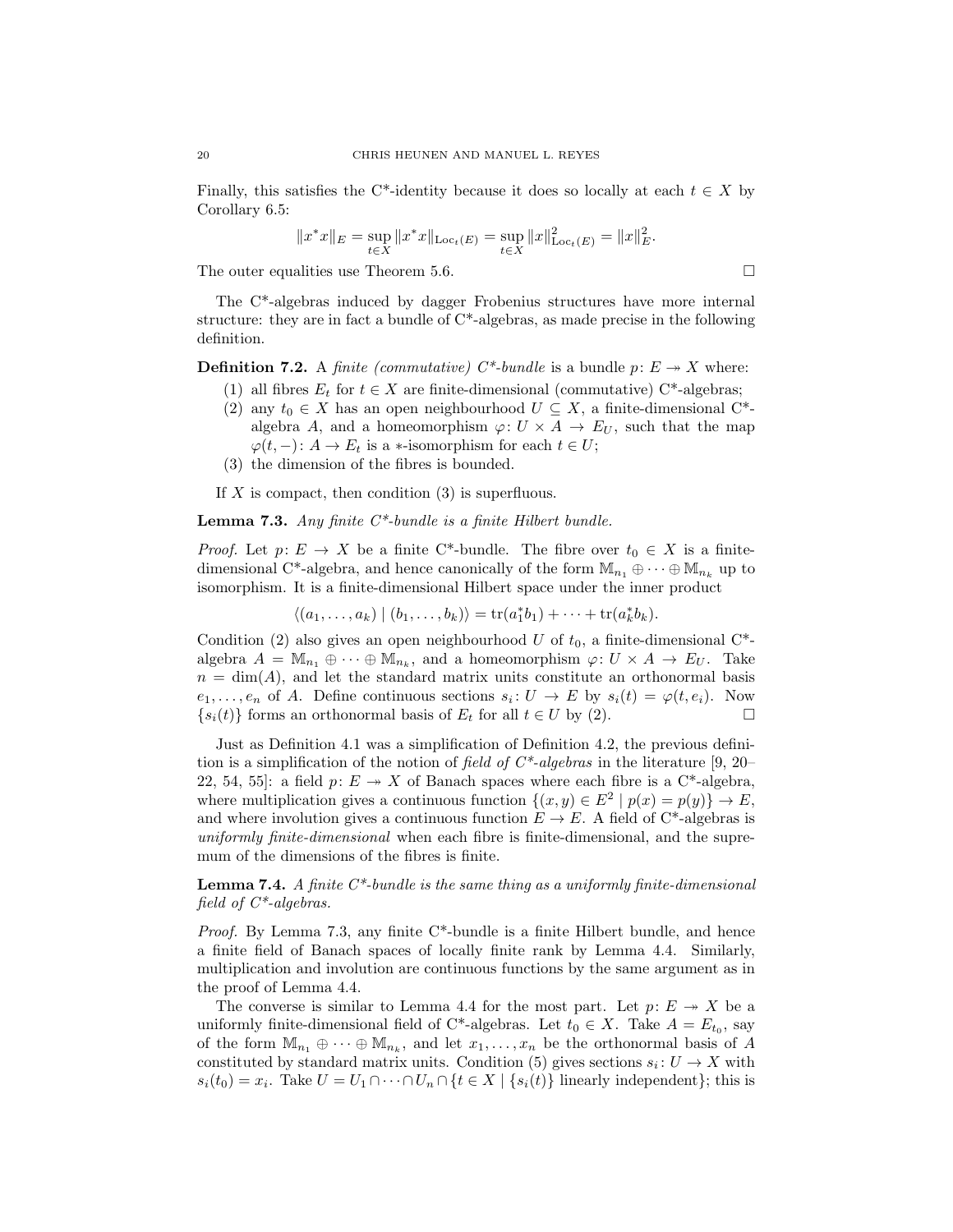an open subset of X. Define  $\varphi: U \times A \to E_U$  by linearly extending  $(t, s_i) \mapsto s_i(t)$ . This is a homeomorphism, and  $\varphi(t, -)$  is a ∗-isomorphism by construction.  $\square$ 

**Example 7.5.** If X is a paracompact locally compact Hausdorff space, and  $E$ a finitely presented projective Hilbert  $C_0(X)$ -module, then  $\mathcal{L}(E) = E^* \otimes E \simeq$  $\text{Hilb}_{C_0(X)}(E, E)$  is a finite C\*-bundle.

*Proof.* Notice that  $\textbf{Hilb}_{C_0(X)}$  is a C<sup>\*</sup>-category [27, Example 1.4], and a monoidal category by Proposition 2.2. Thus it is a tensor  $C^*$ -category, and hence a  $2-C^*$ category (with a single object). The result follows from [61, Proposition 2.7].  $\Box$ 

**Definition 7.6.** A morphism of finite  $C^*$ -bundles is a bundle map that is fibrewise a ∗-homomorphism. Write  $\textbf{FCstarBundle}_X$  for the category of finite C<sup>\*</sup>-bundles with their morphisms.

We now characterise the (commutative) dagger specialisable Frobenius structures in  $\text{Hilb}_{C_0(X)}$  as finite (commutative) C\*-bundles over X.

**Theorem 7.7.** There is an equivalence of monoidal dagger categories

$$
\textbf{FCstarBundle}_X \xrightarrow{\Gamma_0} \textbf{Frob}_{C_0(X)}
$$

for any paracompact locally compact Hausdorff space X.

*Proof.* By Proposition 6.4, we may use  $\mathbf{SFrob}_{C_0(X)}$  instead of  $\mathbf{Frob}_{C_0(X)}$ . Write  $\Delta$  for the adjoint of  $\Gamma_0$  of Theorem 5.6. Let  $(E, \mu, \eta)$  be a special dagger Frobenius structure in  $\text{Hilb}_{C_0(X)}$ . Equivalently, the embedding  $R: E \to \mathcal{L}(E)$ 



and the involution  $i: E \to E^*$  of equation (2) satisfy  $i \circ R = R_* \circ i$  [33, Corollary 9.7]. By Example 7.5,  $\Delta(E^* \otimes E)$  is a finite C<sup>\*</sup>-bundle over X. Now, because both i and R are defined purely in terms of tensor products, composition, and dagger, the above equations also hold fibrewise by Theorem 5.6. Hence  $\Delta(E)$  is a finite Hilbert bundle, which embeds into  $\Delta(E^* \otimes E)$  with  $\Delta(R)$ , and is closed under the involution  $\Delta(i)$ . We conclude that  $\Delta(E)$  is in fact a finite C<sup>\*</sup>-bundle. The same reasoning establishes the converse: if p is a finite C\*-bundle, then  $\Gamma_0(p)$  is a special(isable) dagger Frobenius structure in  $\text{Hilb}_{C(X)}$ . Compare [19, Definition 21.7]. See also [60].  $\Box$ 

The rest of this section derives from the previous theorem some corollaries of interest to categorical quantum mechanics.

Recall that the phase group of a dagger Frobenius structure E consists of all morphisms  $\phi \colon C_0(X) \to E$  satisfying  $(\phi^{\dagger} \otimes id) \circ \mu^{\dagger} \circ \phi = \eta = (id \otimes \phi^{\dagger}) \circ \mu^{\dagger} \circ \phi$  [37]. A group bundle is a bundle  $E \rightarrow X$  whose every fibre is a group, and such that each point  $t_0 \in X$  has a group G and a neighbourhood on which fibres are isomorphic to G.

**Corollary 7.8.** The phase group of a dagger Frobenius structure E in  $\textbf{FHilb}_{C_0(X)}$ is a group bundle  $U(E) \rightarrow X$  whose fibres are the unitary groups of fibres of E.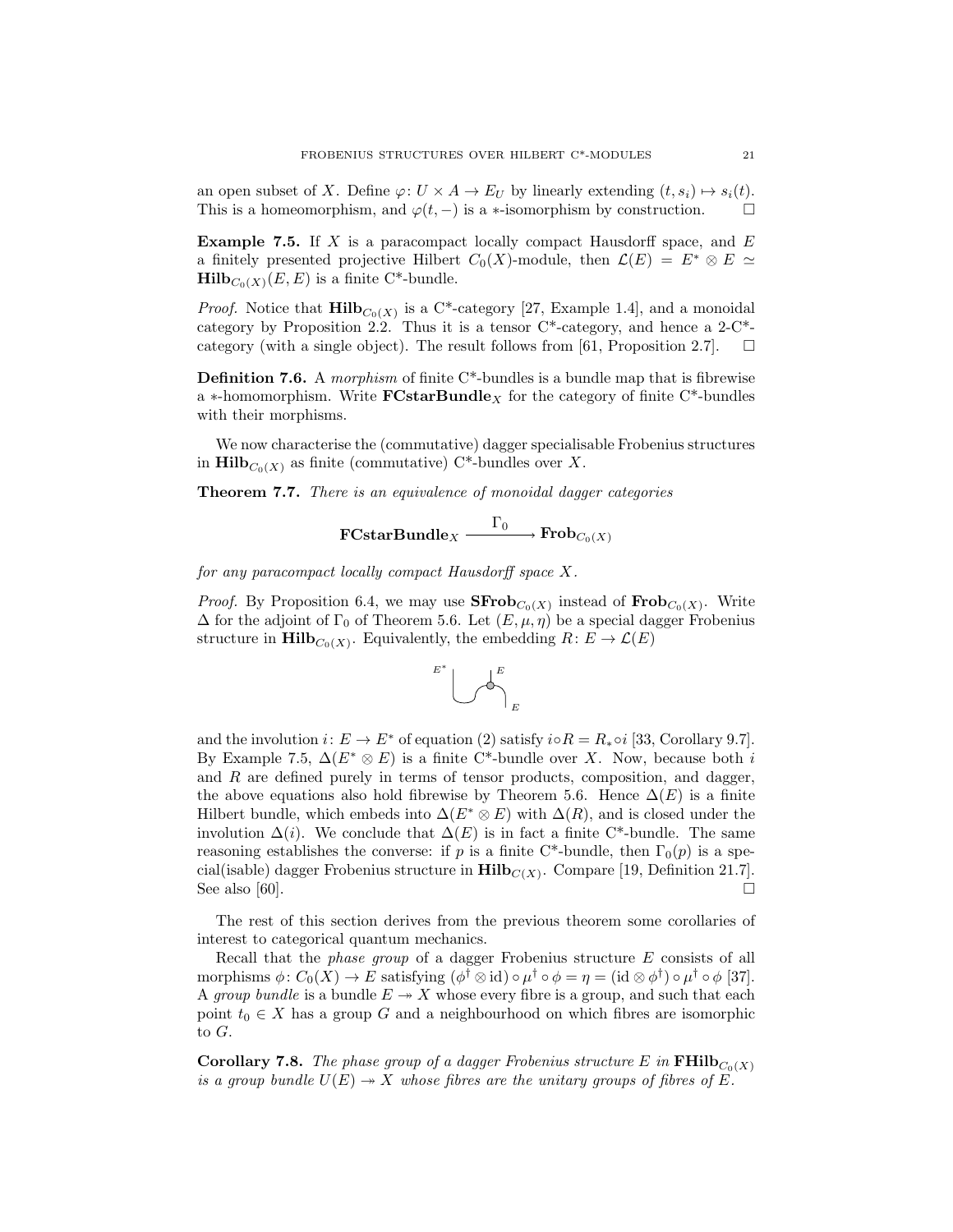*Proof.* The general case follows easily from the case  $X = 1$ , which is a simple computation [37].

For example, for the trivial Frobenius structure  $C_0(X)$  in  $\textbf{FHilb}_{C_0(X)}$ , the phase group is the trivial bundle  $U(1) \times X \rightarrow X$ .

**Definition 7.9.** A *completely positive map* between finite  $C^*$ -bundles over X is a bundle map that is completely positive on each fibre. Write  $\mathbf{FCstarBundle}_{X}^{\mathrm{cp}}$  for the category of finite C\*-bundles and completely positive maps.

In general, there is a construction that takes a monoidal dagger category  $C$  to a new one CP[C], see [15]. Objects in CP[C] are special dagger Frobenius structures in C. Morphisms  $(E, \phi) \to (F, \phi)$  in CP[C] are morphisms  $f: E \to F$  in C with



for some object G and some morphism  $g: E \otimes F \to G$  in C.

**Theorem 7.10.** There is an equivalence of compact dagger categories

$$
\mathbf{FCstarBundle}_{X}^{\mathrm{cp}} \xrightarrow{\Gamma_0} \mathrm{CP}(\mathbf{Hilb}_{C_0(X)})
$$

for any paracompact locally compact Hausdorff space X.

*Proof.* The correspondence on objects is already clear from Theorem 7.7. By definition, morphisms in CP( $\text{Hilb}_{C_0(X)}$ ) are morphisms in  $\text{Hilb}_{C_0(X)}$  that satisfy (3). Because the equivalence is monoidal, these correspond to morphisms between finite C\*-bundles that satisfy the same condition. By Theorem 7.7 the condition also holds in each fibre. Hence [15] these morphisms are completely positive maps in each fibre.  $\Box$ 

## 8. COMMUTATIVITY

By Theorem 7.7, commutative special dagger Frobenius structures in  $\text{Hilb}_{C_0(X)}$ correspond to commutative finite  $C^*$ -bundles over X. In this section we phrase that in terms of Gelfand duality, generalizing [45].

Call a dagger Frobenius structure *degenerate* when  $\eta^{\dagger} \circ \eta = 0$ . The following lemma lets us reduce to nondegenerate Frobenius structures.

**Lemma 8.1.** Let  $X$  be a locally compact Hausdorff space. Any (specializable) dagger Frobenius structure in  $\text{Hilb}_{C_0(X)}$  is a biproduct of a nondegenerate (specializable) one and a degenerate one.

*Proof.* Let  $E \in \mathbf{Frob}_{C_0(X)}$ . By Theorem 7.7 it corresponds to a finite C<sup>\*</sup>-bundle. (Note that this does not need paracompactness.) So  $t \mapsto \dim(E_t)$  is a continuous function  $X \to \mathbb{N}$ , and  $U = \{t \in X \mid \dim(E_t) > 0\}$  is clopen. We need to show that the restricted finite C\*-bundle over U is nondegenerate. Note that  $\dim(E_t)$  is the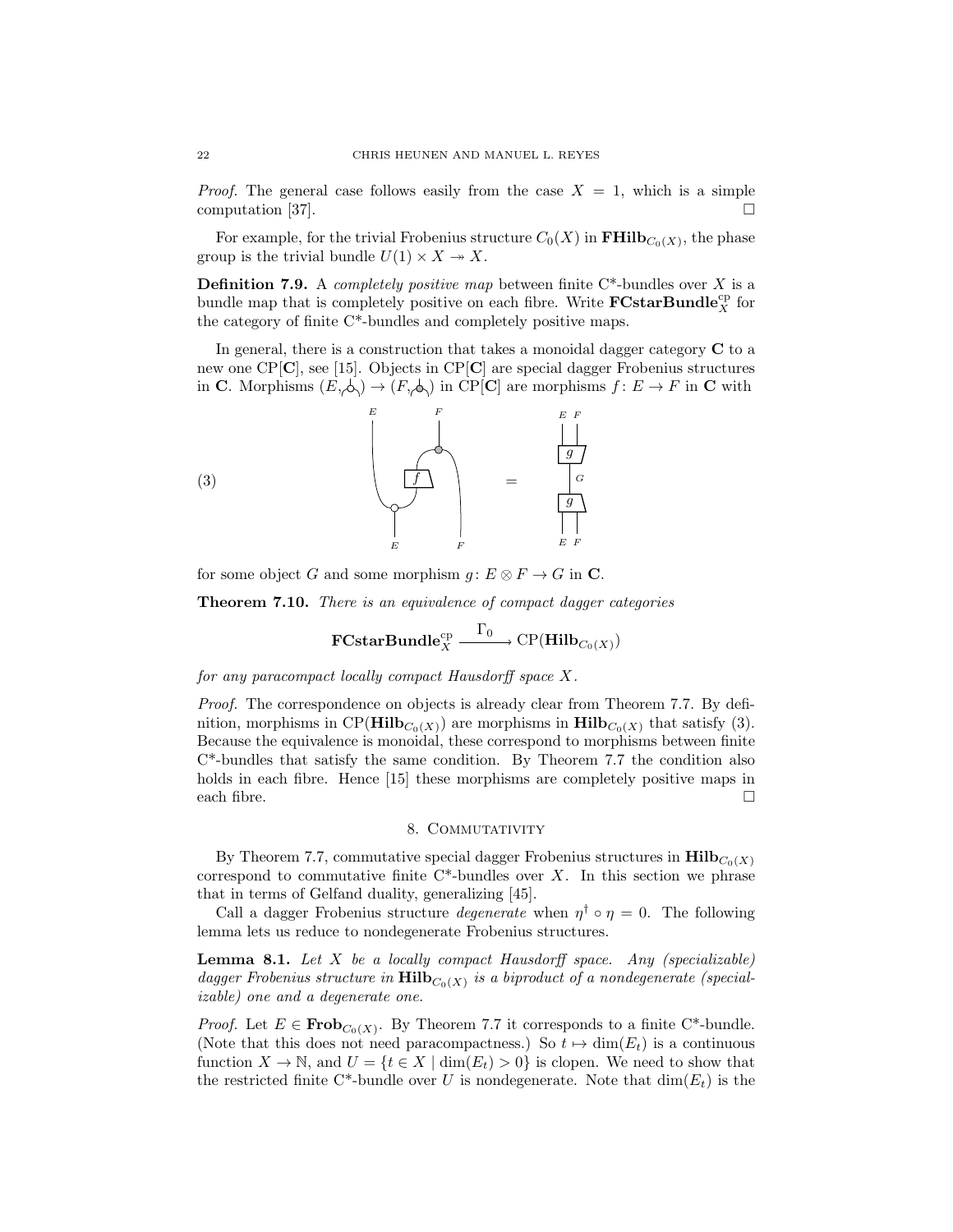value of the scalar  $\eta^{\dagger} \circ \mu \circ \mu^{\dagger} \circ \eta \in C_b(X)$  at t. In particular, it takes values in N, and if  $t \in U$ , then it is invertible.

Proposition 8.2. Any commutative nondegenerate specialisable dagger Frobenius structure in  $\text{Hilb}_{C_0(X)}$  is isomorphic as a  $*$ -algebra to  $C_0(Y)$  for some locally compact Hausdorff space Y through a continuous surjection  $p: Y \to X$  with finite fibres.

Proof. By Proposition 6.4 we may assume that the given dagger Frobenius structure E is special. It then follows from Lemma 7.1 that E is of the form  $C_0(Y)$  for some locally compact Hausdorff space  $Y$ . Applying Lemmas 3.4 and 3.1 to the unit law  $\mu \circ (\eta \otimes \eta) = \eta \circ \lambda$  shows that the map  $\eta \colon C_0(X) \to C_0(Y)$  is multiplicative. Being a morphism in  $\text{Hilb}_{C_0(X)}$  it is also additive. It preserves the involution by definition of dual objects. Hence  $\eta$  is a  $*$ -homomorphism, which is nondegenerate as in Proposition 2.2. Therefore  $\eta$  is of the form  $\neg$   $\varphi$ :  $C_0(X) \to C_0(Y)$  for a continuous map  $p: Y \to X$ . Because  $\eta: C_0(X) \to C_0(Y)$  is injective by nondegeneracy, p is surjective.

Suppose that the closed and hence locally compact set  $p^{-1}(t)$  is infinite. Then the complex vector space  $C_0(p^{-1}(t))$  is infinite-dimensional, as it embeds any  $\mathbb{C}^n$ by choosing  $y_1, \ldots, y_n \in p^{-1}(t)$  and sending  $e_i \in \mathbb{C}^n$  to a continuous extension of  $y_j \mapsto \delta_{ij}$  by Tietze's extension theorem. Take infinitely many C-linearly independent vectors in  $C_0(p^{-1}(t))$ . Tietze's extension theorem makes them into infinitely many  $C_0(X)$ -linearly independent elements of  $C_0(Y)$ . But since  $C_0(Y)$  is finitely presented projective as a  $C_0(X)$ -module by Theorem 5.5 this is a contradiction.  $\Box$ 

Lemma 8.3. For a nondegenerate commutative specialisable dagger Frobenius structure in  $\text{Hilb}_{C_0(X)}$ , the map  $E = \eta \circ (\eta^{\dagger} \circ \eta)^{-1} \circ \eta^{\dagger} : C_0(Y) \to C_0(Y)$  is a strict conditional expectation onto  $C_0(X)$ .

*Proof.* It is clear that  $\eta: C_0(X) \to C_0(Y)$  is a \*-homomorphism. It also satisfies (3) and is hence (completely) positive. Because  $d = \eta^{\dagger} \circ \eta$  multiplies with the (positive) function  $t \mapsto \dim(E_t)$ , its inverse is positive too, and therefore E is a (completely) positive map. Clearly  $E \circ \eta = \eta$ , so that E fixes  $C_0(X)$ . Finally,  $||E|| = d^{-2} \circ d^2 = 1$ . Moreover, E is strict because  $\eta(fg)(s) = f(p(s))g(p(s)) = (\eta(f)\eta(g))(s)$  for  $s \in Y$ and  $f, g \in C_0(X)$ . See also [24].

Lemma 8.4. Nondegenerate commutative specialisable dagger Frobenius structures in Hilb<sub>C0</sub>(X) are of the form  $C_0(Y)$  for a finite branched covering  $p: Y \to X$ .

*Proof.* By Theorem 7.7 a specialisable dagger Frobenius structure E in  $\text{Hilb}_{C_0(X)}$ corresponds to a finite C\*-bundle, whose fibres have uniformly bounded dimension. We need to show that  $p$  is open; suppose for a contradiction that it is not. Let  $V \subseteq Y$  be an open set such that  $p(V) \subseteq X$  is not open. Fix a limit point  $t \in p(V)$ of  $X \setminus p(V)$ , and pick  $s \in V$  with  $p(s) = t$ . Urysohn's lemma now provides a continuous function  $y: Y \to [0,1]$  with  $y(s) = 1$  that vanishes at infinity and outside V. Hence  $\eta^{\dagger}(y)$  vanishes on  $X \setminus p(V)$  by Lemma 8.3. But  $\eta^{\dagger}(y)(t) > 0$ by nondegeneracy, contradicting continuity of  $\eta^{\dagger}$ . See also [45, Theorem 5.6], [10, 2.2.3] and [39, Theorem 4.3].

This completely characterises commutative specialisable dagger Frobenius structures in  $\text{Hilb}_{C_0(X)}$  for paracompact X. The category  $\text{Covering}_X$  is symmetric monoidal under Cartesian product. Write  $\mathbf{cFrob}_{C_0(X)}$  for the full subcategory of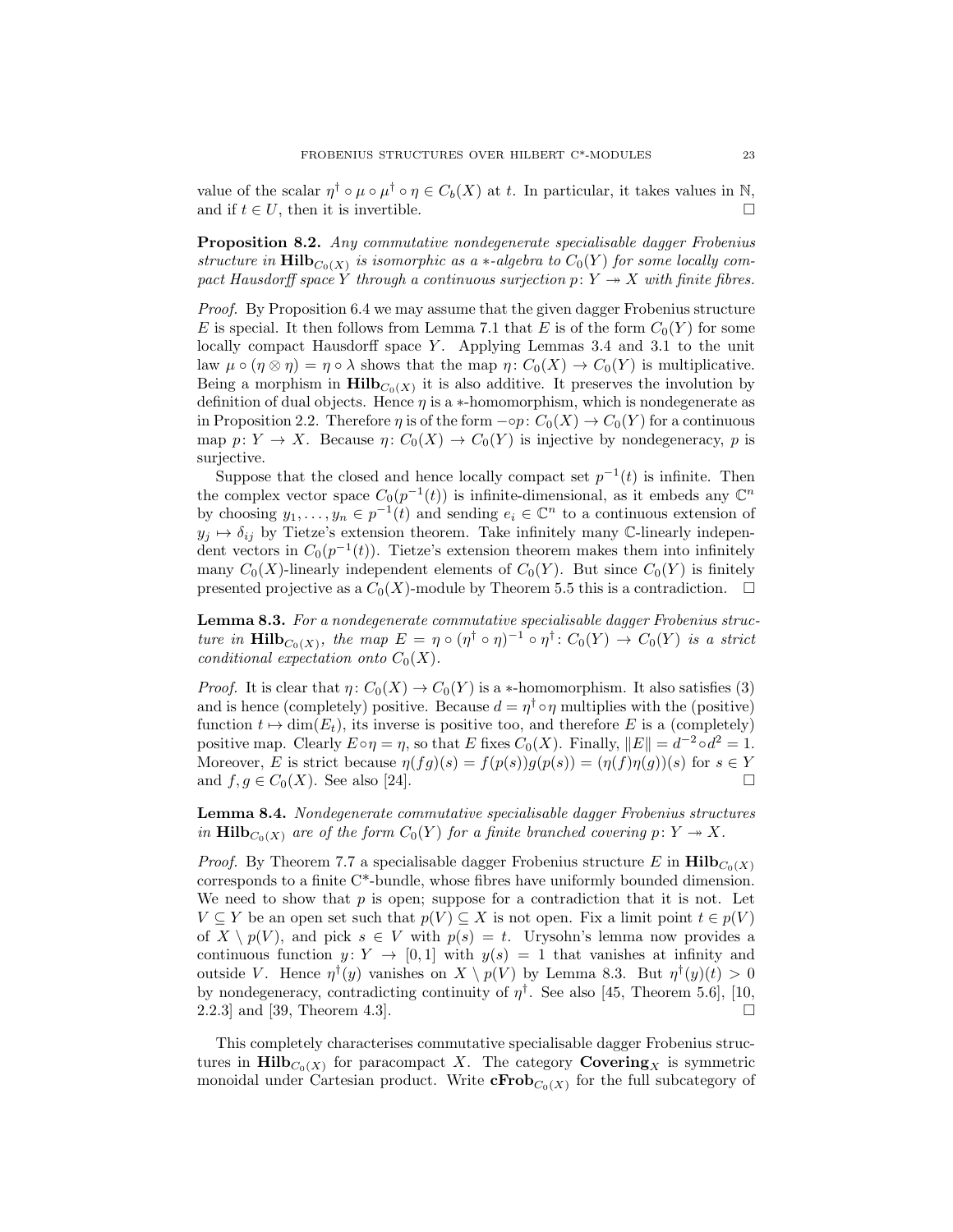nondegenerate commutative objects in  $\textbf{Frob}_{C_0(X)}$ , and write  $\textbf{Covering}_X$  for the category of finite branched coverings and bundle maps.

**Theorem 8.5.** For any paracompact locally compact Hausdorff space  $X$  there is an equivalence  $\mathbf{cFrob}_{C_0(X)} \simeq \mathbf{Covering}_X$  of symmetric monoidal dagger categories.

Proof. Combine Lemma 8.4 and Lemma 6.14 to establish the equivalence. Monoidality follows because the tensor product is the coproduct of commutative C\*-algebras, and so  $C_0(X) \otimes C_0(Y) \simeq C_0(X) + C_0(Y) \simeq C_0(X \times Y)$  by duality.

Alternatively, we could include degenerate objects in  $\mathbf{cFrob}_{C_0(X)}$  and objects p in  $\mathbf{Covering}_X$  to be non-surjective.

#### 9. TRANSITIVITY

In this section we reduce the study of special dagger Frobenius structures to the study of central ones and commutative ones, by proving a transitivity theorem that adapts [18, Theorem II.3.8] to the setting of dagger Frobenius structures. We start with combining Frobenius structures  $E$  over  $Z$  and  $Z$  over  $C$  into a Frobenius structure E over C.

**Lemma 9.1.** Let C and Z be commutative  $C^*$ -algebras with paracompact spectrum. If E is a nondegenerate (specialisable) dagger Frobenius structure in  $\text{Hilb}_Z$ , and Z is a nondegenerate (specialisable) dagger Frobenius structure in  $\text{Hilb}_C$ , then E is a nondegenerate (specialisable) dagger Frobenius structure in  $\textbf{Hilb}_C$ .

*Proof.* By Theorem 7.7, there is a finite C\*-bundle  $p: E \rightarrow Spec(Z)$ , and a commutative finite C\*-bundle  $Z \to X = \text{Spec}(C)$ . By Theorem 8.5, the latter corresponds to a branched covering  $q: Spec(Z) \to X$ . We will show that  $r = q \circ p$  is a finite C<sup>\*</sup>bundle  $E \to X$ . First of all, the fibre of r over  $t \in X$  is  $r^{-1}(t) = \bigoplus_{u \in q^{-1}(t)} p^{-1}(u)$ , a finite direct sum of finite-dimensional C\*-algebras, and hence a finite-dimensional C<sup>\*</sup>-algebra. Now let  $t_0 \in X$ . Say  $q^{-1}(t_0) = \{u_1, \ldots, u_n\} \in \text{Spec}(Z)$ . Pick open neighbourhoods  $U_i \subseteq \text{Spec}(Z)$  of  $u_i$ , finite-dimensional C<sup>\*</sup>-algebras  $A_i$ , and homeomorphisms  $\varphi_i: U_i \times A_i \to p^{-1}(U_i)$ , such that  $\varphi_i(u, -): A_i \to p^{-1}(U_i)$  is a \*isomorphism for each  $u \in U_i$ . Because q is a branched covering, we may assume the  $U_i$  disjoint. Set  $V = \bigcap_{i=1}^n q(V)$ ; this is an open neighbourhood of  $t_0$  in X because q is open. Set  $A = \bigoplus_{i=1}^{n} A_i$ . Define  $\varphi: V \times A \to r^{-1}(t_0) = \bigoplus_{i=1}^{n} p^{-1}(U_i)$  by

$$
\varphi(t,a) = (\varphi_1(u_1,a_1), \ldots, \varphi_n(u_n,a_n))
$$

where  $a = (a_1, \ldots, a_n)$ , and  $t = q(u_i)$  for  $u_i \in U_i$ . Then, for each  $t \in V$ , say  $t = q(u_i)$  with  $u_i \in U_i$ , the function

$$
\varphi(t,-) = \bigoplus_{i=1}^{n} \varphi_i(u_i, (-)_i) : A = \bigoplus_{i=1}^{n} A_i \to \bigoplus_{i=1}^{n} p^{-1}(U_i) = r^{-1}(t)
$$

is a  $\ast$ -isomorphism. It is clear that r is nondegenerate when p and q are, and that r is specialisable when p and q are.  $\square$ 

Next, we consider the converse: if  $E$  is a Frobenius structure over  $C$ , does it decompose into Frobenius structures E over Z and Z over C? Our proof of the former below will use the following algebraic lemma.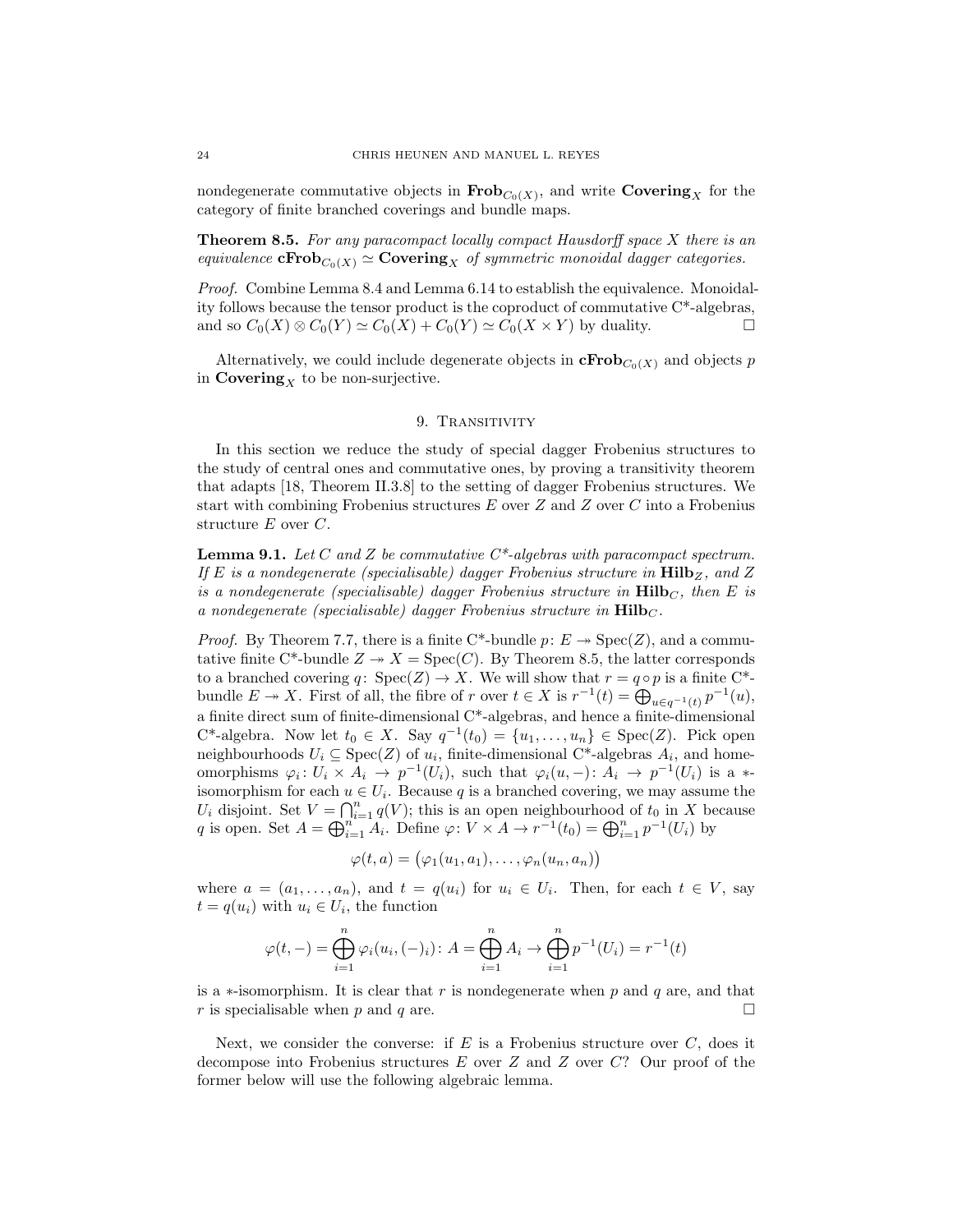**Lemma 9.2.** If  $(E, \mu, \eta)$  is a specialisable dagger Frobenius structure in Hilb<sub>C</sub>, then  $E = Z(E) \oplus [E, E]$  is a dagger biproduct of Hilbert modules, where  $[E, E]$  is the C-linear span of  $\{xy - yx \mid x, y \in E\}$ 

Proof. Specialisable dagger Frobenius structures are symmetric [15, Proposition 2.7], and adapting [4] to monoidal categories then shows that  $(E, \mu, \eta)$  is strongly separable [18]. By [30, Theorem 1], there is a direct sum  $E \simeq Z(E) \oplus [E, E]$  of C-modules. It now suffices to prove that this direct sum is orthogonal, as it then follows that both summands are Hilbert modules [59, Section 15.3]. But if  $z \in Z(E)$ and  $x, y \in E$ , then

$$
\langle z \mid xy - yx \rangle = \langle z \mid xy \rangle - \langle z \mid yx \rangle = \langle zy^* \mid x \rangle - \langle y^* z \mid x \rangle = 0,
$$

where the second equation uses that dagger Frobenius structures are  $H^*$ -algebras; see [2, Lemma 5], which does not depend on commutativity.  $\square$ 

It follows that the projection  $p_1 : E \to Z(E)$  is cyclic:  $p_1(xy) = p_1(yx)$ . It also follows that if E is a specialisable dagger Frobenius structures, its centre  $Z(E)$  is a well-defined Hilbert module. We leave open the question whether special(isable) dagger Frobenius structures in arbitrary monoidal dagger categories correspond to monoid-comonoid pairs E with  $E \simeq Z(E) \oplus F$  a dagger biproduct, where  $Z(E)$  is defined by an equaliser.

**Example 9.3.** Consider the special dagger Frobenius structure  $E = M_n$  in Hilb. Then  $Z(E) = \mathbb{C}$ , and  $[E, E] = \{y \in \mathbb{M}_n \mid \text{tr}(y) = 0\}$  (see [5]) and indeed

$$
Z(E) \xrightarrow[p_1]{i_1} E \xrightarrow[p_2]{i_2} [E, E]
$$

forms a dagger biproduct, where  $i_1(1) = \frac{1}{\sqrt{n}}$ ,  $i_2(y) = y$ ,  $p_1(x) = \frac{1}{\sqrt{n}}$  tr(x), and  $p_2(x) = x - \frac{1}{n}x$ :

$$
\langle i_1(1) | x \rangle = \langle \frac{1}{\sqrt{n}} | x \rangle = \frac{1}{\sqrt{n}} \operatorname{tr}(x) = \langle 1 | p_1(x) \rangle,
$$
  
\n
$$
\langle i_2(y) | x \rangle = \langle y | x \rangle = \langle y | x \rangle - \langle y | \frac{1}{n} \operatorname{tr}(x) \rangle = \langle y | p_2(x) \rangle,
$$
  
\n
$$
p_1 \circ i_1(1) = p_1(\frac{1}{\sqrt{n}}) = \frac{1}{n} \operatorname{tr}(1) = 1,
$$
  
\n
$$
p_2 \circ i_2(y) = p_2(y) = y - \frac{1}{n} \operatorname{tr}(y) = y,
$$
  
\n
$$
i_1 \circ p_1 + i_2 \circ p_2(x) = i_1(\frac{1}{\sqrt{n}} \operatorname{tr}(x)) + i_2(x - \frac{1}{n} \operatorname{tr}(x)) = \frac{1}{n} \operatorname{tr}(x) + x - \frac{1}{n} \operatorname{tr}(x) = x.
$$

Any special dagger Frobenius structure E in  $\text{Hilb}_{C_0(X)}$  is a  $\mathbb{C}^*$ -algebra according to Lemma 7.1. Therefore so is  $Z(E)$ , and it makes sense to talk about the monoidal category  $\text{Hilb}_{Z(E)}$ .

**Lemma 9.4.** If E is a special dagger Frobenius structure in  $\text{Hilb}_{C_0(X)}$ , then it is also an object in  $\textbf{Hilb}_{Z(E)}$ .

*Proof.* First of all, E is certainly a  $Z(E)$ -module; let us verify that it is a Hilbert  $Z(E)$ -module. As the inner product, take  $\langle x | y \rangle = p_1(x^*y)$ , using the projection  $p_1: E \to Z(E)$  induced by Lemma 9.2, and the involution (2). By Lemma 9.2,  $p_1$  has norm one, and hence is a conditional expectation [56]. Thus the inclusion  $p_1^{\dagger}$ :  $Z(E) \rightarrow E$  is a \*-homomorphism, and  $p_1$  is completely positive.

Because (completely) positive maps preserve the involution [51, p2], we have  $\langle y | x \rangle^* = p_1(y^*x)^* = p_1(x^*y) = \langle x | y \rangle$  for  $x, y \in E$ . Because  $p_1$  is  $Z(E)$ -linear,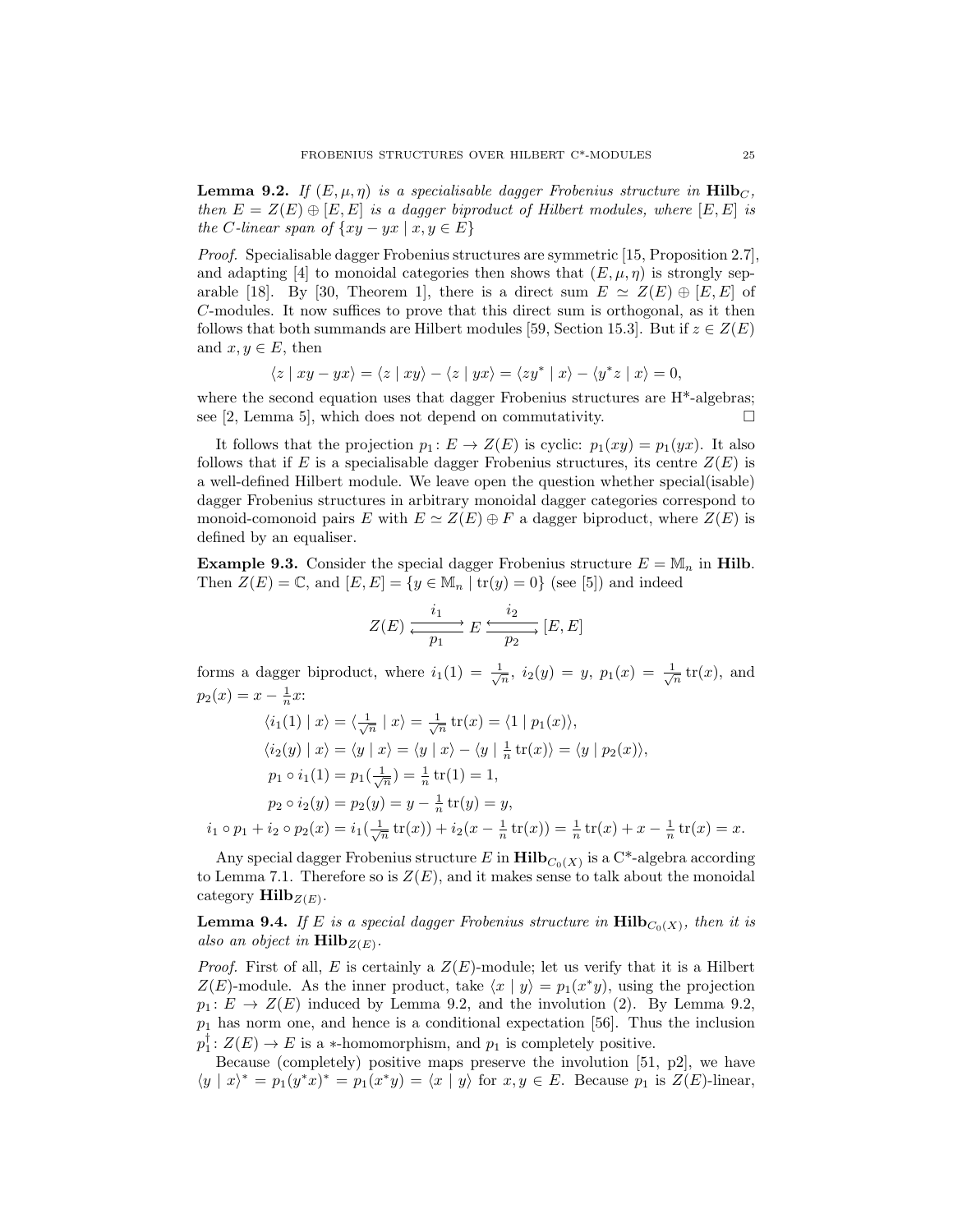also  $\langle x | y + y' \rangle = \langle x | y \rangle + \langle x | y' \rangle$  and  $\langle x | yz \rangle = \langle x | y \rangle z$  for  $x, y, y' \in E$  and  $z \in Z(E)$ . Hence the inner product is  $Z(E)$ -sesquilinear.

Again because  $p_1$  is (completely) positive,  $\langle x | x \rangle \geq 0$  for any  $x \in E$ . To see that the inner product is in fact positive definite, first consider the case where  $X = 1$ and  $E = \mathbb{M}_n$ . Then  $p_1 : \mathbb{M}_n \to \mathbb{C}^n$  takes the diagonal of a matrix. So if  $x \in \mathbb{M}_n$ , and  $p_1(x^*x) = 0$ , then  $x = 0$ , so certainly  $p_1(x) = 0$ . This generalises to finitedimensional C<sup>\*</sup>-algebras E. Next we use Corollary 6.5 to go back to the case of general E: if  $x \in E$  satisfies  $p_1(x^*x) = 0$ , then for all  $t \in X$  we have  $Loc_t(p_1(x)) = 0$ . So, by Theorem 4.7, in fact  $p_1(x) = 0$ . Thus  $\langle - | - \rangle$  is a well-defined  $Z(E)$ -valued inner product on E.

The inner product is complete because

$$
||x||_{Z(E)}^2 = ||\langle x | x \rangle||_{Z(E)} = ||p_1(x^*x)||_{Z(E)} \le ||x^*x||_{C_0(X)} = ||x||_{C_0(X)}^2
$$

by Lemma 7.1. Hence E is a well-defined Hilbert  $Z(E)$ -module.

**Lemma 9.5.** If E is a special dagger Frobenius structure in  $\text{Hilb}_{C_0(X)}$ , then it is also a special dagger Frobenius structure in  $\textbf{Hilb}_{Z(E)}$ .

*Proof.* By definition, the tensor product of E with itself in  $\text{Hilb}_{C_0(X)}$ , denoted  $E \otimes_{C_0(X)} E$ , is the completion of the algebraic tensor product  $E \otimes_{C_0(X)} E$  in the  $C_0(X)$ -valued inner product  $\langle x_1 \otimes y_1 | x_2 \otimes y_2 \rangle = \langle x_1 | y_1 \rangle \langle x_2 | y_2 \rangle$ . Similarly,  $E \otimes_{Z(E)} E$  is the completion of  $E \odot_{Z(E)} E$  in the  $Z(E)$ -valued inner product  $\langle x_1 \otimes y_1 \rangle$  $x_2 \otimes y_2 = p_1(x_1^*y_1)p_1(x_2^*y_2)$ . The assignment  $x \otimes y \mapsto x \otimes y$  extends to a canonical map  $q: E \otimes_{C_0(X)} E \to E \otimes_{Z(E)} E$ , because if  $x_i \in E \otimes_{C_0(X)} E$  converges in the former inner product, then it does so in the latter inner product too:

$$
\|\langle x_i | x_i \rangle_E\|_{C_0(X)} = \|x_i^* x_i\|_{C_0(X)} \ge \|p_1(x_i^* x_i)\|_{Z(E)}.
$$

Here, the equality uses that (2) is a  $C^*$ -involution locally as in Corollary 6.5, and the inequality uses that  $p_1$  has norm one. Because the multiplication  $\mu$  is in fact  $Z(E)$ -bilinear, it factors through q. This gives a map  $\mu_Z$  that makes the following diagram of modules commute.

$$
E \downarrow \qquad E \otimes_{C_0(X)} E \longleftarrow E \odot_{C_0(X)} E
$$
  

$$
\downarrow \qquad \qquad \downarrow \qquad \qquad \downarrow
$$
  

$$
E \otimes_{Z(E)} E \longleftarrow E \odot_{Z(E)} E
$$

Because  $\mu^{\dagger}(zx) = \mu^{\dagger} \circ \mu(z \otimes x) = \mu_{Z}(z \otimes \mu^{\dagger}(x)) = z \mu^{\dagger}(x)$  by the Frobenius law and similarly  $\mu^{\dagger}(xz) = \mu^{\dagger}(x)z$ , the map  $\mu^{\dagger} : E \to E \otimes_{C_0(X)} E$  is a morphism of  $Z(E)$ - $Z(E)$ -bimodules. By construction q is a map of  $Z(E)$ - $Z(E)$ -bimodules. Hence  $\mu_Z^{\dagger} = q \circ \mu^{\dagger} : E \to E \otimes_{Z(E)} E$  is  $Z(E)$ -linear. Now  $\langle x \otimes y | \mu_Z^{\dagger}(w) \rangle$  is

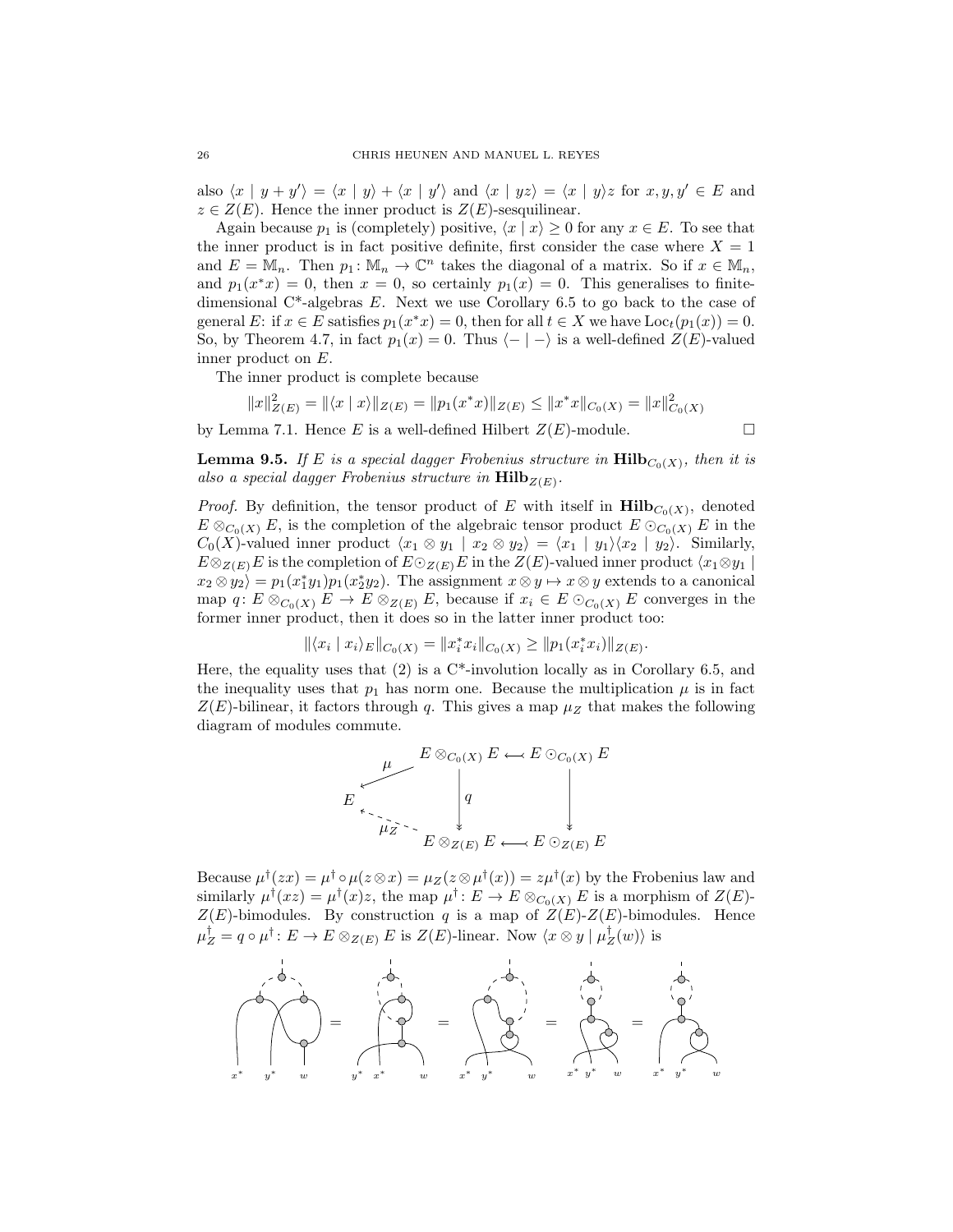where we draw solid lines for E and dashed lines for  $Z(E)$ ; the first and third equalities use the Frobenius law, and the second and fourth equalities use associativity, naturality of the swap map, and the fact that  $Z(E)$  is commutative. Thus

$$
\langle x \otimes y | \mu_Z^{\dagger}(w) \rangle = p_1 \circ \mu_Z \circ (p_1^{\dagger} \otimes_{Z(E)} p_1^{\dagger}) \circ (p_1 \otimes_{Z(E)} p_1) \circ \mu_Z^{\dagger}(y^*x^*w)
$$

because cyclicity of  $p_1$  allows us to change  $x^*y^*w$  into  $y^*x^*w$  under this map. On the other hand,  $\langle \mu_Z(x \otimes y) | x \rangle$  is  $p_1(y^*x^*w)$ . Because  $(p_1 \otimes_{Z(E)} p_1) \circ \mu_Z^{\dagger}$  is an isometry,  $p_1 = p_1 \circ \mu_Z \circ (p_1^{\dagger} \otimes_{Z(E)} p_1^{\dagger}) \circ (p_1 \otimes_{Z(E)} p_1) \circ \mu_Z^{\dagger}$ . Therefore  $\mu_Z$  and  $\mu_Z^{\dagger}$ are adjoints.

We can now verify the laws for special dagger Frobenius structures for  $\mu_Z$ . Unitality of  $\mu_Z$  follows directly from unitality of  $\mu$  because  $\eta$  factors through  $Z(E)$ . Speciality is also easy:  $\mu_Z \circ \mu_Z^{\dagger} = \mu_Z \circ q \circ \mu_Z^{\dagger} = \mu \circ \mu_Z^{\dagger} = id_E$ . Now observe that  $q\circ(\mu_Z\otimes_{C_0(X)}{\rm id}_E)=(\mu_Z\otimes_{Z(E)}{\rm id}_E)\circ({\rm id}_E\otimes_{Z(E)} q),$  because both morphisms map  $x \otimes y \otimes z$  to  $\mu_Z(x \otimes y) \otimes z$ . It follows from associativity of  $\mu$  that

$$
\mu_Z \circ (\mu_Z \otimes_{Z(E)} \mathrm{id}_E) \circ (\mathrm{id}_E \otimes_{Z(E)} q) \circ (q \otimes_{C_0(X)} \mathrm{id}_E)
$$
  
= 
$$
\mu_Z \circ (\mathrm{id}_E \otimes_{Z(E)} \mu_Z) \circ (q \otimes_{Z(E)} \mathrm{id}_E) \circ (\mathrm{id}_E \otimes_{C_0(X)} q).
$$

Therefore  $\mu_Z \circ (\mathrm{id}_E \otimes_{Z(E)} \mu_Z)$  equals  $\mu_Z \circ (\mu_Z \otimes_{Z(E)} \mathrm{id}_E)$  on  $E \odot_{Z(E)} E \odot_{Z(E)} E$ and hence on all of  $E \otimes_{Z(E)} E \otimes_{Z(E)} E$ , making  $\mu_Z$  associative. The Frobenius law follows similarly: the two morphisms

$$
(\mu_Z \otimes_{Z(E)} \mathrm{id}_E) \circ (\mathrm{id}_E \otimes_{Z(E)} \mu_Z^{\dagger}) = q \circ (\mu_Z \otimes_{C_0(X)} \mathrm{id}_E) \circ (\mathrm{id}_E \otimes_{Z(E)} \mu^{\dagger})
$$

$$
(\mathrm{id}_E \otimes_{Z(E)} \mu_Z) \circ (\mu_Z^{\dagger} \otimes_{Z(E)} \mathrm{id}_E) = q \circ (\mathrm{id}_E \otimes_{C_0(X)} \mu_Z) \circ (\mu^{\dagger} \otimes_{Z(E)} \mathrm{id}_E)
$$

equal each other on  $E \odot_{Z(E)} E$ , and are therefore equal on all of  $E \otimes_{Z(E)} E$ .  $\Box$ 

The last step is to prove that if E is Frobenius over C, then so is its centre  $Z(E)$ .

**Lemma 9.6.** Let C be a commutative  $C^*$ -algebra with a paracompact spectrum. If E is a special dagger Frobenius structure in  $\text{Hilb}_C$ , then  $Z(E)$  is a specialisable dagger Frobenius structure in  $\text{Hilb}_C$ .

*Proof.* By Theorem 7.7, E corresponds to a finite C\*-bundle  $p: E \rightarrow X$ . Define  $q: Z(E) \to X$  by restriction; we will prove that it is a commutative finite C\*-bundle. Clearly, q is still continuous and surjective, because it maps  $1 \in Z(E_t)$  to  $t \in X$ . Also,  $Z(E)_t = Z(E_t)$  is a commutative finite-dimensional C<sup>\*</sup>-algebra. Now let  $t_0 \in X$ . Pick an open neighbourhood U of  $t_0$  in X, a finite-dimensional C<sup>\*</sup>-algebra A, and a map  $\varphi: U \times A \to p^{-1}(U)$  such that  $\varphi(t, -): \to E_t$  is a \*-isomorphism for every  $t \in U$ . Set  $B = Z(A)$ , and define  $\psi: U \times B \to q^{-1}(U) = p^{-1}(U) \cap Z(E)$  to be the restriction of  $\varphi$ . Then  $\psi(t, -)$ :  $B \to q^{-1}(t) = Z(E)_t$  is a \*-isomorphism.  $\square$ 

Finally, we can state the transitivity theorem.

**Theorem 9.7.** Let X be a paracompact locally compact Hausdorff space, and E a Hilbert  $C_0(X)$ -module. The following are equivalent:

- (i) E is a special dagger Frobenius structure in  $\text{Hilb}_{C_0(X)}$ ;
- (ii) E is a special dagger Frobenius structure in  $\text{Hilb}_{Z(E)}$ , and
	- $Z(E)$  is a specialisable dagger Frobenius structure in  $\mathrm{Hilb}_{C_0(X)}$ .

Proof. Combine Lemmas 9.1, 9.5, and 9.6. The only thing left to prove is that E is special over  $Z(E)$  precisely when it special over  $C_0(X)$ . But this is already included in the proof of Lemma 9.5.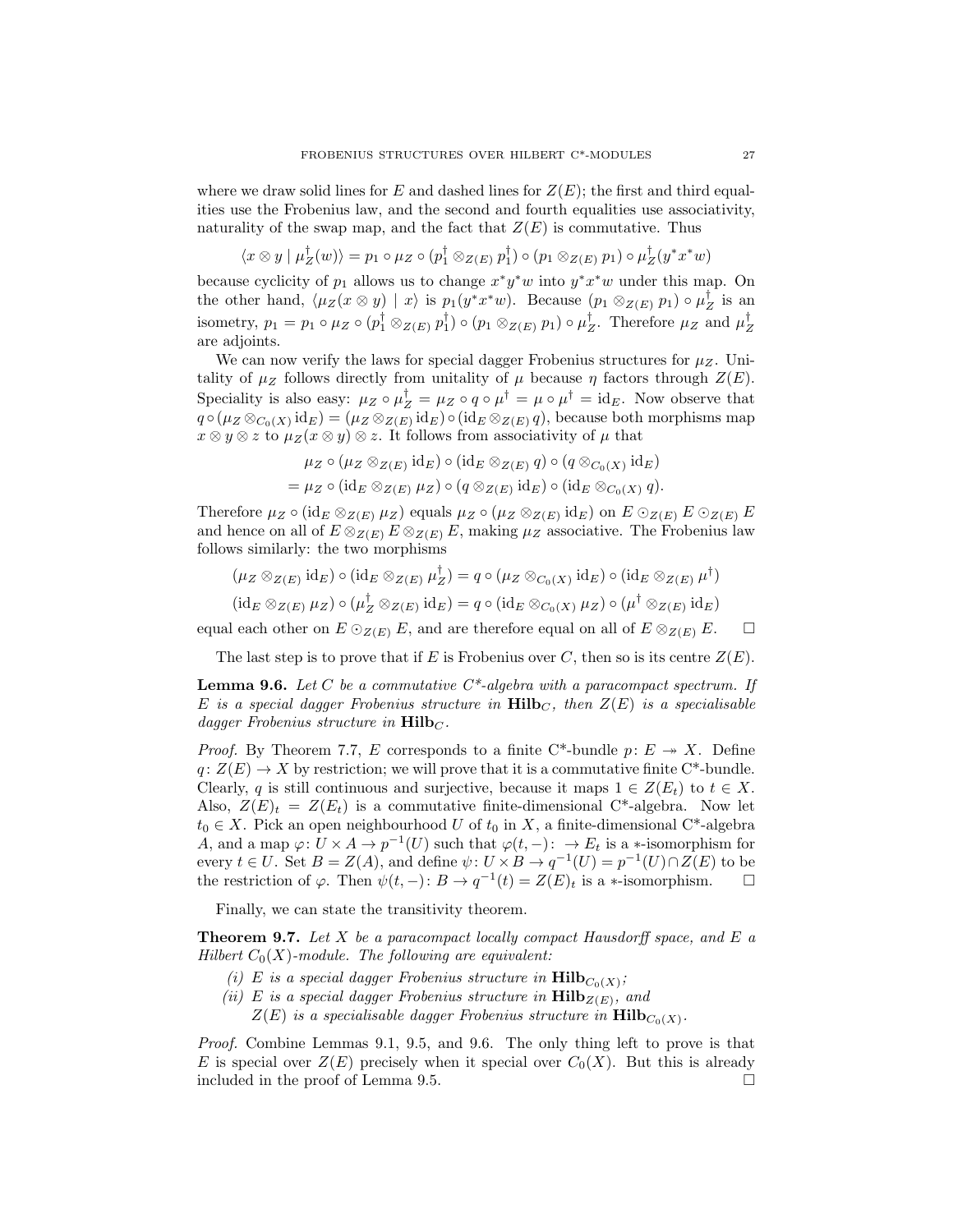The latter algebra in (ii) is commutative, the former is central. We leave open the question to which monoidal dagger categories the previous theorem can be generalised [38]. We also leave open the question whether it can be made functorial, that is, how the categories and Frobenius structures in (ii) of the previous theorem depend on  $E$  and  $X$ .

## 10. Kernels

A dagger category with a zero object has dagger kernels when every morphism  $f: E \to F$  has a kernel  $k: K \to E$  satisfying  $k^{\dagger} \circ k = \text{id}_{E}$  [32]. Similarly, it has dagger equalisers when every pair of morphisms  $f, g : E \to F$  has an equaliser e satisfying  $e^{\dagger} \circ e = id$ . In this section we show that  $\mathbf{FHilb}_{C_0(X)}$  has dagger kernels, and discuss when  $\text{Hilb}_{C_0(X)}$  has dagger kernels.

**Proposition 10.1.** If X is a locally compact Hausdorff space,  $\text{Hilb}_{C_0(X)}^{\text{bd}}$  has kernels; the kernel of  $f: E \to F$  is given by (the inclusion of)  $\ker(f) = \{x \in E \mid$  $f(x) = 0$ .

*Proof.* We prove that  $\ker(f)$  is always a well-defined object in  $\text{Hilb}_{C_0(X)}^{\text{bd}}$ . The inherited inner product  $\langle x | y \rangle_K = \langle x | y \rangle_E$  is still sesquilinear and positive definite. If  $(x_n)$  is a Cauchy sequence in ker(f), it is also a Cauchy sequence in E, and hence has a limit  $x \in E$ . Because f is adjointable, it is bounded and hence continuous, so that  $f(x) = \lim_{n} f(x_n) = 0$  and  $x \in \text{ker}(f)$ . Thus  $\text{ker}(f)$  is complete.

The inclusion ker(f)  $\hookrightarrow$  E is bounded because it is fibrewise contractive, and hence a well-defined morphism. It inherits the universal property from the category of vector spaces.  $\Box$ 

**Proposition 10.2.** If X is a paracompact locally compact Hausdorff space, then **FHilb**<sub>C<sub>0</sub>(X)</sub> has dagger kernels; the kernel of  $f: E \to F$  is given by (the inclusion of) ker $(f) = \{x \in E \mid f(x) = 0\}.$ 

*Proof.* First, notice that  $K = \text{ker}(f)$  is indeed a well-defined object of **FHilb**<sub>Co</sub>(x) by Theorem 5.6: for if a subbundle  $\ker(f)$  of a finite Hilbert bundle E is a finite Hilbert bundle. By Theorem 5.5, this means there exists  $L \in \mathbf{FHilb}_{C_0(X)}$  such that  $K \oplus L \simeq C_0(X)^m$  for some natural number m. Next, because the map  $t \mapsto \dim(E_t)$ is continuous, we can write  $X$  as a disjoint union of clopen subsets on which the fibres of E and F have constant dimension. Thus we may assume that  $E = C_0(X)^n$ for some natural number n. Now the inclusion  $k: K \to E$  is adjointable if and only if the map  $[k,0]: K \oplus L \simeq C_0(X)^m \to C_0(X)^n$  is. But this follows from Lemma 5.2 because k is bounded.  $\square$ 

When we consider Hilbert modules that are not necessarily finitely presented projective, dagger kernels do not always exist. If they do, the base space X must be totally disconnected, that is, its connected components must be singletons. If  $X$ is compact this is equivalent to  $C(X)$  being a C<sup>\*</sup>-algebra of *real rank zero*.

**Proposition 10.3.** Let X be a locally compact Hausdorff space. If  $\text{Hilb}_{C_0(X)}$  has dagger kernels, then X is totally disconnected.

*Proof.* Let  $U \subseteq X$  be a closed set containing distinct points  $x, y \in X$ . Since X is Hausdorff, x and y have disjoint open neighbourhoods  $V_x$  and  $V_y$ . Now  $\{y\}$  is compact and  $V_y$  is open, so Urysohn's lemma constructs  $f \in C_0(X)$  with  $f(y) = 1$ and  $f(X \setminus V_y) = 0$  so  $f(x) = 0$ . Regard f as a morphism  $C_0(X) \to C_0(X)$  by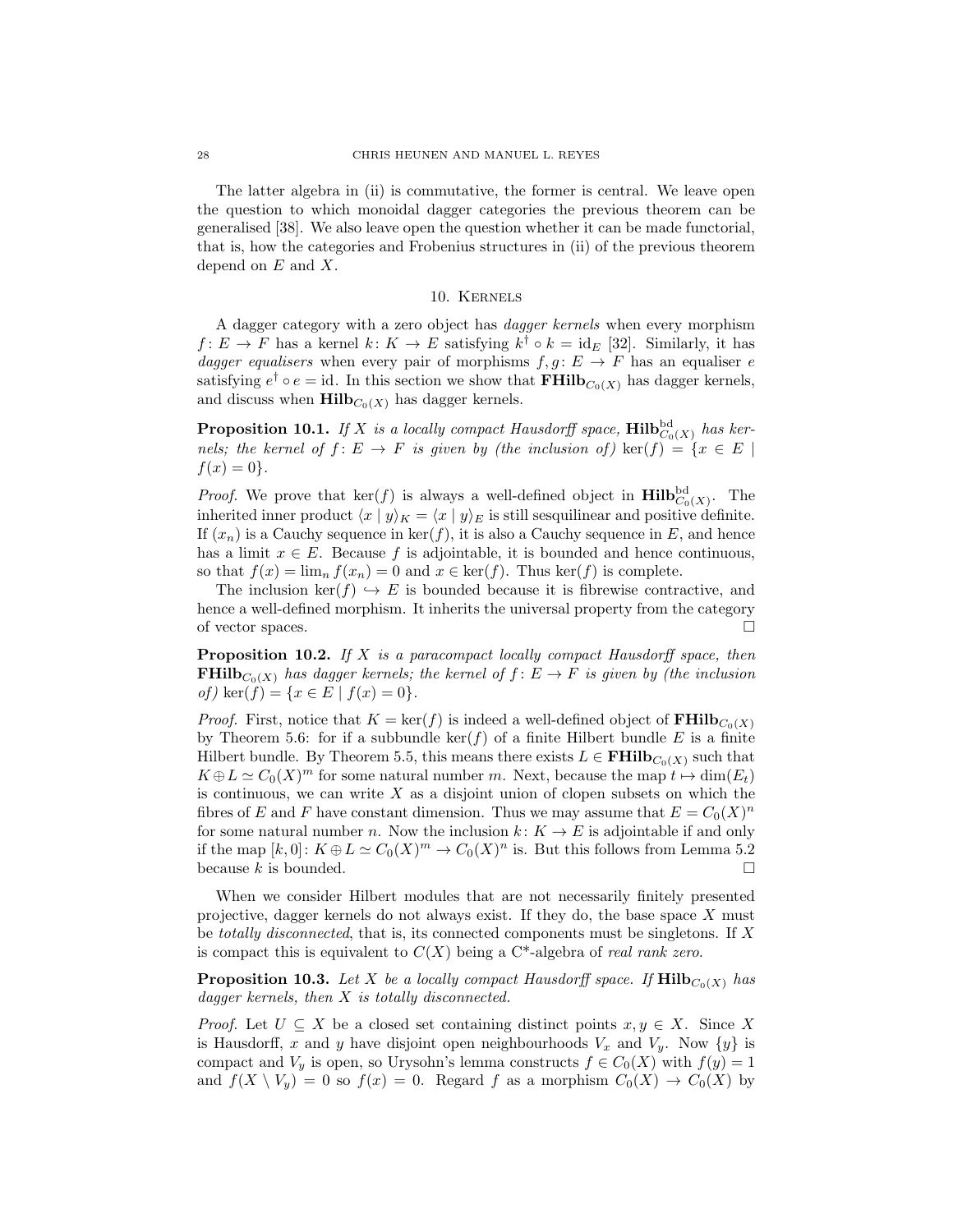$h \mapsto fh$ ; it has adjoint  $h \mapsto f^*h$ . As in Lemma 3.3, f has a dagger kernel of the form  $K = \{h \in C_0(X) \mid h(W) = 0\}$  for a clopen  $W \subseteq X$ . Now  $U_x = U \cap (X \setminus W)$ and  $U_y = U \cap W$  are both open in U, satisfy  $U = U_x \cup U_y$  and  $U_x \cap U_y \neq \emptyset$ , and are not empty because  $x \in U_x$  and  $y \in U_y$ . Therefore U is not connected. That is,  $X$  is totally disconnected.

**Remark 10.4.** If X is totally disconnected, does  $\text{Hilb}_{C_0(X)}$  have dagger kernels? The question is whether the inclusion ker(f)  $\hookrightarrow$  E is adjointable. The luxury of finitely presented projectivity as used in the proof of Proposition 10.2 is not available. In general it would suffice for  $\ker(f)$  to be self-dual [43, 3.3-3.4], but it is unclear whether  $\ker(f)$  is self-dual when E and F are self-dual and X is totally disconnected; for related functional-analytic problems see [23, 25]. We leave this question open.

**Remark 10.5.** Which categories **C** embed into  $\textbf{FHilb}_{C_0(X)}$  or  $\textbf{Hilb}_{C_0(X)}$  for some  $X$ ? We might generalise the strategy of  $[31, 7.2]$  that worked for **Hilb** while removing an inelegant cardinality restriction on the scalars: it suffices that C is symmetric dagger monoidal; has finite dagger biproducts; has dagger equalisers of cotuples  $[f, g], [g, f] : E \oplus E \to F$  for  $f, g : E \to F$ ; makes every dagger monomorphism a dagger kernel; is well-pointed, and is locally small. The scalars  $\mathbf{C}(I, I)$ then form a unital commutative ∗-ring, and we would need an additional condition guaranteeing that it embeds into a commutative complex \*-algebra  $C_b(X)$  for some X. The category  $\mathbf{FHilb}_{C_0(X)}$  satisfies these properties [41, 3.6].

## Appendix A. Bimodules and bicategories

We start by briefly recalling Hilbert bimodules and their tensor products; for more information we refer to [41]. Recall that the adjointable maps  $E \to E$  on a Hilbert A-module E form a C<sup>\*</sup>-algebra  $\mathcal{L}(E)$ .

**Definition A.1.** Let A and B be C\*-algebras. A Hilbert  $(A, B)$ -bimodule is a (right) Hilbert B-module E together with a  $\ast$ -homomorphism  $\varphi: A \to \mathcal{L}(E)$  that is nondegenerate, in the sense that  $\varphi(A)(E)$  is dense in E. A morphism of Hilbert  $(A, B)$ -bimodules is an adjointable map  $f: E \to F$  of (right) Hilbert B-modules that intertwines, *i.e.*  $f(a(x)) = a(f(x))$  for  $a \in A$  and  $x \in E$ .

A Hilbert C-module is simply a Hilbert space, and a morphism of C-modules is simply an adjointable map between Hilbert spaces. A Hilbert A-module is the same as a Hilbert  $(\mathbb{C}, A)$ -bimodule, and a morphism of Hilbert  $(\mathbb{C}, A)$ -bimodules is the same as an adjointable map of Hilbert A-modules. Hence a Hilbert  $(A, \mathbb{C})$ -bimodule is precisely a ∗-representation of A, and a morphism of Hilbert  $(A, \mathbb{C})$ -bimodules is precisely an intertwiner.

**Definition A.2.** The tensor product  $E \otimes_B F$  of a Hilbert  $(A, B)$ -bimodule E and a Hilbert  $(B, C)$ -bimodule F is the algebraic tensor product of  $\mathbb{C}$ -modules  $E \otimes_{\mathbb{C}} F$ made into a Hilbert A-C-bimodule under the inner product

$$
\langle x \otimes y | x' \otimes y' \rangle_{E \otimes_{\mathbb{C}} F} = \langle y | \langle x | x' \rangle_E(y') \rangle_F
$$

by quotienting out  $\{x \in E \otimes_{\mathbb{C}} F \mid \langle x | x \rangle_{E \otimes_{\mathbb{C}} F} = 0\}$  and completing, with the map  $A \to \mathcal{L}(E \otimes_B F)$  sending a to  $x \otimes y \mapsto a(x) \otimes y$ .

Notice that this quotient automatically enforces  $xb \otimes y = x \otimes by$  in  $E \otimes_B F$  for  $x \in E$ ,  $y \in F$ , and  $b \in B$ . So  $E \otimes_B F$  may alternatively be constructed as the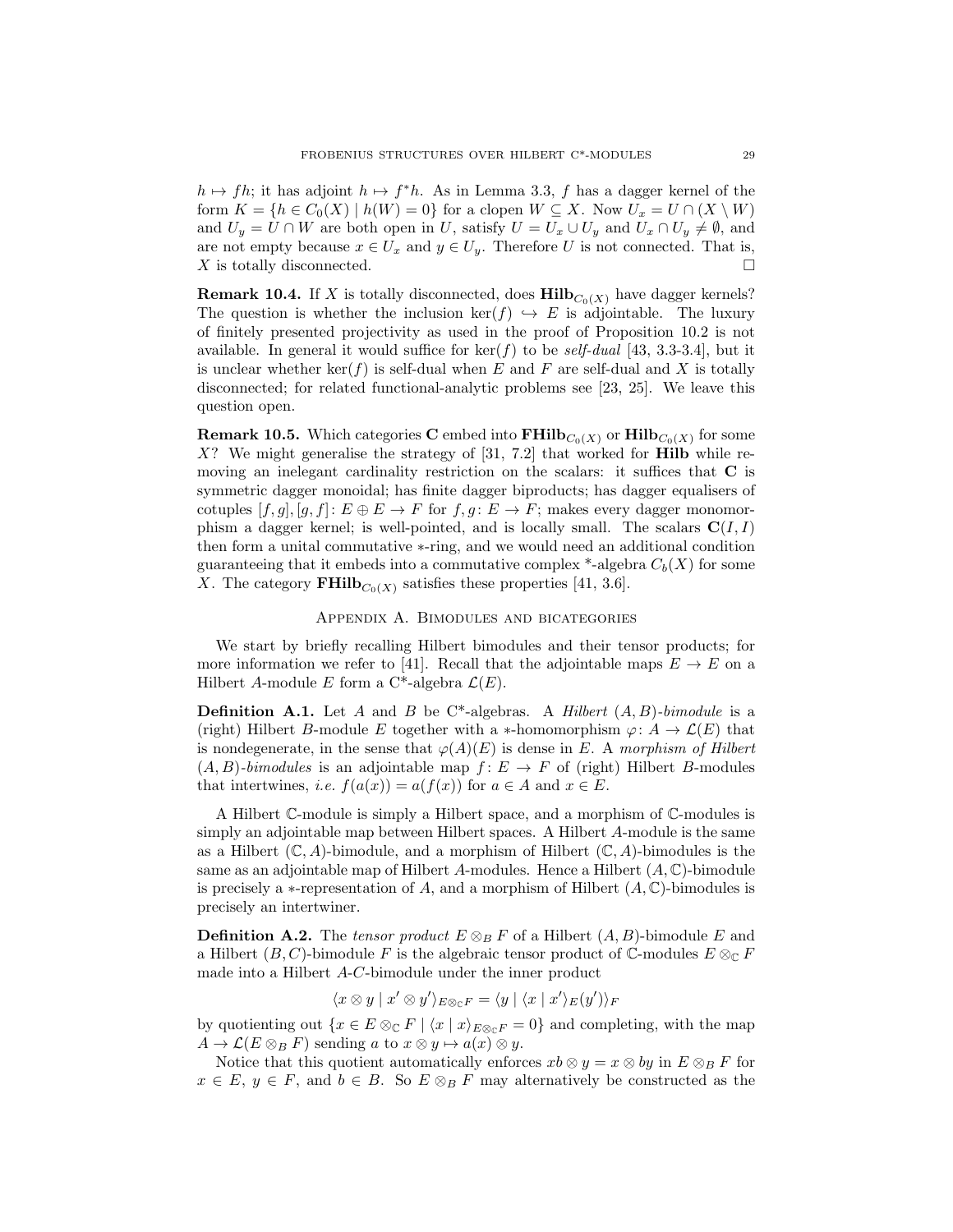algebraic tensor product  $E \odot_B F$  over B of A-B-bimodules and B-C-bimodules by quotienting out the same subspace and completing in the same inner product.

The tensor product  $E \otimes F$  of Hilbert A-modules E and F over a commutative A is got by regarding them as Hilbert  $(\mathbb{C}, A)$ -bimodules. If A is commutative, F is also a Hilbert  $(A, A)$ -bimodule, via the map  $A \to \mathcal{L}(F)$  that sends a to  $y \mapsto ya$ . The tensor product  $E \otimes_A F$  of Hilbert bimodules then is a Hilbert  $(\mathbb{C}, A)$ -bimodule and hence a Hilbert A-module  $E \otimes F$ . Explicitly, it is the completion of the algebraic tensor product  $E \otimes_{\mathbb{C}} F$  with the following inner product and (right) A-module structure:

$$
\langle x_1 \otimes y_1 | x_2 \otimes y_2 \rangle = \langle x_1 | x_2 \rangle \langle y_1 | y_2 \rangle,
$$
  

$$
(x \otimes y)a = x \otimes (ya).
$$

Note that this inner product is indeed already nondegenerate [41, Proposition 4.5].

If  $f: E \to E'$  is a morphism of Hilbert A-B-bimodules, and  $g: F \to F'$  is a morphism of Hilbert B-C-bimodules, then the canonical map  $f \otimes_B g : E \otimes_B F \to$  $E' \otimes_B F'$  defined by  $x \otimes y \mapsto f(x) \otimes g(y)$  for  $x \in E$  and  $y \in F$  is a well-defined morphism of Hilbert  $A-C$ -bimodules: it is adjointable because  $q$  is an intertwiner

$$
\langle x' \otimes y' | f \otimes g(x \otimes y) \rangle_{E' \otimes_B F'} = \langle x' \otimes y' | f(x) \otimes g(y) \rangle_{E' \otimes_B F'}
$$
  

$$
= \langle y' | \langle x' | f(x) \rangle_{E'} (g(y)) \rangle_{F'}
$$
  

$$
= \langle y' | g(\langle x' | f(x) \rangle_{E'} (y)) \rangle_{F'}
$$
  

$$
= \langle g^{\dagger}(y') | \langle f^{\dagger}(x') | x \rangle_E (y) \rangle_F
$$
  

$$
= \langle f^{\dagger} \otimes g^{\dagger}(x' \otimes y') | x \otimes y \rangle_{E \otimes_B F},
$$

and it is an intertwiner because  $f$  is an intertwiner

$$
a(f \otimes g(x)) = a(f(x)) \otimes g(y) = f(a(x)) \otimes g(y) = f \otimes g(a(x)).
$$

**Proposition A.3.** There is a well-defined bicategory  $\text{Hilb}_*$  where:

- 0-cells are locally compact Hausdorff spaces  $X$ ;
- 1-cells are Hilbert  $C_0(X)$ - $C_0(Y)$ -bimodules;
- the identity 1-cell on X is  $C_0(X)$ ;
- horizontal composition of 1-cells is  $(E, F) \mapsto E \otimes_{C_0(Y)} F;$
- 2-cells are morphisms of Hilbert  $C_0(X)$ - $C_0(Y)$ -bimodules, i.e. adjointable intertwiners;
- the identity 2-cell on  $E$  is the identity function;
- vertical composition of 2-cells is function composition;
- horizontal composition of 2-cells is  $(f, g) \mapsto f \otimes_{C_0(Y)} g;$
- associators  $(E \otimes_{C_0(Y)} F) \otimes_{C_0(Z)} G \to E \otimes_{C_0(Y)} (\overline{F} \otimes_{C_0(Z)} G)$  are given by  $(x \otimes y) \otimes z \mapsto x \otimes (y \otimes z);$
- left unitors  $C_0(X) \otimes_{C_0(X)} E \to E$  are given by  $a \otimes x \mapsto a(x);$
- right unitors  $E \otimes_{C_0(Y)} C_0(Y) \to E$  are given by  $x \otimes b \mapsto xb$ ;

as well as a bicategory  $\text{Hilb}_*^{\text{bd}}$  where 2-cells are bounded linear intertwiners.

Proof. We have already seen that the homcategories are well-defined, and that horizontal composition is a well-defined functor. The pentagon equations are clear. The triangle equations  $(\text{id}_E \otimes_{C_0(Y)} \lambda_F) \circ \alpha_{E,C_0(Y),F} = \rho_E \otimes_{C_0(Y)} \text{id}_F$  are satisfied because  $xb \otimes_{C_0(Y)} y = x \otimes_{C_0(Y)} b(y)$  for  $b \in C_0(Y)$ ,  $x \in E$ , and  $y \in F$ . See also [14], who use a stronger notion of 2-cells.  $\Box$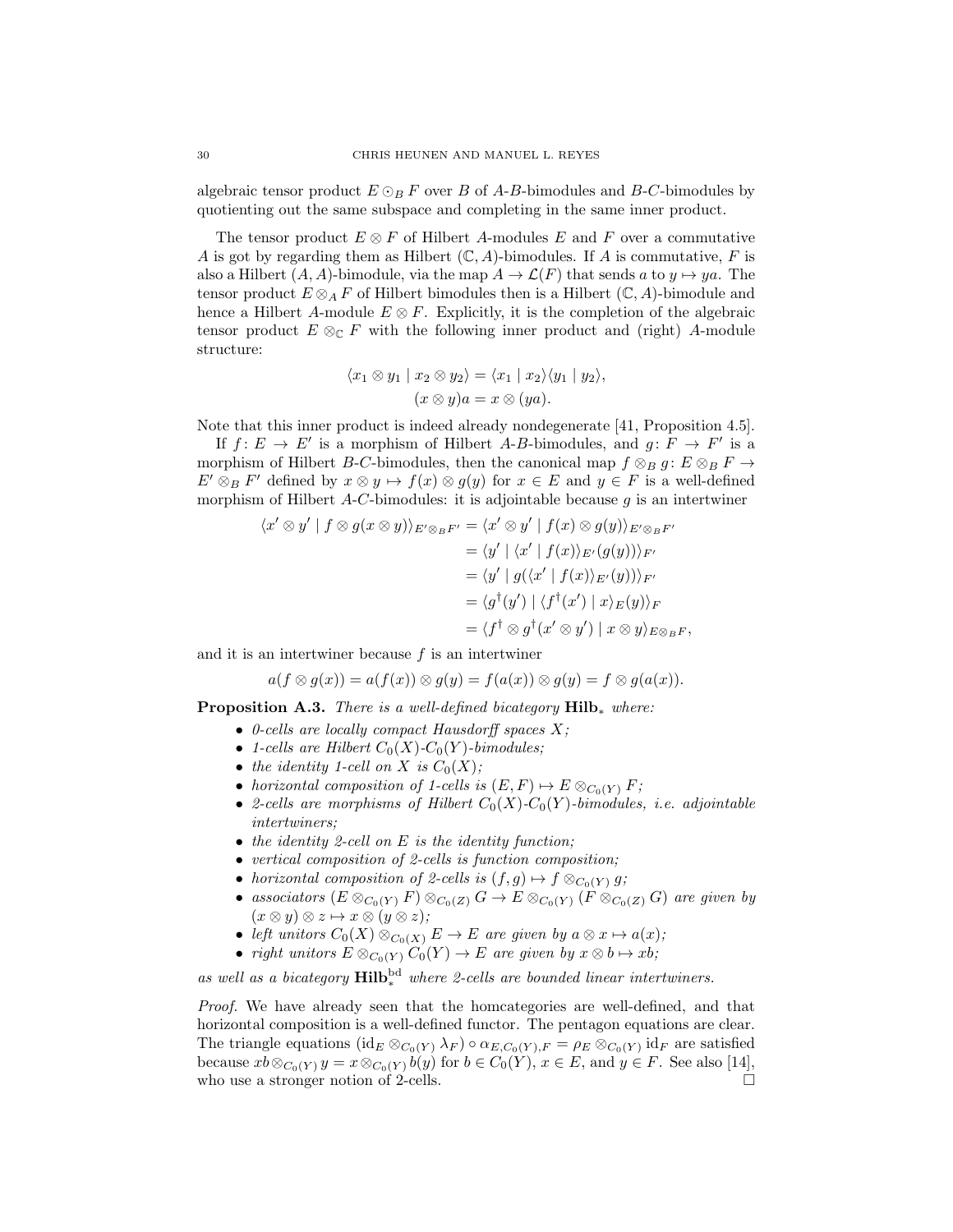Notice that the endohomcategory  $\mathbf{Hilb}_*(X,X)$  equals  $\mathbf{Hilb}_{C_0(X)}$ , so that Proposition 2.2 follows from the previous one.

There is also a well-defined bicategory **2FHilb** of 2-Hilbert spaces, which has as 0-cells natural numbers, as 1-cells matrices of finite-dimensional Hilbert spaces, and as 2-cells matrices of linear maps [38, 58].

# **Proposition A.4.** There is a pseudofunctor  $2FHilb \rightarrow Hilb*$  that:

- sends a 0-cell n to  $\{1,\ldots,n\}$ ;
- sends a 1-cell  $(H_{i,j})$ :  $m \to n$  to  $\bigoplus_{i,j} H_{i,j}$ ;
- sends a 2-cell  $(f_{i,j})$ :  $(H_{i,j}) \rightarrow (K_{i,j})$  to the map  $(x_{i,j}) \mapsto (f_{i,j}(x_{i,j}))$ ;
- is injective on 0-cells, and a local equivalence.

*Proof.* Let us show that this is well-defined on 1-cells:  $E = \bigoplus_{i,j} H_{i,j}$  becomes a right  $\mathbb{C}^n$ -module by  $(x_{i,j})\cdot (z_j) = (x_{ij}z_j)$ ; it becomes a (right) Hilbert  $\mathbb{C}^n$ -module by the inner product  $\langle (x_{i,j}) | (y_{i,j}) \rangle_E(j) = \sum_i \langle x_{i,j} | y_{i,j} \rangle_{H_{i,j}}$ ; it becomes a Hilbert  $\mathbb{C}^m$ - $\mathbb{C}^n$ -bimodule by the ∗-representation  $\mathbb{C}^m \to \mathcal{L}(E)$  sending  $(z_i)$  to  $(x_{i,j}) \mapsto (z_i x_{i,j}).$ 

It is also well-defined on 2-cells: the map  $f: x_{i,j} \mapsto (f_{i,j}(x_{i,j}))$  is adjointable because  $\sum_i \langle f_{i,j}(x_{i,j}) | y_{i,j} \rangle_{K_{i,j}} = \sum_i \langle x_{i,j} | f_{i,j}^\dagger(y_{i,j}) \rangle_{H_{i,j}}$ ; and it is intertwining because  $f_{i,j}(z_i x_{i,j}) = z_i f_{i,j}(x_{i,j})$ . This is clearly functorial on homcategories.

The pseudofunctorial data consists of 2-cells  $\mathbb{C}^n \to \bigoplus_{i,j=1}^n \delta_{i,j} \mathbb{C}$  for identities, and  $(\bigoplus_{a,b} H_{a,b}) \otimes_{\mathbb{C}^n} (\bigoplus_{c,d} K_{c,d}) \to \bigoplus_{i,j,k} H_{i,k} \otimes K_{k,j}$  for composition. By construction  $(\bigoplus_{a,b} H_{a,b}) \otimes_{\mathbb{C}^n} (\bigoplus_{c,d} K_{c,d})$  is  $\bigoplus_{a,b,c,d} H_{a,b} \otimes K_{c,d}$ , where we identify  $((x_{a,b}) \otimes (y_{c,d}))$  with 0 when  $x_{a,b}y_{b,d} = 0$  for all a and d. Hence there are natural candidates for both, that are adjointable intertwiners, and furthermore are in fact unitary. The coherence diagrams clearly commute.

Finally, this pseudofunctor is clearly injective on 0-cells, and moreover, it is an equivalence on homcategories; see also [11, Proposition 8.1.11].  $\Box$ 

Thus 2FHilb is a full subbicategory of Hilb<sup>\*</sup>. In other words, Hilb<sup>\*</sup> is a conservative *infinite continuous extension* of the finite discrete **2FHilb** that is more suitable for local quantum physics.

## Appendix B. Complete positivity

Write  $cCstar_{cp}$  for the category of commutative  $C^*$ -algebras and (completely) positive linear maps. By Gelfand duality, its objects are isomorphic to  $C_0(X)$  for locally compact Hausdorff spaces X. We now consider morphisms.

**Definition B.1.** A Radon measure on a locally compact Hausdorff space  $X$  is a positive Borel measure  $\mu$  satisfying  $\mu(U) = \sup_{K \subset U} \mu(K)$  where K ranges over the compact subsets of open sets U. Write Radon( $\overline{X}$ ) for the set of Radon measures on X.

The set  $\text{Radon}(X)$  becomes a locally compact Hausdorff space [53, Chapter 13] under the following, so-called *vague*, topology: a net  $\mu_n$  converges to  $\mu$  if and only if  $\int_X f d\mu_n$  converges to  $\int_X f d\mu$  for all measurable  $f: X \to \mathbb{C}$ .

Definition B.2. Write Radon for the following category.

- Objects are locally compact Hausdorff spaces X.
- Morphisms  $X \to Y$  are continuous functions  $X \to \mathrm{Radon}(Y)$ .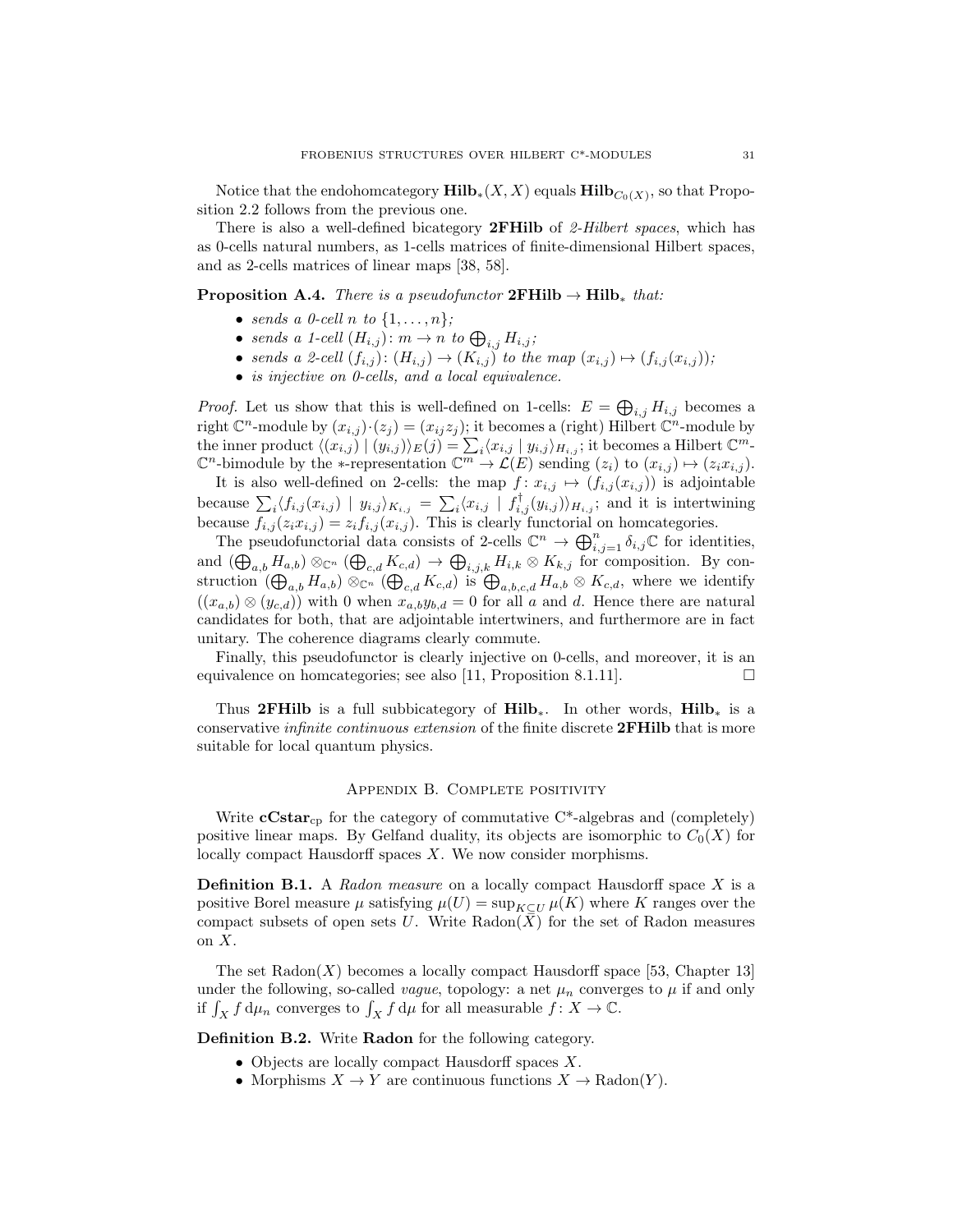• Composition of  $f: X \to \text{Radon}(Y)$  and  $g: Y \to \text{Radon}(Z)$  is given by

$$
(g \circ f)(x)(U) = \int_Y g_U \, df(x)
$$

where  $g_U : Y \to \mathbb{C}$  for measurable  $U \subseteq Z$  is defined by  $y \mapsto g(y)(U)$ .

• The identity on X sends x to the Dirac measure  $\delta_x$ .

Proposition B.3. There is an equivalence of categories

$$
F: \text{Radon} \to \text{cCstar}^{\text{op}}_{\text{cp}} F(X) = C_0(X) F(f)(h)(x) = \int_X h \, df(x).
$$

*Proof.* The proof of [26, Theorem 5.1] shows that  $F(X) = C_0(X)$  and  $F(f)(h)(x) =$  $f(x)(h)$  define an equivalence  $F: \mathbf{R} \to \mathbf{Cstar}_{\text{cp}}^{\text{op}},$  for the following category  $\mathbf{R}$ :

- Objects are locally compact Hausdorff spaces  $X$ .
- Morphisms  $X \to Y$  are continuous maps  $X \to R(Y) = cCstar_{cp}(C_0(Y), \mathbb{C}).$
- Composition of  $f: X \to R(Y)$  and  $g: Y \to R(Z)$  is given by

$$
(g \circ f)(x)(\varphi) = f(x)(\mathrm{ev}_{\varphi} \circ g)
$$

where  $ev_{\varphi} \colon R(Z) \to \mathbb{C}$  for  $\varphi \in C_0(Z)$  is defined by  $ev_{\varphi}(h) = h(\varphi)$ .

• The identity on X sends x to the map  $C_0(X) \to \mathbb{C}$  defined by  $k \mapsto k(x)$ . But every element of  $R(X)$  is of the form  $\int_X(-)\,d\mu$  for a unique  $\mu \in \text{Radon}(X)$ 

(see [49, Theorem 2.14]), translating to the statement of the proposition.  $\Box$ 

Finally we consider the special case of conditional expectations.

**Proposition B.4.** The wide subcategory  $Cstar_{cp}$  of conditional expectations is dually equivalent to the wide subcategory  $\mathbf{Radon}_{\text{cp}}$  of  $\mathbf{Radon}$  of morphisms  $f \colon X \to Y$ Radon(Y) with a continuous surjection  $g: Y \to X$  satisfying supp $(f(x)) \subseteq g^{-1}(x)$ .

Proof. Simply restrict the equivalence of Proposition B.3. Concretely, a morphism  $(f, g)$  of Radon<sub>cp</sub> gets sent to the following conditional expectation: the injective ∗-homomorphism is  $-\circ q: C_0(X) \rightarrow C_0(Y)$ , and the completely positive map  $C_0(Y) \to C_0(X)$  maps  $\varphi \in C(Y)$  to the function  $x \mapsto \int_Y g df(x)$ . Conversely, a conditional expectation E is sent to the unique morphism  $(f, g)$  satisfying  $E(\varphi)(y) = \int_X \varphi \, dg(f(y))$ . See also [47, Theorem 5.3.3].

#### **REFERENCES**

- [1] S. Abramsky and A. Brandenburger. The sheaf-theoretic structure of nonlocality and contextuality. New Journal of Physics, 13:113036, 2011.
- [2] S. Abramsky and C. Heunen. H\*-algebras and nonunital Frobenius algebras: first steps in infinite-dimensional categorical quantum mechanics. Clifford Lectures, AMS Proceedings of Symposia in Applied Mathematics, 71:1–24, 2012.
- [3] S. Abramsky and C. Heunen. Logic and algebraic structures in quantum computing and information, chapter Operational theories and categorical quantum mechanics. Cambridge University Press, 2015.
- [4] M. Aguiar. A note on strongly separable algebras. Boletin de la Academia Nacional de Ciencias, 65:51–60, 2000.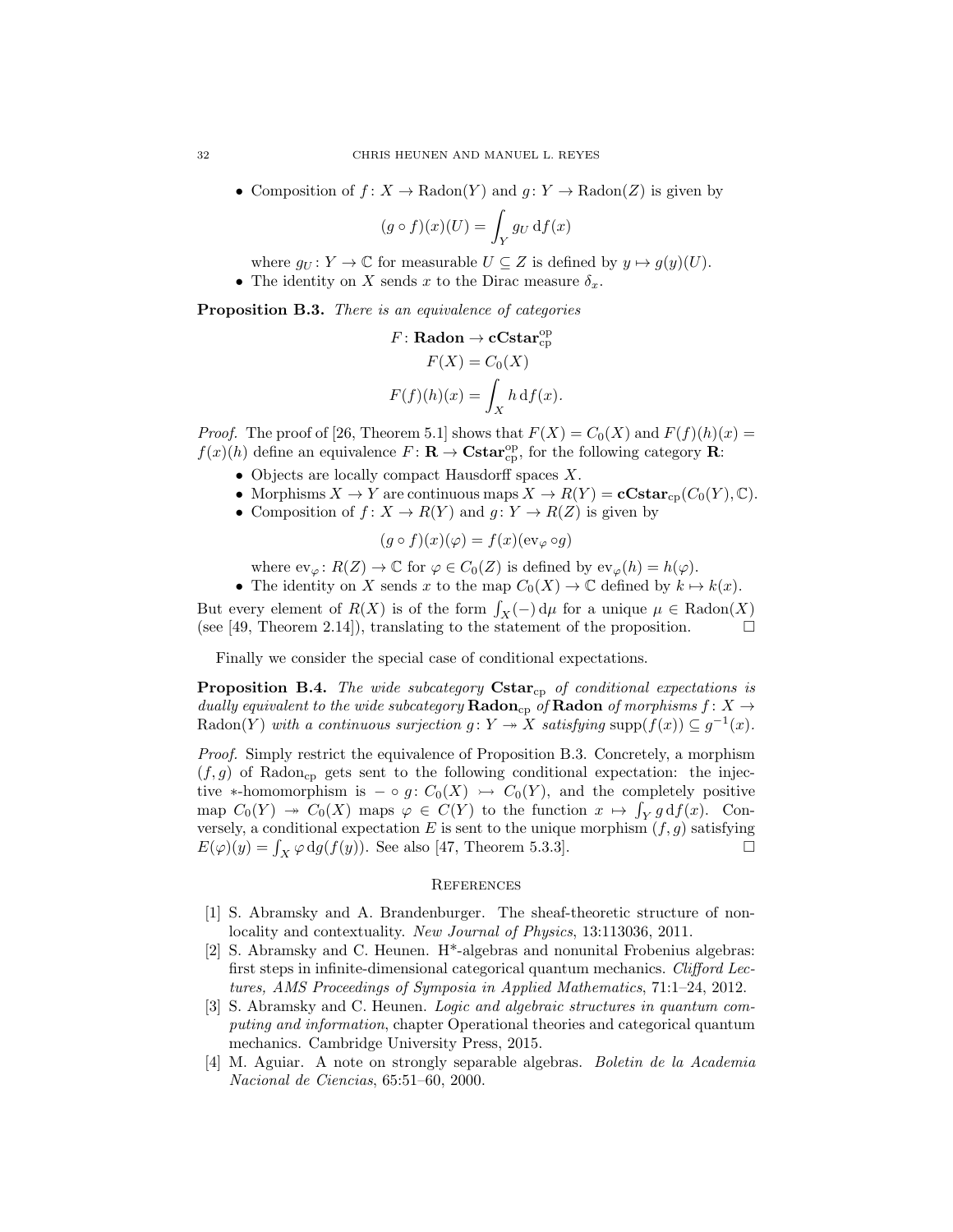- [5] A. A. Albert and B. Muckenhoupt. On matrices of trace zero. Mich. Math. J.,  $4(1):1-3, 1957.$
- $[6]$  A. Antonevich and N. Krupnik. On trivial and non-trivial *n*-homogeneous C\*-algebras. Integr. equ. oper. theory, 38:172–189, 2000.
- [7] M. Auslander and O. Goldman. The Brauer group of a commutative ring. Transactions of the American Mathematical Society, 97:367–409, 1960.
- [8] M. Bischoff, Y. Kawahigashi, R. Longo, and K.-H. Rehren. Tensor categories and endomorphisms of von Neumann algebras. Springer, 2015.
- [9] B. Blackadar. Operator algebras: theory of  $C^*$ -algebras and von Neumann algebras. Springer, 2006.
- [10] E. Blanchard and E. Kirchberg. Global Glimm halving for C\*-bundles. Journal of Operator Theory, 52:385–420, 2004.
- [11] D. P. Blecher and C. Le Merdy. Operator algebras and their modules, an operator space approach. Oxford University Press, 2004.
- [12] R. Blute and M. Comeau. Von Neumann categories. Applied Categorical Structures, 23(5):725–740, 2015.
- [13] R. Bos. Continuous representations of groupoids. Houston Journal of Mathematics, 37(3):807–844, 2011.
- [14] A. Buss, C. Zhu, and R. Meyer. A higher category approach to twisted actions on C\*-algebras. Proceedings of the Edinburgh Mathematical Society, 56:387– 426, 2013.
- [15] B. Coecke, C. Heunen, and A. Kissinger. Categories of quantum and classical channels. Quantum Information Processing, 2014.
- [16] B. Coecke and R. Lal. Causal categories: relativistically interacting processes. Foundations of Physics, 43(4):458–501, 2012.
- [17] J. Dauns and K. H. Hofmann. Representation of rings by sections. American Mathematical Society, 1968.
- [18] F. DeMeyer and E. Ingraham. Separable algebras over commutative rings. Number 181 in Lecture Notes in Mathematics. Springer, 1971.
- [19] J. Dixmier and A. Douady. Champs continues d'espaces Hilbertiens et de C\* algèbres. Bulletin de la Société Mathématique de France, 91:227–284, 1963.
- [20] M. J. Dupré. Classifying Hilbert bundles. *Journal of Functional Analysis*, 15(3):244–278, 1974.
- [21] J. M. G. Fell. An extension of Mackey's method to Banach \*-algebraic bundles. Number 90 in Memoirs. American Mathematical Society, 1969.
- [22] J.M.G. Fell and R. S. Doran. Representations of \*-algebras, locally compact groups, and Banach \*-algebraic bundles. Number 125, 126 in Pure and Applied Mathematics. Academic Press, 1988.
- [23] M. Frank. Hilbert C\*-modules over monotone complete C\*-algebras. Mathematische Nachrichten, 175:61–83, 1995.
- [24] M. Frank and E. Kirchberg. On conditional expectations of finite index. Journal of Operator Theory, 40:87–111, 1998.
- [25] M. Frank and V. Paulsen. Injective and projective Hilbert C\*-modules, and  $C^*$ -algebras of compact operators.  $arXiv.math.OA/0611348, 2006$ .
- [26] R. W. J. Furber and B. P. F. Jacobs. From Kleisli categories to commutative C\*-algebras: probabilistic Gelfand duality. Logical Methods in Computer Science, 11(2):5, 2015.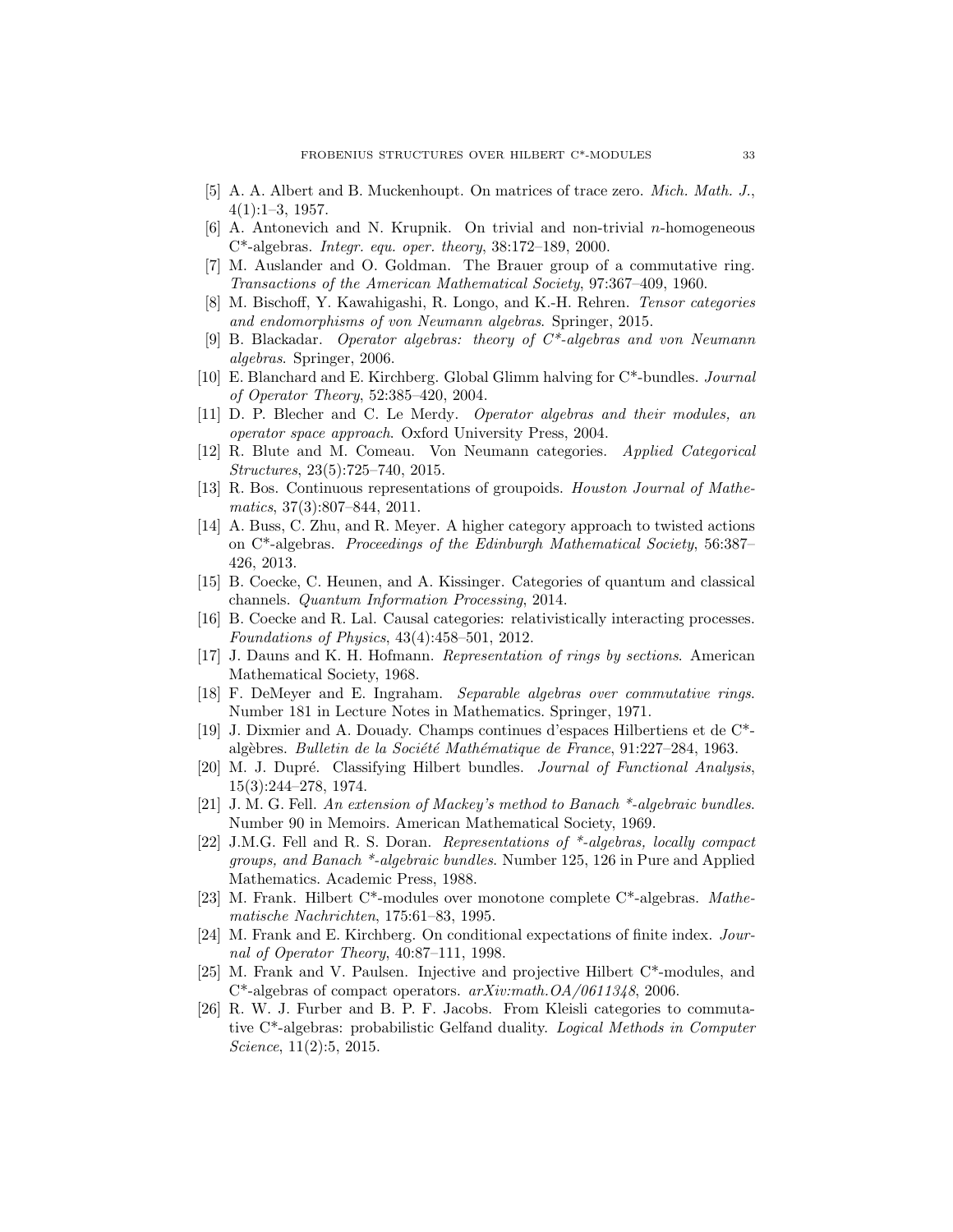- [27] P. Ghez, R. Lima, and J. E. Roberts. W<sup>\*</sup>-categories. Pacific Journal of Mathematics, 120:79–109, 1985.
- [28] S. Gogioso and F. Genovese. Infinite-dimensional categorical quantum mechanics. In Quantum Physics and Logic, 2016.
- [29] R. Haag. Local Quantum Physics: Fields, Particles, Algebras. Springer, 1996.
- [30] A. Hattori. On strongly separable algebras. Osaka Journal of Mathematics, 2:369–372, 1965.
- [31] C. Heunen. An embedding theorem for Hilbert categories. Theory and Applications of Categories, 22(13):321–344, 2009.
- [32] C. Heunen and B. Jacobs. Quantum logic in dagger kernel categories. 27(2):177–212, 2010.
- [33] C. Heunen and M. Karvonen. Monads on dagger categories. Theory and Applications of Categories, 31(35):1016–1043, 2016.
- [34] C. Heunen and A. Kissinger. Can quantum theory be characterized in terms of information-theoretic constraints? arXiv:1604.05948, 2016.
- [35] C. Heunen, A. Kissinger, and P. Selinger. Completely positive projections and biproducts. In Quantum Physics and Logic X, number 171 in Electronic Proceedings in Theoretical Computer Science, pages 71–83, 2014.
- [36] C. Heunen and S. Tull. Categories of relations as models of quantum theory. In Quantum Physics and Logic XII, number 195 in Electronic Proceedings in Theoretical Computer Science, pages 247–261, 2015.
- [37] C. Heunen and J. Vicary. Categories for Quantum Theory: an introduction. Oxford University Press, 2017.
- [38] C. Heunen, J. Vicary, and L. Wester. Mixed quantum states in higher categories. In Quantum Physics and Logic, volume 172 of Electronic Proceedings in Theoretical Computer Science, pages 304–315, 2014.
- [39] P. Ivankov. Quantization of noncompact coverings. arXiv:1702.07918, 2017.
- [40] G. M. Kelly and M. L. Laplaza. Coherence for compact closed categories. Journal of Pure and Applied Algebra, 19:193–213, 1980.
- [41] E. C. Lance. Hilbert C<sup>\*</sup>-modules, volume 210 of London Mathematical Society Lecture Note Series. Cambridge University Press, Cambridge, 1995. A toolkit for operator algebraists.
- [42] M. A. Mulero. Algebraic characterization of finite (branched) coverings. Fundamenta mathematicae, 158, 1998.
- [43] W. L. Paschke. Inner product modules over B\*-algebras. Transactions of the American Mathematical Society, 182:443–468, 1973.
- [44] V. Paulsen. Completely bounded maps and operator algebras. Cambridge University Press, 2002.
- [45] A. A. Pavlov and E. V. Troitskii. Quantization of branched coverings. Russian Journal of Mathematical Physics, 18(3):338–352, 2011.
- [46] A. Piekosz. Basic definitions and properties of topological branched coverings. Topological Methods in Nonlinear Analysis, 8:359–370, 1996.
- [47] R. Pluta. Ranges of bimodule projections and conditional expectations. Cambridge Scholars, 2013.
- [48] I. Raeburn and D. P. Williams. Morita equivalence and continuous-trace C\* algebras, volume 60 of Mathematical Surveys and Monographs. American Mathematical Society, 1998.
- [49] W. Rudin. Real and complex analysis. McGraw-Hill, third edition, 1987.